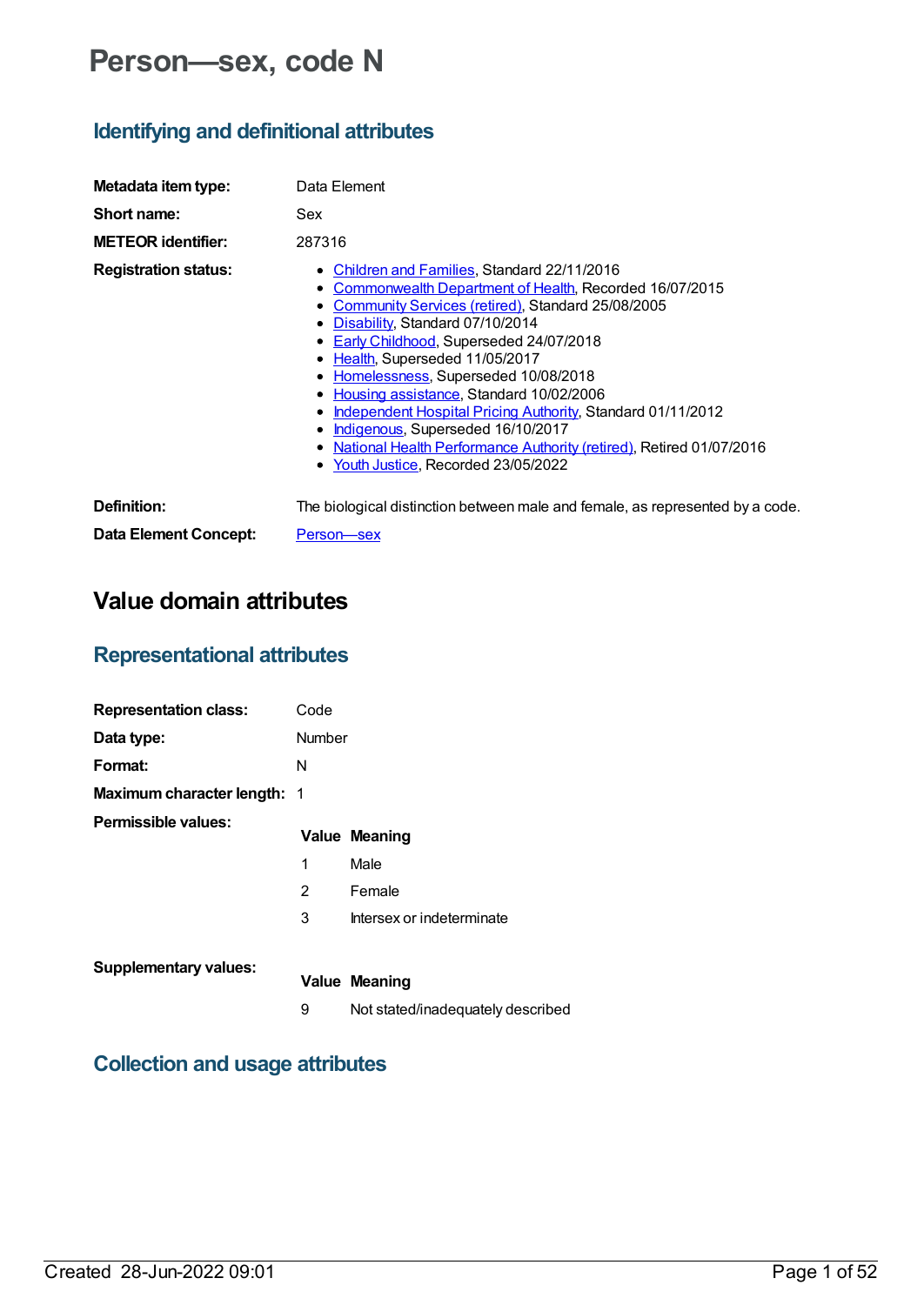| Guide for use:                         | Diagnosis and procedure codes should be checked against the national ICD-10-<br>AM sex edits, unless the person is undergoing, or has undergone a sex change or<br>has a genetic condition resulting in a conflict between sex and ICD-10-AM code.  |
|----------------------------------------|-----------------------------------------------------------------------------------------------------------------------------------------------------------------------------------------------------------------------------------------------------|
|                                        | Intersex or indeterminate<br>CODE 3                                                                                                                                                                                                                 |
|                                        | Intersex or indeterminate, refers to a person, who because of a genetic condition,<br>was born with reproductive organs or sex chromosomes that are not exclusively<br>male or female or whose sex has not yet been determined for whatever reason. |
|                                        | Intersex or indeterminate, should be confirmed if reported for people aged 90 days<br>or greater.                                                                                                                                                   |
| Comments:                              | The definition for Intersex in Guide for use is sourced from the ACT Legislation<br>(Gay, Lesbian and Transgender) Amendment Act 2003.                                                                                                              |
| <b>Source and reference attributes</b> |                                                                                                                                                                                                                                                     |

| Origin:                     | Australian Capital Territory 2003. Legislation (Gay, Lesbian and Transgender)<br>Amendment Act 2003                                              |
|-----------------------------|--------------------------------------------------------------------------------------------------------------------------------------------------|
| <b>Reference documents:</b> | Legislation (Gay, Lesbian and Transgender) Amendment Act 2003. See<br>http://www.legislation.act.gov.au/a/2003-14/20030328-4969/pdf/2003-14.pdf. |

# **Data element attributes**

# **Collection and usage attributes**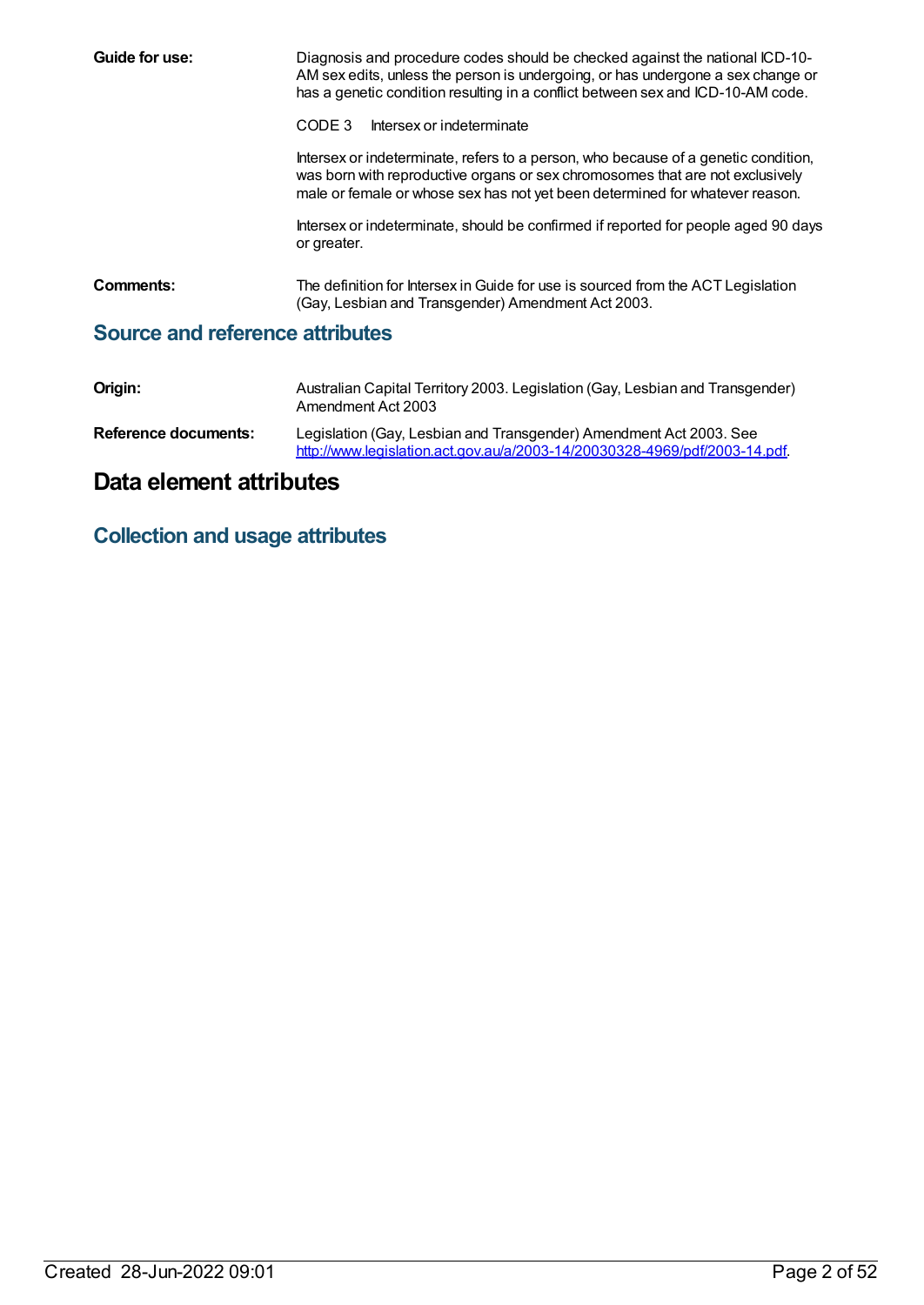**Collection methods:** Operationally, sex is the distinction between male and female, as reported by a person or as determined by an interviewer.

> When collecting data on sex by personal interview, asking the sex of the respondent is usually unnecessary and may be inappropriate, or even offensive. It is usually a simple matter to infer the sex of the respondent through observation, or from other cues such as the relationship of the person(s) accompanying the respondent, or first name. The interviewer may ask whether persons not present at the interview are male or female.

A person's sex may change during their lifetime as a result of procedures known alternatively as sex change, gender reassignment, transsexual surgery, transgender reassignment or sexual reassignment. Throughout this process, which may be over a considerable period of time, the person's sex could be recorded as either Male or Female.

In data collections that use the ICD-10-AM classification, where sex change is the reason for admission, diagnoses should include the appropriate ICD-10-AM code(s) that clearly identify that the person is undergoing such a process. This code(s) would also be applicable after the person has completed such a process, if they have a procedure involving an organ(s) specific to their previous sex (e.g. where the patient has prostate or ovarian cancer).

CODE 3 Intersex or indeterminate

Is normally used for babies for whom sex has not been determined for whatever reason.

Should not generally be used on data collection forms completed by the respondent.

Should only be used if the person or respondent volunteers that the person is intersex or where it otherwise becomes clear during the collection process that the individual is neither male nor female.

CODE 9 Not stated/inadequately described

Is not to be used on primary collection forms. It is primarily for use in administrative collections when transferring data from data sets where the item has not been collected.

### **Source and reference attributes**

| <b>Submitting organisation:</b> | Australian Youth Justice Administrators (AYJA)                                                                                                                                                |
|---------------------------------|-----------------------------------------------------------------------------------------------------------------------------------------------------------------------------------------------|
| Origin:                         | Australian Institute of Health and Welfare (AIHW) National Mortality Database<br>1997/98 AIHW 2001 National Diabetes Register, Statistical Profile, December<br>2000 (Diabetes Series No. 2.) |
| Reference documents:            | Australian Bureau of Statistics                                                                                                                                                               |
|                                 | AS4846 Health Care Provider Identification, 2004, Sydney: Standards Australia                                                                                                                 |
|                                 | AS5017 Health Care Client Identification, 2002, Sydney: Standards Australia                                                                                                                   |
|                                 | In AS4846 and AS5017 alternative codes are presented. Refer to the current<br>standard for more details.                                                                                      |
|                                 |                                                                                                                                                                                               |

### **Relational attributes**

| Related metadata<br>references: | Is used in the formation of Episode of admitted patient care—diagnosis related<br>group, code (AR-DRG v 6) ANNA                        |
|---------------------------------|----------------------------------------------------------------------------------------------------------------------------------------|
|                                 | • Commonwealth Department of Health, Recorded 16/07/2015<br>• Health, Standard 30/06/2013<br>• Tasmanian Health, Incomplete 23/07/2012 |
|                                 | Is used in the formation of Episode of admitted patient care—diagnosis related<br>group, code (AR-DRG v5.1) ANNA                       |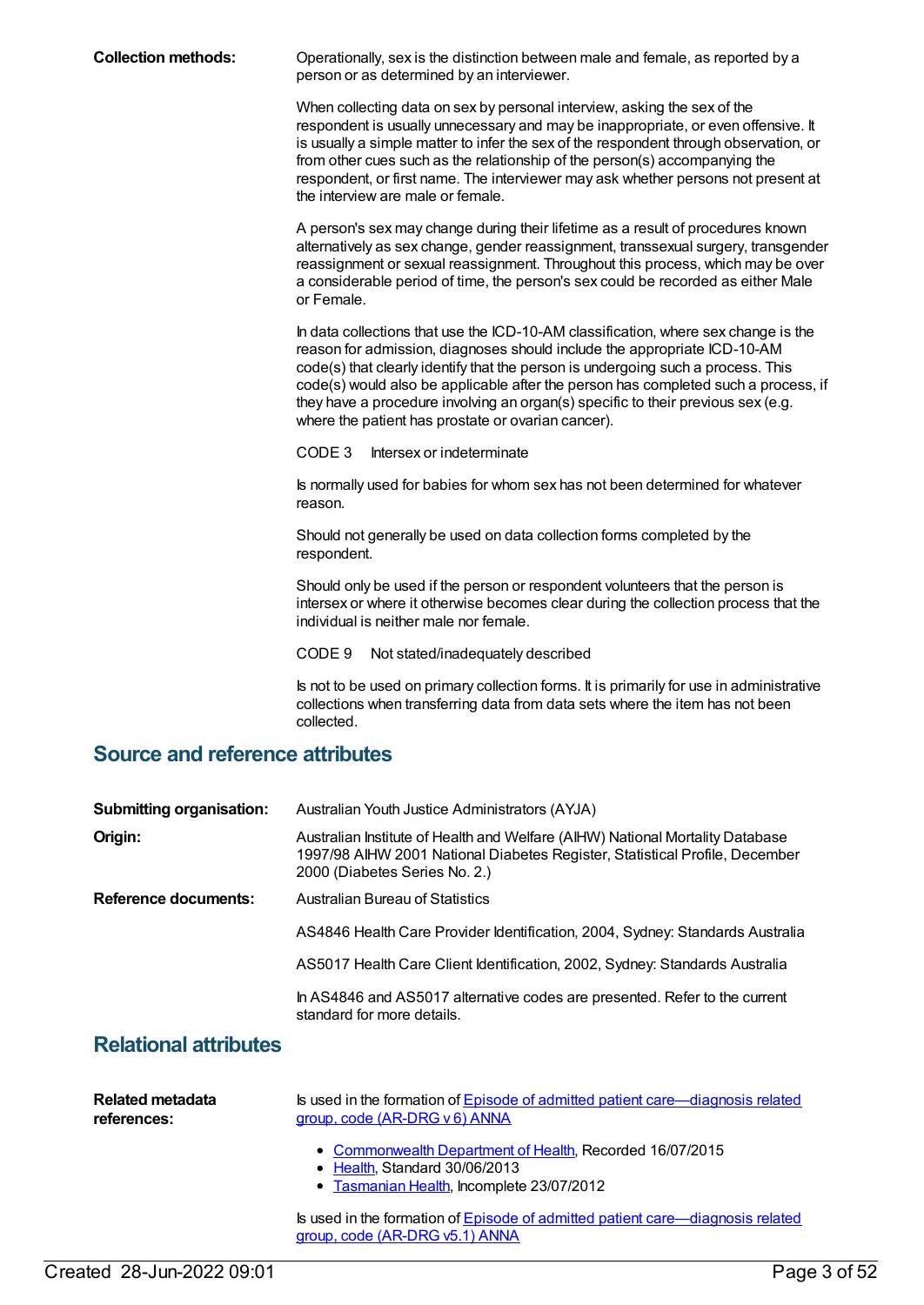• [Health](https://meteor.aihw.gov.au/RegistrationAuthority/12), Superseded 22/12/2009

Is used in the formation of Episode of admitted patient [care—major](https://meteor.aihw.gov.au/content/391298) diagnostic category, code (AR-DRG v 6) NN

- [Commonwealth](https://meteor.aihw.gov.au/RegistrationAuthority/10) Department of Health, Recorded 16/07/2015
- [Health](https://meteor.aihw.gov.au/RegistrationAuthority/12), Standard 30/06/2013
- **[Tasmanian](https://meteor.aihw.gov.au/RegistrationAuthority/15) Health, Superseded 07/09/2016**

Is used in the formation of Episode of admitted patient [care—major](https://meteor.aihw.gov.au/content/653337) diagnostic category, code (AR-DRG v 8.0) NN

**[Tasmanian](https://meteor.aihw.gov.au/RegistrationAuthority/15) Health, Superseded 12/01/2018** 

Is used in the formation of Episode of admitted patient [care—major](https://meteor.aihw.gov.au/content/270400) diagnostic category, code (AR-DRG v5.1) NN

• [Health](https://meteor.aihw.gov.au/RegistrationAuthority/12), Superseded 22/12/2009

See also [Person—gender,](https://meteor.aihw.gov.au/content/521492) code N

- [Community](https://meteor.aihw.gov.au/RegistrationAuthority/1) Services (retired), Not progressed 23/01/2018
- **Early [Childhood](https://meteor.aihw.gov.au/RegistrationAuthority/13), Incomplete 28/06/2013**
- [Health](https://meteor.aihw.gov.au/RegistrationAuthority/12), Incomplete 28/06/2013
- [Homelessness](https://meteor.aihw.gov.au/RegistrationAuthority/14), Incomplete 28/06/2013
- Housing [assistance](https://meteor.aihw.gov.au/RegistrationAuthority/11), Incomplete 28/06/2013
- [Indigenous](https://meteor.aihw.gov.au/RegistrationAuthority/6), Standard 05/09/2014

Supersedes [Person—sex](https://meteor.aihw.gov.au/content/270364) (housing assistance), code N

• Housing [assistance](https://meteor.aihw.gov.au/RegistrationAuthority/11), Superseded 10/02/2006

See also Person-sex, code A

• [Commonwealth](https://meteor.aihw.gov.au/RegistrationAuthority/10) Department of Health, Standard 14/10/2015

See also Person-sex, code A

• WA [Health](https://meteor.aihw.gov.au/RegistrationAuthority/2), Standard 19/03/2015

Supersedes Person-sex, code N

- [Community](https://meteor.aihw.gov.au/RegistrationAuthority/1) Services (retired), Superseded 31/08/2005
- [Health](https://meteor.aihw.gov.au/RegistrationAuthority/12), Superseded 04/05/2005

Has been superseded by Person-sex, code X

- ACT Health [\(retired\)](https://meteor.aihw.gov.au/RegistrationAuthority/9), Candidate 08/08/2018
- [Children](https://meteor.aihw.gov.au/RegistrationAuthority/17) and Families, Recorded 18/05/2020
- **Early [Childhood](https://meteor.aihw.gov.au/RegistrationAuthority/13), Standard 24/07/2018**
- [Health](https://meteor.aihw.gov.au/RegistrationAuthority/12), Superseded 15/02/2022
- [Homelessness](https://meteor.aihw.gov.au/RegistrationAuthority/14), Standard 10/08/2018
- [Indigenous](https://meteor.aihw.gov.au/RegistrationAuthority/6), Standard 16/10/2017
- Youth [Justice](https://meteor.aihw.gov.au/RegistrationAuthority/4), Recorded 23/05/2022

Is used in the formation of Record—linkage key, code 581 [XXXXXDDMMYYYYN](https://meteor.aihw.gov.au/content/349895)

- [Community](https://meteor.aihw.gov.au/RegistrationAuthority/1) Services (retired), Standard 21/05/2010
- [Disability](https://meteor.aihw.gov.au/RegistrationAuthority/16), Standard 07/10/2014
- Early [Childhood](https://meteor.aihw.gov.au/RegistrationAuthority/13), Standard 21/05/2010
- [Health](https://meteor.aihw.gov.au/RegistrationAuthority/12), Superseded 25/01/2018
- [Homelessness](https://meteor.aihw.gov.au/RegistrationAuthority/14), Superseded 10/08/2018
- Housing [assistance](https://meteor.aihw.gov.au/RegistrationAuthority/11), Standard 23/08/2010

**Implementation in Data Set**

**Specifications:** Bringing them Home/Link Up Counselling Program client numbers [clusterIndigenous,](https://meteor.aihw.gov.au/content/577561) Standard 16/09/2014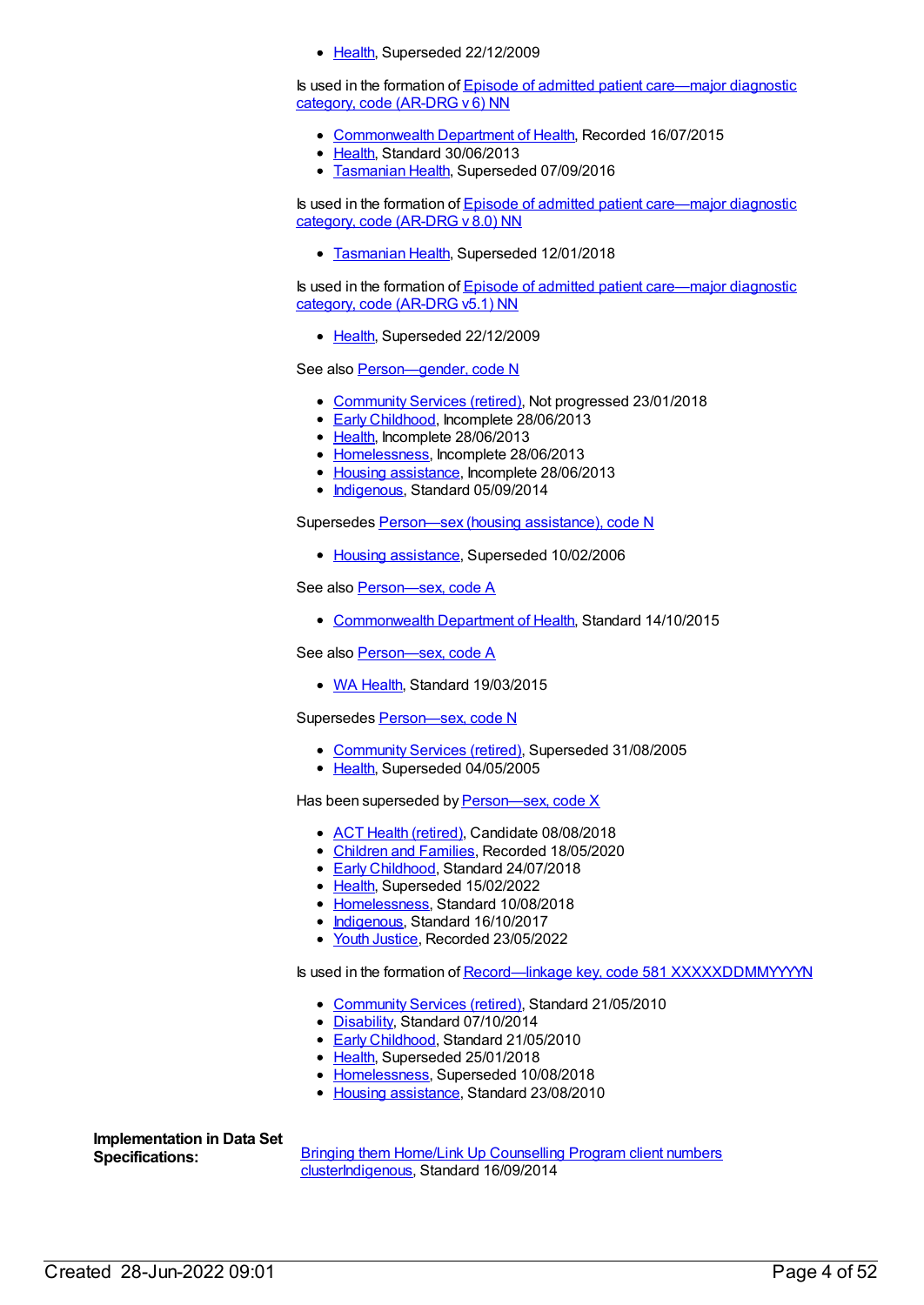#### *DSS specific information:*

This data element is used to determine the sex of the Bringing Them Home or Link Up Counselling Program clients.

Aboriginal and Torres Strait Islander primary health-care service episodes of care [clusterIndigenous,](https://meteor.aihw.gov.au/content/676943) Standard 07/12/2017

#### *DSS specific information:*

This data element is used to determine the sex of the Aboriginal and Torres Strait Islander primary health-care service's client.

Aboriginal and Torres Strait Islander primary [health-care](https://meteor.aihw.gov.au/content/676946) service individual client contacts cluster [Indigenous](https://meteor.aihw.gov.au/RegistrationAuthority/6), Standard 07/12/2017

#### *DSS specific information:*

This data element is used to determine the sex of the Aboriginal and Torres Strait Islander primary health-care service's clients.

Aboriginal and Torres Strait Islander primary health-care services episodes of care [clusterIndigenous,](https://meteor.aihw.gov.au/content/564717) Standard 16/09/2014

*DSS specific information:*

This data element is used to determine the sex of the Aboriginal and Torres Strait Islander primary health-care service's client.

Aboriginal and Torres Strait Islander primary health-care services episodes of care [clusterIndigenous,](https://meteor.aihw.gov.au/content/683072) Standard 07/12/2017

*Implementation start date:* 01/07/2008

*Implementation end date:* 30/06/2009

*DSS specific information:*

This data element is used to determine the sex of the Aboriginal and Torres Strait Islander primary health-care service's client.

Aboriginal and Torres Strait Islander primary health-care services individual client contacts [clusterIndigenous,](https://meteor.aihw.gov.au/content/665024) Standard 07/12/2017

*DSS specific information:*

This data element is used to determine the sex of the Aboriginal and Torres Strait Islander primary health-care service's clients.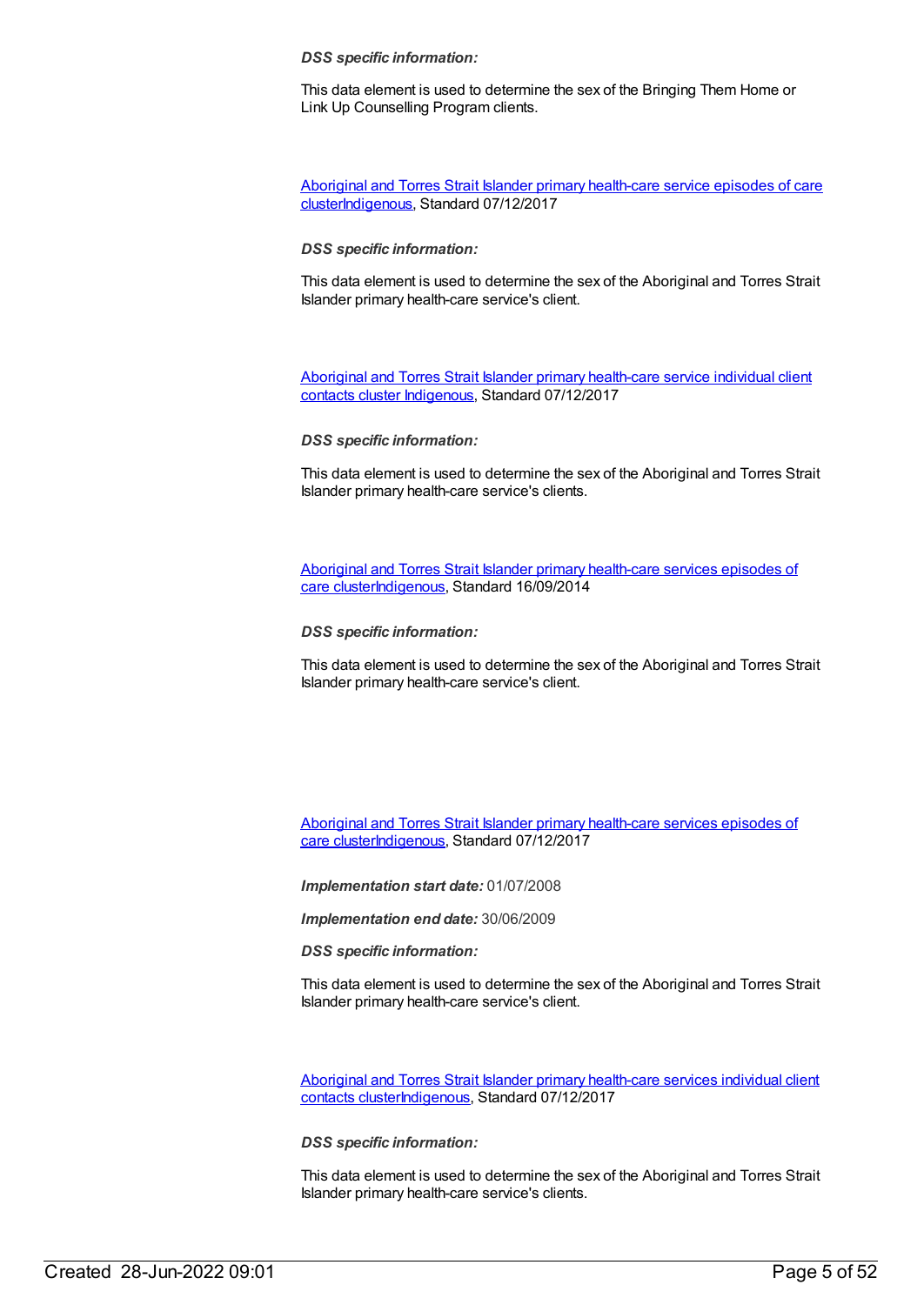#### Aboriginal and Torres Strait Islander primary [health-care](https://meteor.aihw.gov.au/content/564904) services individual client contacts cluster [Indigenous](https://meteor.aihw.gov.au/RegistrationAuthority/6), Standard 16/09/2014

*DSS specific information:*

This data element is used to determine the sex of the Aboriginal and Torres Strait Islander primary health-care service's clients.

Aboriginal and Torres Strait Islander standalone substance use service client numbers [clusterI](https://meteor.aihw.gov.au/content/677077)[ndigenou](https://meteor.aihw.gov.au/RegistrationAuthority/6)[s,](https://meteor.aihw.gov.au/content/677077) Standard 07/12/2017

*DSS specific information:*

This data element is used to determine the sex of the Aboriginal and Torres Strait Islander standalone substance use service's clients.

Aboriginal and Torres Strait Islander standalone substance use service non[residential/follow-up/aftercare](https://meteor.aihw.gov.au/content/677121) client numbers cluste[rIndigenous](https://meteor.aihw.gov.au/RegistrationAuthority/6), Standard 07/12/2017

#### *DSS specific information:*

This data element is used to determine the sex of the Aboriginal and Torres Strait Islander standalone substance use services non-residential/follow-up/aftercare clients.

Aboriginal and Torres Strait Islander standalone substance use service non[residential/follow-up/aftercare](https://meteor.aihw.gov.au/content/677131) episodes of care cluste[rIndigenous](https://meteor.aihw.gov.au/RegistrationAuthority/6), Standard 07/12/2017

*DSS specific information:*

This data element is used to determine the sex of the Aboriginal and Torres Strait Islander standalone substance use service's non-residential/followup/aftercare client.

Aboriginal and Torres Strait Islander standalone substance use service residential [treatment/rehabilitation](https://meteor.aihw.gov.au/content/677083) client numbers cluste[rIndigenous](https://meteor.aihw.gov.au/RegistrationAuthority/6), Standard 07/12/2017

*DSS specific information:*

This data element refers to the sex of the Aboriginal and Torres Strait Islander standalone substance use service's residential treatment/rehabilitation client.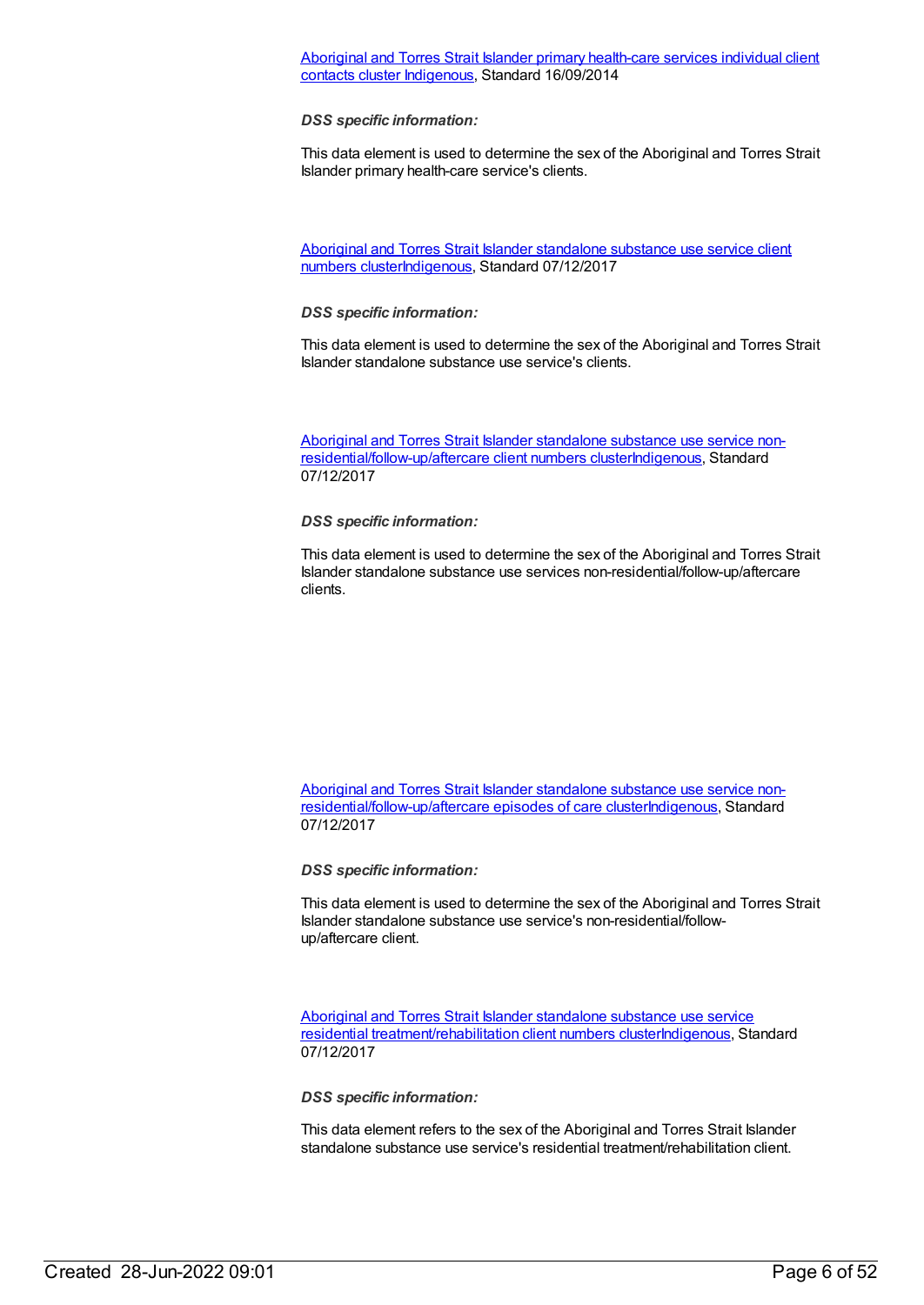Aboriginal and Torres Strait Islander standalone substance use service residential [treatment/rehabilitation](https://meteor.aihw.gov.au/content/677090) length of stay cluste[rIndigenous](https://meteor.aihw.gov.au/RegistrationAuthority/6), Standard 07/12/2017

*Implementation start date:* 26/05/2014

*DSS specific information:*

This data element refers to the sex of the Aboriginal and Torres Strait Islander standalone substance use residential treatment/rehabilitation client.

Aboriginal and Torres Strait Islander standalone substance use service [residential/rehabilitation](https://meteor.aihw.gov.au/content/677100) episodes of care cluste[rIndigenous](https://meteor.aihw.gov.au/RegistrationAuthority/6), Standard 07/12/2017

#### *DSS specific information:*

This data element is used to determine the sex of the Aboriginal and Torres Strait Islander standalone substance use residential treatment/rehabilitation client.

Aboriginal and Torres Strait Islander standalone substance use service soberingup/residential respite/short-term care client numbers [clusterIndigenous,](https://meteor.aihw.gov.au/content/677106) Standard 07/12/2017

#### *DSS specific information:*

This data element refers to the sex of the Aboriginal and Torres Strait Islander standalone substance use service's sobering up/residential respite/short-term care client.

Aboriginal and Torres Strait Islander standalone substance use service soberingup/residential respite/short-term care episodes of care [clusterIndigenous,](https://meteor.aihw.gov.au/content/677115) Standard 07/12/2017

*DSS specific information:*

This data element is used to determine the sex of the Aboriginal and Torres Strait Islander standalone substance use service clients.

Aboriginal and Torres Strait Islander standalone substance use services client numbers [clusterIndigenous,](https://meteor.aihw.gov.au/content/568225) Superseded 07/12/2017

#### *DSS specific information:*

This data element is used to determine the sex of the standalone substance use service clients.

Aboriginal and Torres Strait Islander standalone substance use services non[residential/follow-up/aftercare](https://meteor.aihw.gov.au/content/576863) client numbers cluste[rIndigenous](https://meteor.aihw.gov.au/RegistrationAuthority/6), Superseded 07/12/2017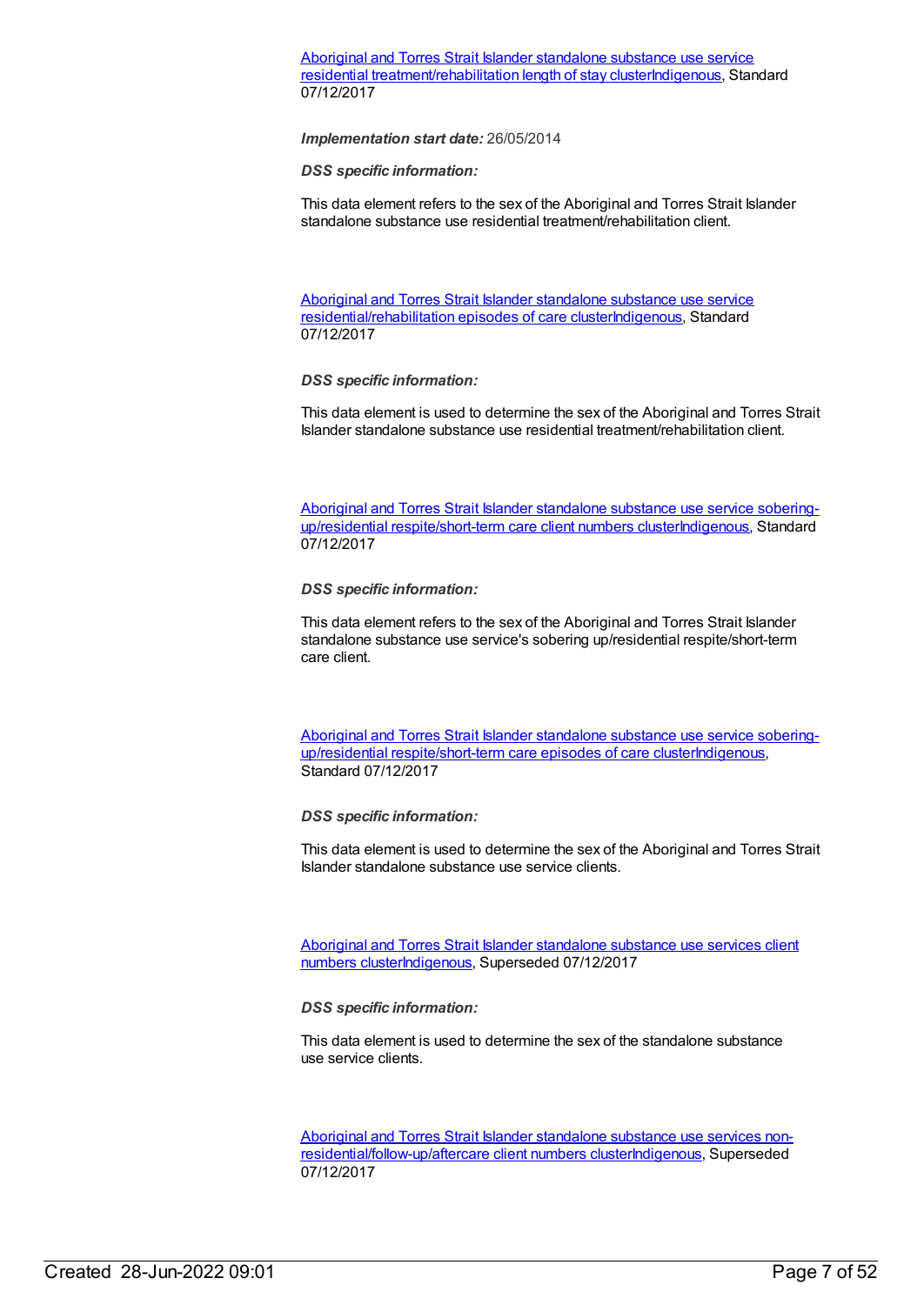#### *DSS specific information:*

This data element is used to determine the sex of the Aboriginal and Torres Strait Islander standalone substance use service's non-residential/follow-up/aftercare clients.

Aboriginal and Torres Strait Islander standalone substance use services non[residential/follow-up/aftercare](https://meteor.aihw.gov.au/content/576889) episodes of care cluste[rIndigenous](https://meteor.aihw.gov.au/RegistrationAuthority/6), Superseded 07/12/2017

#### *DSS specific information:*

This data element is used to determine the sex of the Aboriginal and Torres Strait Islander standalone substance use service's non-residential/followup/aftercare client.

Aboriginal and Torres Strait Islander standalone substance use services residential [treatment/rehabilitation](https://meteor.aihw.gov.au/content/575764) client numbers cluste[rIndigenous](https://meteor.aihw.gov.au/RegistrationAuthority/6), Superseded 07/12/2017

#### *DSS specific information:*

This data element refers to the sex of the Aboriginal and Torres Strait Islander standalone substance use service's residential treatment/rehabilitation client.

#### Aboriginal and Torres Strait Islander standalone substance use services residential [treatment/rehabilitation](https://meteor.aihw.gov.au/content/575956) length of stay cluste[rIndigenous](https://meteor.aihw.gov.au/RegistrationAuthority/6), Superseded 07/12/2017

*Implementation start date:* 26/05/2014

*DSS specific information:*

This data element refers to the sex of the Aboriginal and Torres Strait Islander standalone substance use residential treatment/rehabilitation client.

Aboriginal and Torres Strait Islander standalone substance use services residential [treatment/rehabilitation](https://meteor.aihw.gov.au/content/665166) length of stay cluster [Indigenous](https://meteor.aihw.gov.au/RegistrationAuthority/6), Standard 07/12/2017

*DSS specific information:*

This data element refers to the sex of the Aboriginal and Torres Strait Islander standalone substance use residential treatment/rehabilitation client.

Aboriginal and Torres Strait Islander standalone substance use services [residential/rehabilitation](https://meteor.aihw.gov.au/content/576074) episodes of care cluste[rIndigenous](https://meteor.aihw.gov.au/RegistrationAuthority/6), Standard 16/09/2014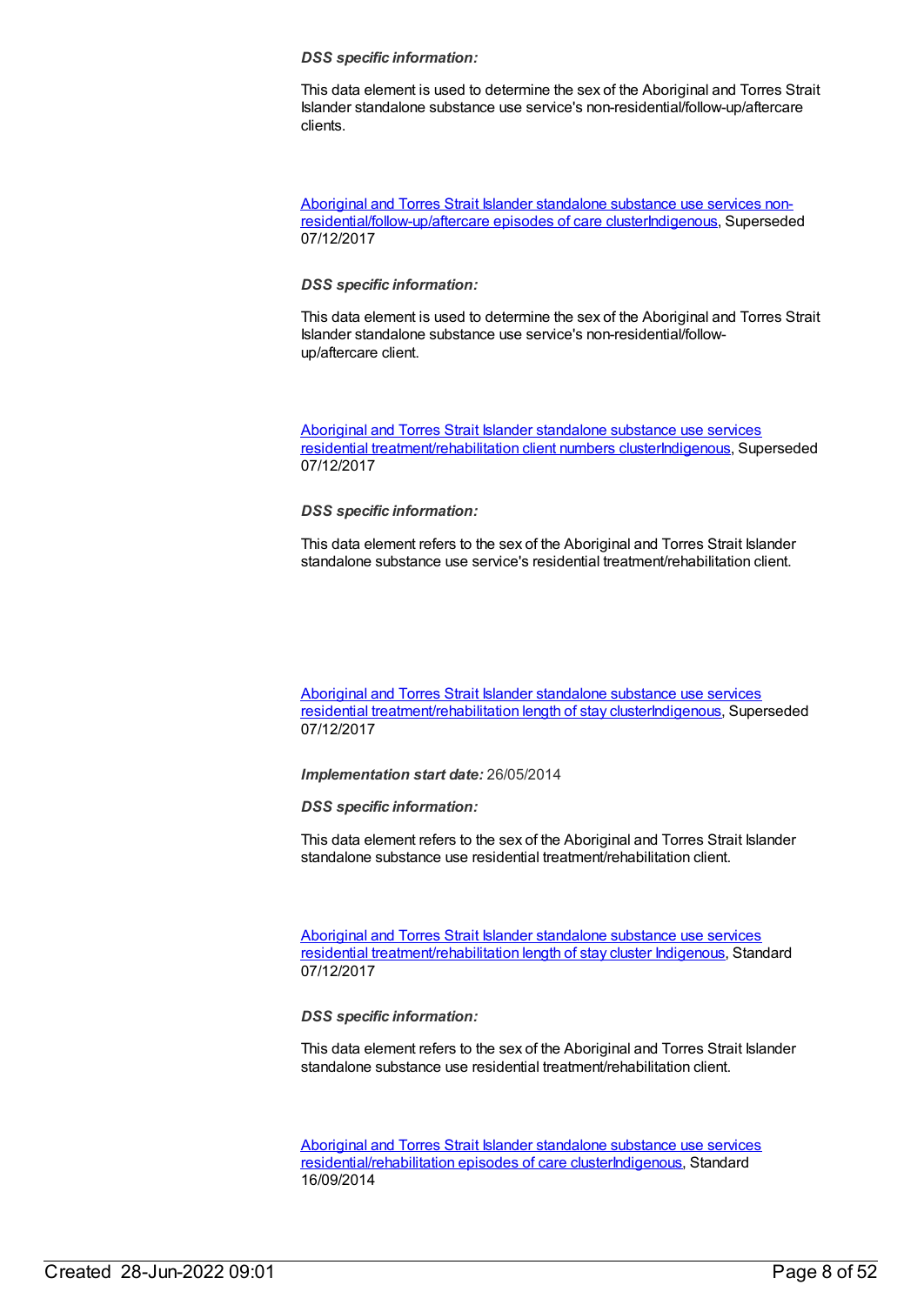#### *DSS specific information:*

This data element is used to determine the sex of the Aboriginal and Torres Strait Islander standalone substance use residential treatment/rehabilitation client.

Aboriginal and Torres Strait Islander standalone substance use services [sobering-up/residential](https://meteor.aihw.gov.au/content/576557) respite/short-term care client numbers cluste[rIndigenous](https://meteor.aihw.gov.au/RegistrationAuthority/6), Standard 16/09/2014

#### *DSS specific information:*

This data element refers to the sex of the Aboriginal and Torres Strait Islander standalone substance use service's sobering up/residential respite/short-term care client.

Aboriginal and Torres Strait Islander standalone substance use services [sobering-up/residential](https://meteor.aihw.gov.au/content/576637) respite/short-term care episodes of care cluste[rIndigenous](https://meteor.aihw.gov.au/RegistrationAuthority/6), Superseded 07/12/2017

#### *DSS specific information:*

This data element is used to determine the sex of the Aboriginal and Torres Strait Islander standalone substance use service clients.

Activity based funding: [Emergency](https://meteor.aihw.gov.au/content/497500) department care DSS [2013-2014Independent](https://meteor.aihw.gov.au/RegistrationAuthority/3) Hospital Pricing Authority, Superseded 01/03/2013

*Implementation start date:* 01/07/2013

*Implementation end date:* 30/06/2014

Activity based funding: Mental health care DSS [2016-17Independent](https://meteor.aihw.gov.au/RegistrationAuthority/3) Hospital Pricing Authority, Superseded 28/02/2017

*Implementation start date:* 01/07/2016

*Implementation end date:* 30/06/2017

Activity based funding: Mental health care NBEDS [2017-18](https://meteor.aihw.gov.au/content/639992)[Health](https://meteor.aihw.gov.au/RegistrationAuthority/12), Superseded 25/01/2018

*Implementation start date:* 01/07/2017

*Implementation end date:* 30/06/2018

Activity based funding: [Non-admitted](https://meteor.aihw.gov.au/content/497531) patient care DSS [2013-2014Independent](https://meteor.aihw.gov.au/RegistrationAuthority/3) Hospital Pricing Authority, Superseded 01/03/2013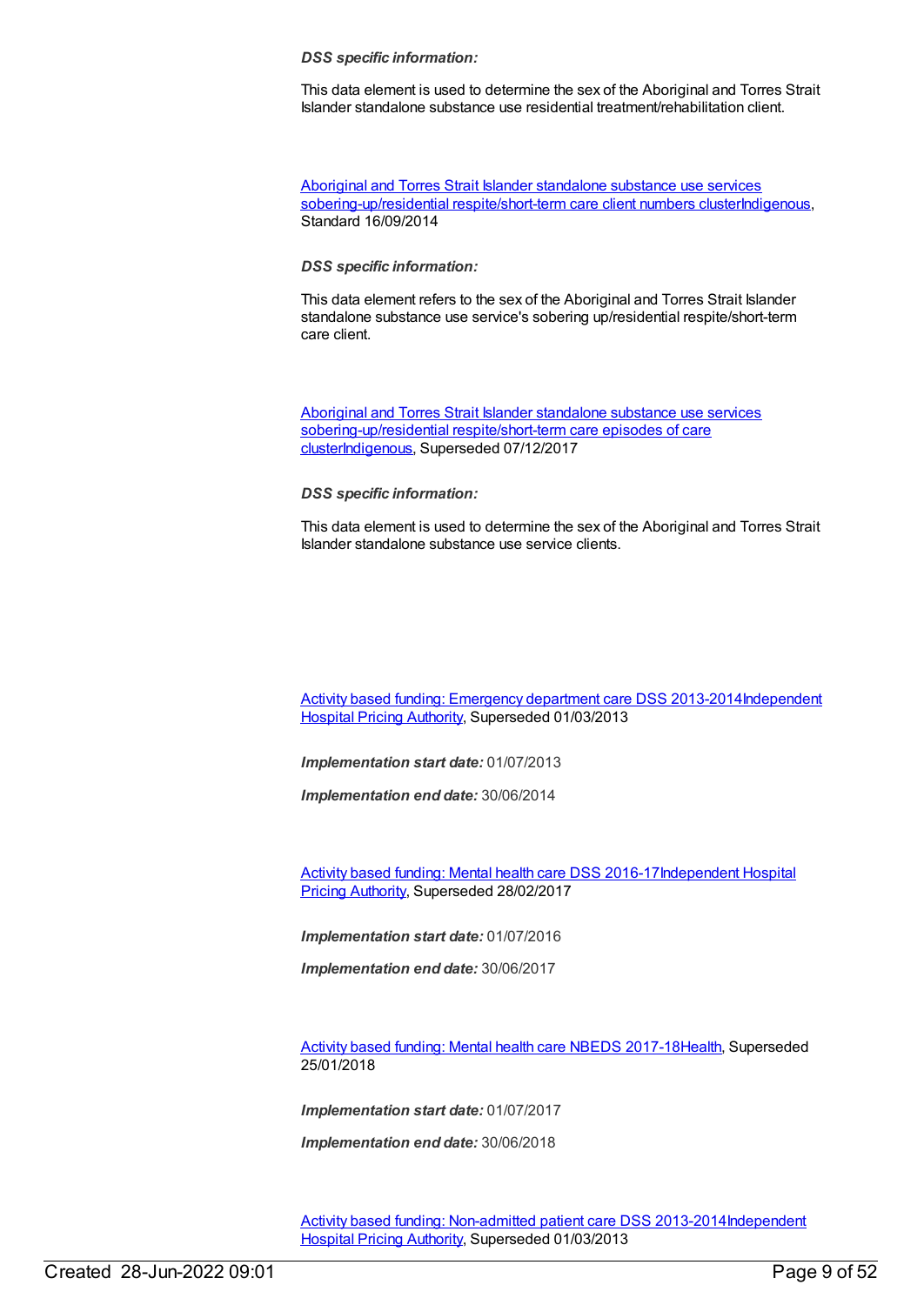*Implementation start date:* 01/07/2013 *Implementation end date:* 30/06/2014

Acute coronary [syndrome](https://meteor.aihw.gov.au/content/285277) (clinical) DS[SHealth](https://meteor.aihw.gov.au/RegistrationAuthority/12), Superseded 07/12/2005 Acute coronary [syndrome](https://meteor.aihw.gov.au/content/319741) (clinical) DS[SHealth](https://meteor.aihw.gov.au/RegistrationAuthority/12), Superseded 01/10/2008 Acute coronary [syndrome](https://meteor.aihw.gov.au/content/372930) (clinical) DS[SHealth](https://meteor.aihw.gov.au/RegistrationAuthority/12), Superseded 01/09/2012 Acute coronary [syndrome](https://meteor.aihw.gov.au/content/482119) (clinical) DS[SHealth](https://meteor.aihw.gov.au/RegistrationAuthority/12), Superseded 02/05/2013 Acute coronary [syndrome](https://meteor.aihw.gov.au/content/621789) (clinical) NBPDS [Health](https://meteor.aihw.gov.au/RegistrationAuthority/12), Recorded 15/05/2017 Acute coronary [syndrome](https://meteor.aihw.gov.au/content/523140) (clinical) NBPDS 2013[-Health](https://meteor.aihw.gov.au/RegistrationAuthority/12), Standard 02/05/2013 *Implementation start date:* 01/07/2013

[Admitted](https://meteor.aihw.gov.au/content/273050) patient care NMDS[Health](https://meteor.aihw.gov.au/RegistrationAuthority/12), Superseded 07/12/2005

*Implementation start date:* 01/07/2005 *Implementation end date:* 30/06/2006

[Admitted](https://meteor.aihw.gov.au/content/334023) patient care NMDS 2006-07[Health](https://meteor.aihw.gov.au/RegistrationAuthority/12), Superseded 23/10/2006

*Implementation start date:* 01/07/2006 *Implementation end date:* 30/06/2007

[Admitted](https://meteor.aihw.gov.au/content/339089) patient care NMDS 2007-08[Health](https://meteor.aihw.gov.au/RegistrationAuthority/12), Superseded 05/02/2008

*Implementation start date:* 01/07/2007 *Implementation end date:* 30/06/2008

[Admitted](https://meteor.aihw.gov.au/content/361679) patient care NMDS 2008-09[Health](https://meteor.aihw.gov.au/RegistrationAuthority/12), Superseded 04/02/2009

*Implementation start date:* 01/07/2008 *Implementation end date:* 30/06/2009

[Admitted](https://meteor.aihw.gov.au/content/374205) patient care NMDS 2009-10[Health](https://meteor.aihw.gov.au/RegistrationAuthority/12), Superseded 22/12/2009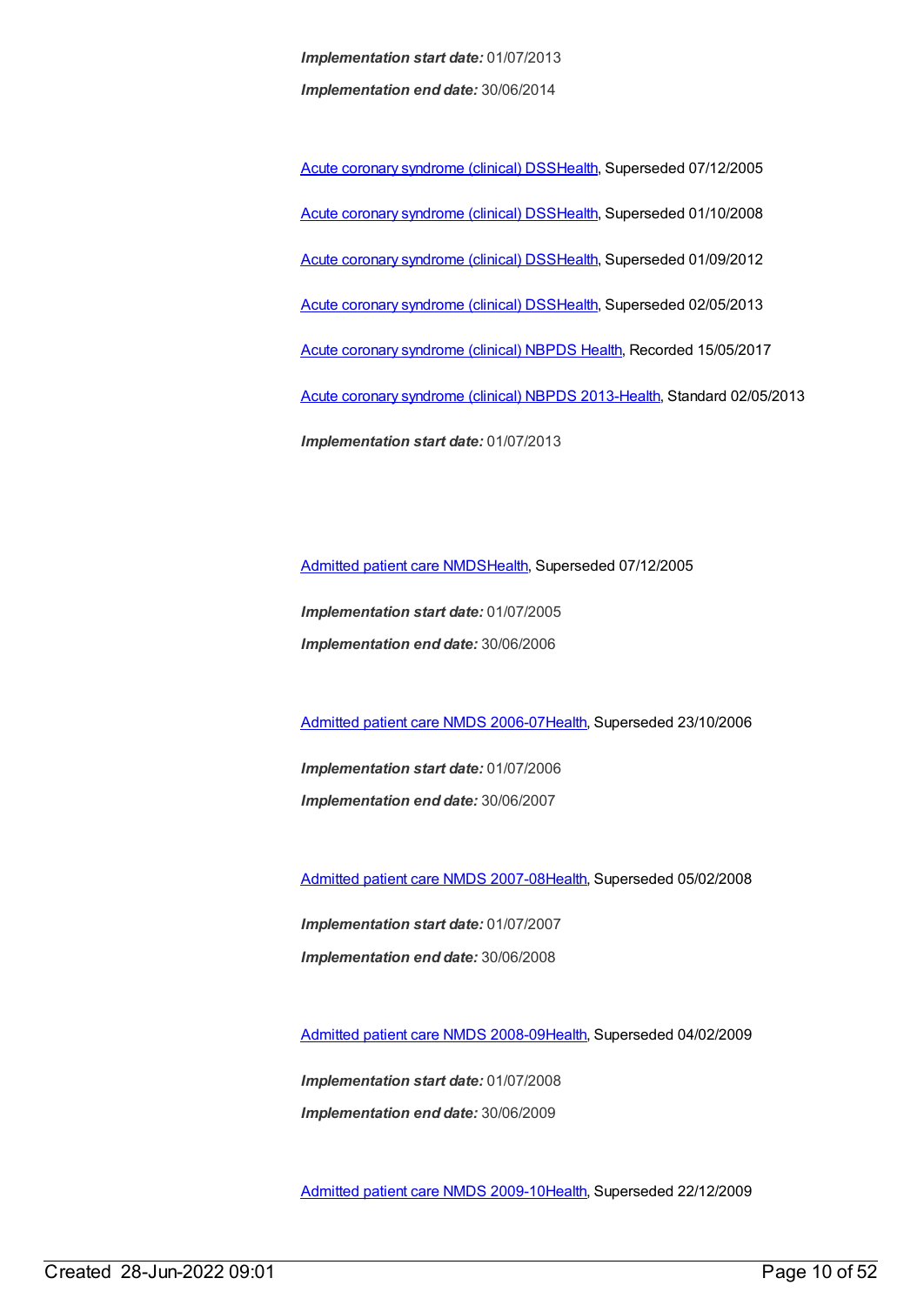*Implementation end date:* 30/06/2010

[Admitted](https://meteor.aihw.gov.au/content/386797) patient care NMDS 2010-11[Health](https://meteor.aihw.gov.au/RegistrationAuthority/12), Superseded 18/01/2011

*Implementation start date:* 01/07/2010

*Implementation end date:* 30/06/2011

[Admitted](https://meteor.aihw.gov.au/content/426861) patient care NMDS 2011-12[Commonwealth](https://meteor.aihw.gov.au/RegistrationAuthority/10) Department of Health, Recorded 16/07/2015 [Health](https://meteor.aihw.gov.au/RegistrationAuthority/12), Superseded 11/04/2012

*Implementation start date:* 01/07/2011 *Implementation end date:* 30/06/2012

[Admitted](https://meteor.aihw.gov.au/content/466132) patient care NMDS 2012-13[Health](https://meteor.aihw.gov.au/RegistrationAuthority/12), Superseded 02/05/2013

*Implementation start date:* 01/07/2012 *Implementation end date:* 30/06/2013

[Admitted](https://meteor.aihw.gov.au/content/491555) patient care NMDS 2013-14[Health](https://meteor.aihw.gov.au/RegistrationAuthority/12), Superseded 11/04/2014

*Implementation start date:* 01/07/2013

*Implementation end date:* 30/06/2014

[Admitted](https://meteor.aihw.gov.au/content/535047) patient care NMDS 2014-15[Health](https://meteor.aihw.gov.au/RegistrationAuthority/12), Superseded 13/11/2014

*Implementation start date:* 01/07/2014 *Implementation end date:* 30/06/2015

[Admitted](https://meteor.aihw.gov.au/content/588909) patient care NMDS 2015-16[Health](https://meteor.aihw.gov.au/RegistrationAuthority/12), Superseded 10/11/2015

*Implementation start date:* 01/07/2015 *Implementation end date:* 30/06/2016

[Admitted](https://meteor.aihw.gov.au/content/612171) patient care NMDS 2016-17[Health](https://meteor.aihw.gov.au/RegistrationAuthority/12), Superseded 05/10/2016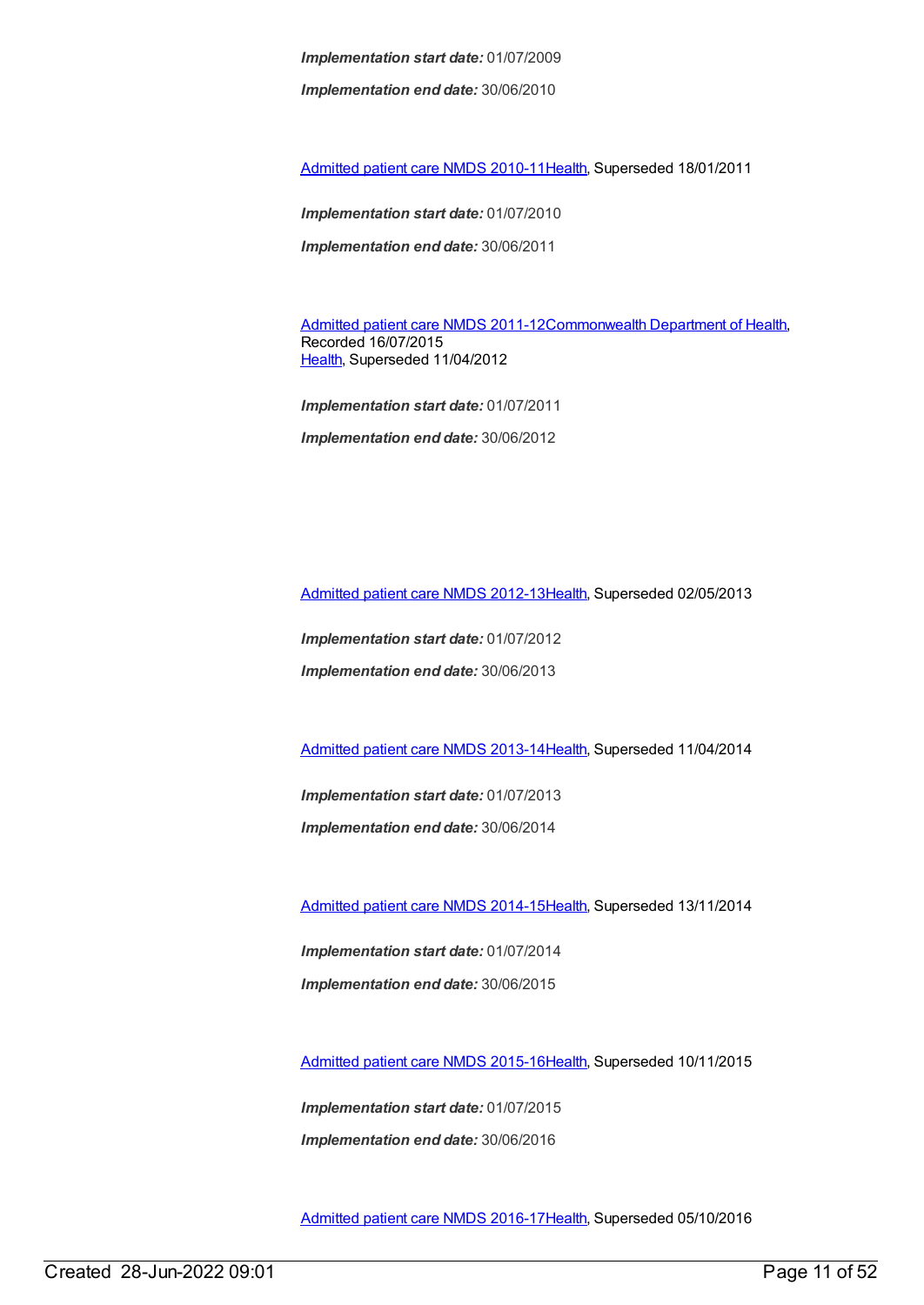*Implementation start date:* 01/07/2016 *Implementation end date:* 30/06/2017

[Admitted](https://meteor.aihw.gov.au/content/641349) patient care NMDS 2017-18[Health](https://meteor.aihw.gov.au/RegistrationAuthority/12), Superseded 25/01/2018

*Implementation start date:* 01/07/2017 *Implementation end date:* 30/06/2018

[Admitted](https://meteor.aihw.gov.au/content/273048) patient mental health care NMD[SHealth](https://meteor.aihw.gov.au/RegistrationAuthority/12), Superseded 07/12/2005

*Implementation start date:* 01/07/2005 *Implementation end date:* 30/06/2006

[Admitted](https://meteor.aihw.gov.au/content/334031) patient mental health care NMD[SHealth](https://meteor.aihw.gov.au/RegistrationAuthority/12), Superseded 23/10/2006

*Implementation start date:* 01/07/2006

*Implementation end date:* 30/06/2007

[Admitted](https://meteor.aihw.gov.au/content/345110) patient mental health care NMDS 2007-08[Health](https://meteor.aihw.gov.au/RegistrationAuthority/12), Superseded 05/02/2008

*Implementation start date:* 01/07/2007

*Implementation end date:* 30/06/2008

[Admitted](https://meteor.aihw.gov.au/content/362305) patient mental health care NMDS 2008-09[Health](https://meteor.aihw.gov.au/RegistrationAuthority/12), Superseded 04/02/2009

*Implementation start date:* 01/07/2008

*Implementation end date:* 30/06/2009

[Admitted](https://meteor.aihw.gov.au/content/374207) patient mental health care NMDS 2009-10[Health](https://meteor.aihw.gov.au/RegistrationAuthority/12), Superseded 05/01/2010

*Implementation start date:* 01/07/2009

*Implementation end date:* 30/06/2010

[Admitted](https://meteor.aihw.gov.au/content/386799) patient mental health care NMDS 2010-11[Health](https://meteor.aihw.gov.au/RegistrationAuthority/12), Superseded 18/01/2011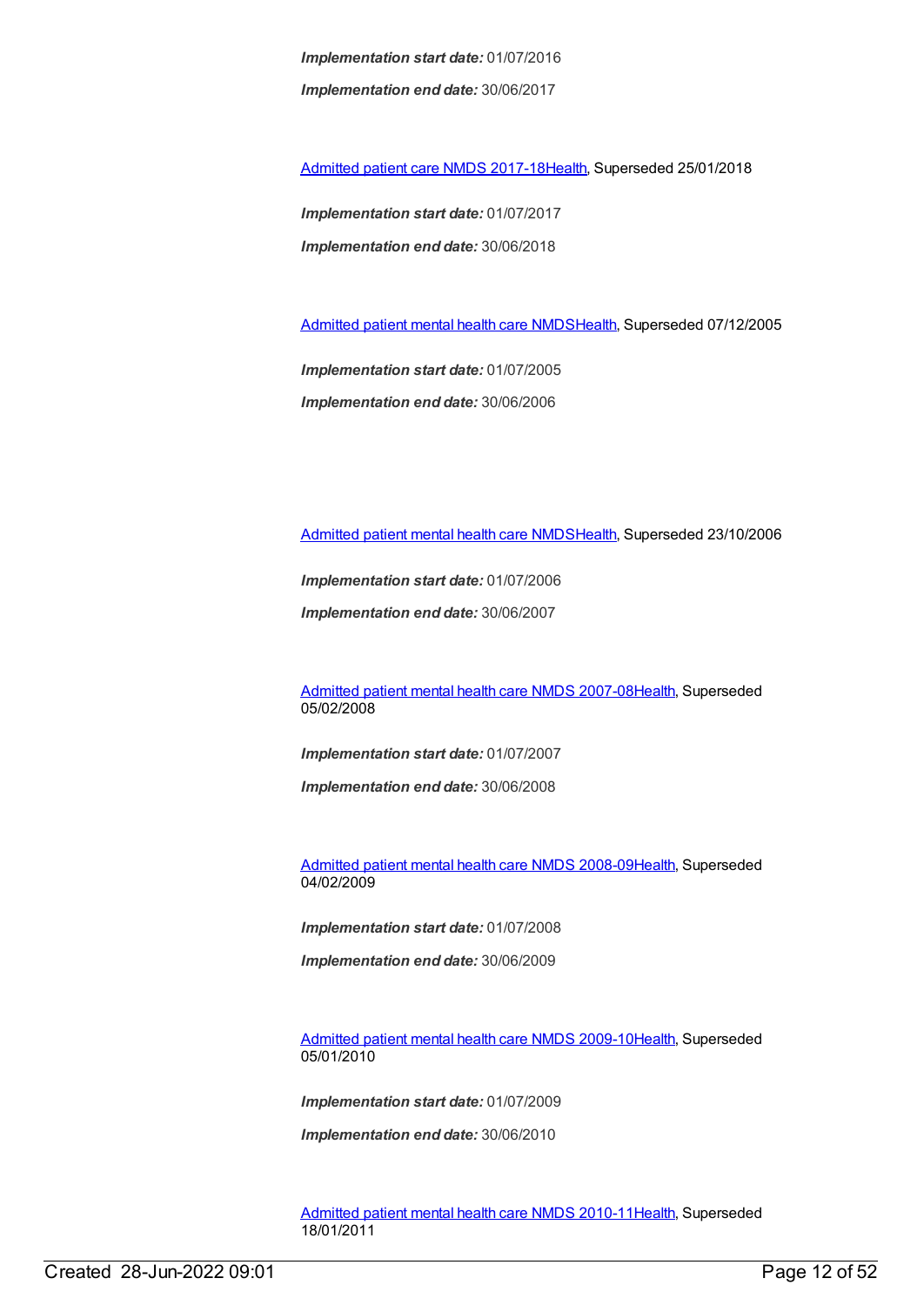*Implementation end date:* 30/06/2011

[Admitted](https://meteor.aihw.gov.au/content/426872) patient mental health care NMDS 2011-12[Health](https://meteor.aihw.gov.au/RegistrationAuthority/12), Superseded 07/12/2011

*Implementation start date:* 01/07/2011

*Implementation end date:* 30/06/2012

[Admitted](https://meteor.aihw.gov.au/content/471383) patient mental health care NMDS 2012-13[Health](https://meteor.aihw.gov.au/RegistrationAuthority/12), Superseded 02/05/2013

*Implementation start date:* 01/07/2012

*Implementation end date:* 30/06/2013

[Admitted](https://meteor.aihw.gov.au/content/504646) patient mental health care NMDS 2013-14[Health](https://meteor.aihw.gov.au/RegistrationAuthority/12), Superseded 15/10/2014

*Implementation start date:* 01/07/2013

*Implementation end date:* 30/06/2014

[Admitted](https://meteor.aihw.gov.au/content/553164) patient mental health care NMDS 2014-15[Health](https://meteor.aihw.gov.au/RegistrationAuthority/12), Superseded 04/02/2015

*Implementation start date:* 01/07/2014

*Implementation end date:* 30/06/2015

[Admitted](https://meteor.aihw.gov.au/content/590510) patient mental health care NMDS 2015-16[Health](https://meteor.aihw.gov.au/RegistrationAuthority/12), Superseded 19/11/2015

*Implementation start date:* 01/07/2015

*Implementation end date:* 30/06/2016

[Admitted](https://meteor.aihw.gov.au/content/273046) patient palliative care NMD[SHealth](https://meteor.aihw.gov.au/RegistrationAuthority/12), Superseded 07/12/2005

*Implementation start date:* 01/07/2005

*Implementation end date:* 30/06/2006

[Admitted](https://meteor.aihw.gov.au/content/334050) patient palliative care NMDS 2006-07 [Health](https://meteor.aihw.gov.au/RegistrationAuthority/12), Superseded 23/10/2006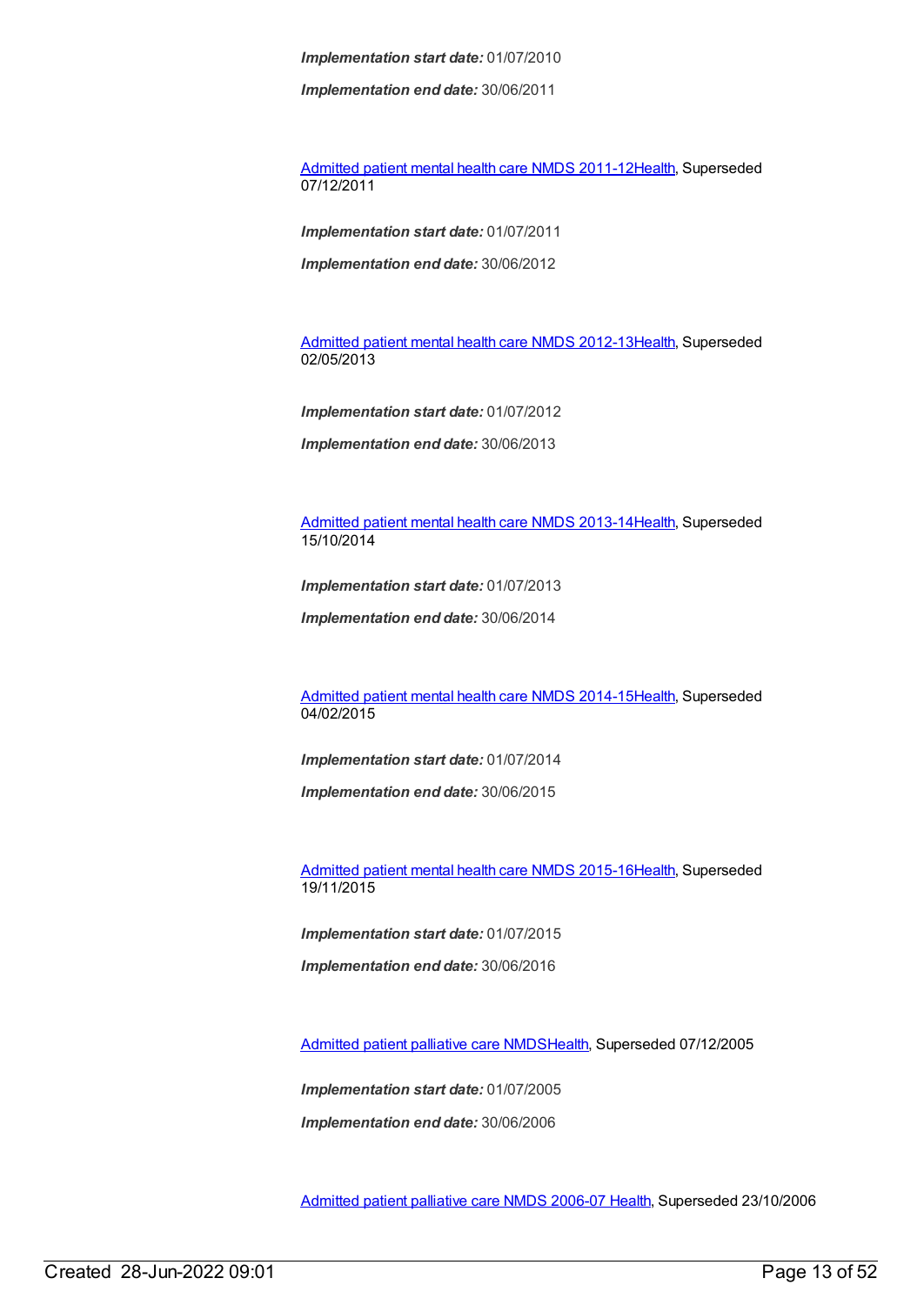*Implementation start date:* 01/07/2006 *Implementation end date:* 30/06/2007

[Admitted](https://meteor.aihw.gov.au/content/339098) patient palliative care NMDS 2007-08[Health](https://meteor.aihw.gov.au/RegistrationAuthority/12), Superseded 05/02/2008

*Implementation start date:* 01/07/2007 *Implementation end date:* 30/06/2008

[Admitted](https://meteor.aihw.gov.au/content/361960) patient palliative care NMDS 2008-09[Health](https://meteor.aihw.gov.au/RegistrationAuthority/12), Superseded 04/02/2009

*Implementation start date:* 01/07/2008 *Implementation end date:* 30/06/2009

[Admitted](https://meteor.aihw.gov.au/content/374209) patient palliative care NMDS 2009-10[Health](https://meteor.aihw.gov.au/RegistrationAuthority/12), Superseded 05/01/2010

*Implementation start date:* 01/07/2009 *Implementation end date:* 30/06/2010

[Admitted](https://meteor.aihw.gov.au/content/386801) patient palliative care NMDS 2010-11[Health](https://meteor.aihw.gov.au/RegistrationAuthority/12), Superseded 21/12/2010

*Implementation start date:* 01/07/2010 *Implementation end date:* 30/06/2011

[Admitted](https://meteor.aihw.gov.au/content/426760) patient palliative care NMDS 2011-12[Health](https://meteor.aihw.gov.au/RegistrationAuthority/12), Superseded 07/03/2012

*Implementation start date:* 01/07/2011

*Implementation end date:* 30/06/2012

[Admitted](https://meteor.aihw.gov.au/content/471819) patient palliative care NMDS 2012-13[Health](https://meteor.aihw.gov.au/RegistrationAuthority/12), Superseded 02/05/2013

*Implementation start date:* 01/07/2012 *Implementation end date:* 30/06/2013

[Admitted](https://meteor.aihw.gov.au/content/504641) patient palliative care NMDS 2013-14[Health](https://meteor.aihw.gov.au/RegistrationAuthority/12), Superseded 15/10/2014

*Implementation start date:* 01/07/2013 *Implementation end date:* 30/06/2014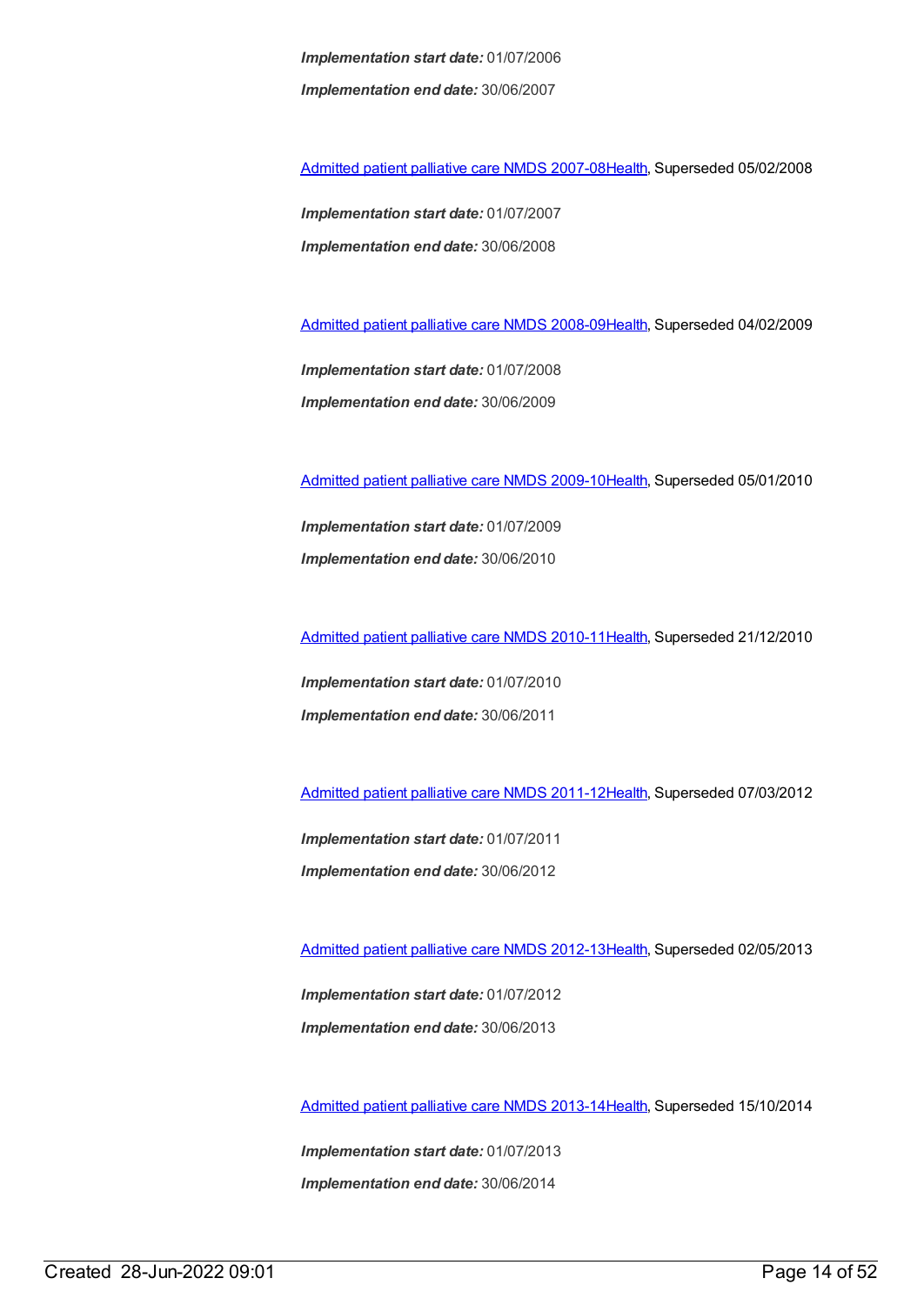*Implementation end date:* 30/06/2015

[Admitted](https://meteor.aihw.gov.au/content/590512) patient palliative care NMDS 2015-16[Health](https://meteor.aihw.gov.au/RegistrationAuthority/12), Superseded 19/11/2015

*Implementation start date:* 01/07/2015

*Implementation end date:* 30/06/2016

[Adoptions](https://meteor.aihw.gov.au/content/467027) DSS 2011-1[3Community](https://meteor.aihw.gov.au/RegistrationAuthority/1) Services (retired), Standard 20/05/2013

*Implementation start date:* 01/07/2011

*Implementation end date:* 30/06/2013

*DSS specific information:*

Sex is collected up to three times: once for the adopted child subject to a finalised adoption; once for the adoptive parent(s); and, once for the adult adopted person (aged 18 years or older) if they lodge an application for information. When collecting for the adopted child or adoptive parents use code 9 (not stated/inadequately described) if sex is unknown. Note that when collecting for the adoptive parents, some children may be adopted by single parents or same-sex couples.

[Adoptions](https://meteor.aihw.gov.au/content/650865) DSS 2013-1[6Children](https://meteor.aihw.gov.au/RegistrationAuthority/17) and Families, Superseded 20/03/2018

*Implementation start date:* 01/07/2013

*Implementation end date:* 30/06/2016

*DSS specific information:*

For the Adoptions DSS, code 3 Intersex or indeterminate is not collected.

Sex is collected up to three times: once for the adopted child subject to a finalised adoption; once for the adoptive parent(s); and once for the adult adopted person (aged 18 years or older) if they lodge an application for information. When collecting for the adopted child or adoptive parents use code 9 (Not stated/inadequately described) if sex is unknown. Note that when collecting for the adoptive parents, some children may be adopted by single parents or same-sex couples.

[Adoptions](https://meteor.aihw.gov.au/content/687752) DSS 2016-1[7Children](https://meteor.aihw.gov.au/RegistrationAuthority/17) and Families, Superseded 12/11/2018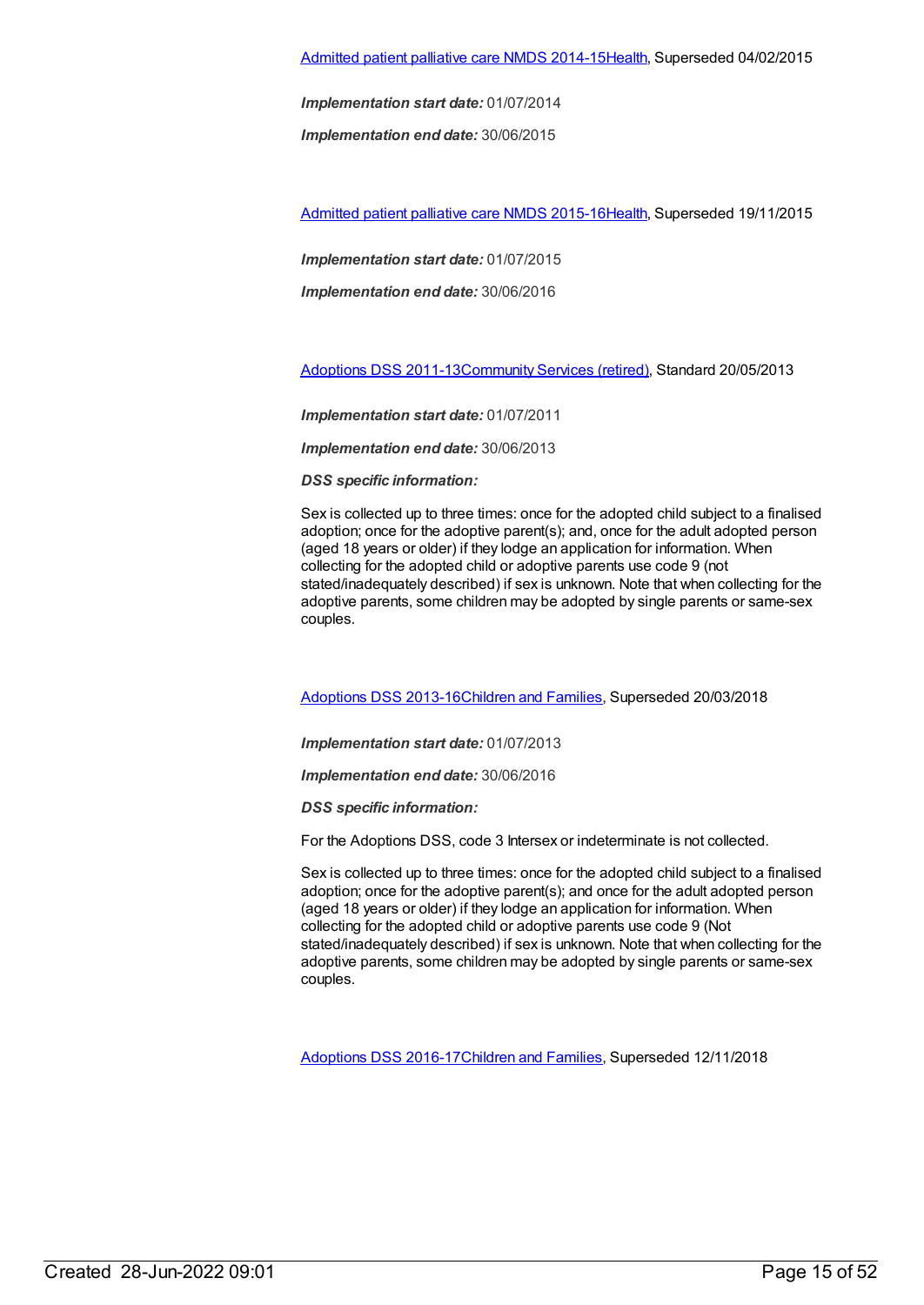*Implementation end date:* 30/06/2017

*DSS specific information:*

For the Adoptions DSS, code 3 Intersex or indeterminate is not collected.

Sex is collected up to three times: once for the adopted child subject to a finalised adoption; once for the adoptive parent(s); and once for the adult adopted person (aged 18 years or older) if they lodge an application for information. When collecting for the adopted child or adoptive parents use code 9 (Not stated/inadequately described) if sex is unknown. Note that when collecting for the adoptive parents, some children may be adopted by single parents or same-sex couples.

[Adoptions](https://meteor.aihw.gov.au/content/700748) DSS 2017-1[8Children](https://meteor.aihw.gov.au/RegistrationAuthority/17) and Families, Superseded 02/12/2019

*Implementation start date:* 01/07/2017

*Implementation end date:* 30/06/2018

*DSS specific information:*

For the Adoptions DSS, code 3 Intersex or indeterminate is not collected.

Sex is collected up to three times: once for the adopted child subject to a finalised adoption; once for the adoptive parent(s); and once for the adult adopted person (aged 18 years or older) if they lodge an application for information. When collecting for the adopted child or adoptive parents use code 9 (Not stated/inadequately described) if sex is unknown. Note that when collecting for the adoptive parents, some children may be adopted by single parents or same-sex couples.

[Adoptions](https://meteor.aihw.gov.au/content/722241) DSS 2018-1[9Children](https://meteor.aihw.gov.au/RegistrationAuthority/17) and Families, Superseded 20/01/2021

*Implementation start date:* 01/07/2018

*Implementation end date:* 30/06/2019

*DSS specific information:*

For the Adoptions DSS, code 3 Intersex or indeterminate is not collected.

Sex is collected up to three times: once for the adopted child subject to a finalised adoption; once for the adoptive parent(s); and once for the adult adopted person (aged 18 years or older) if they lodge an application for information. When collecting for the adopted child or adoptive parents use code 9 (Not stated/inadequately described) if sex is unknown. Note that when collecting for the adoptive parents, some children may be adopted by single parents or same-sex couples.

[Adoptions](https://meteor.aihw.gov.au/content/729909) DSS 2019-2[0Children](https://meteor.aihw.gov.au/RegistrationAuthority/17) and Families, Superseded 03/11/2021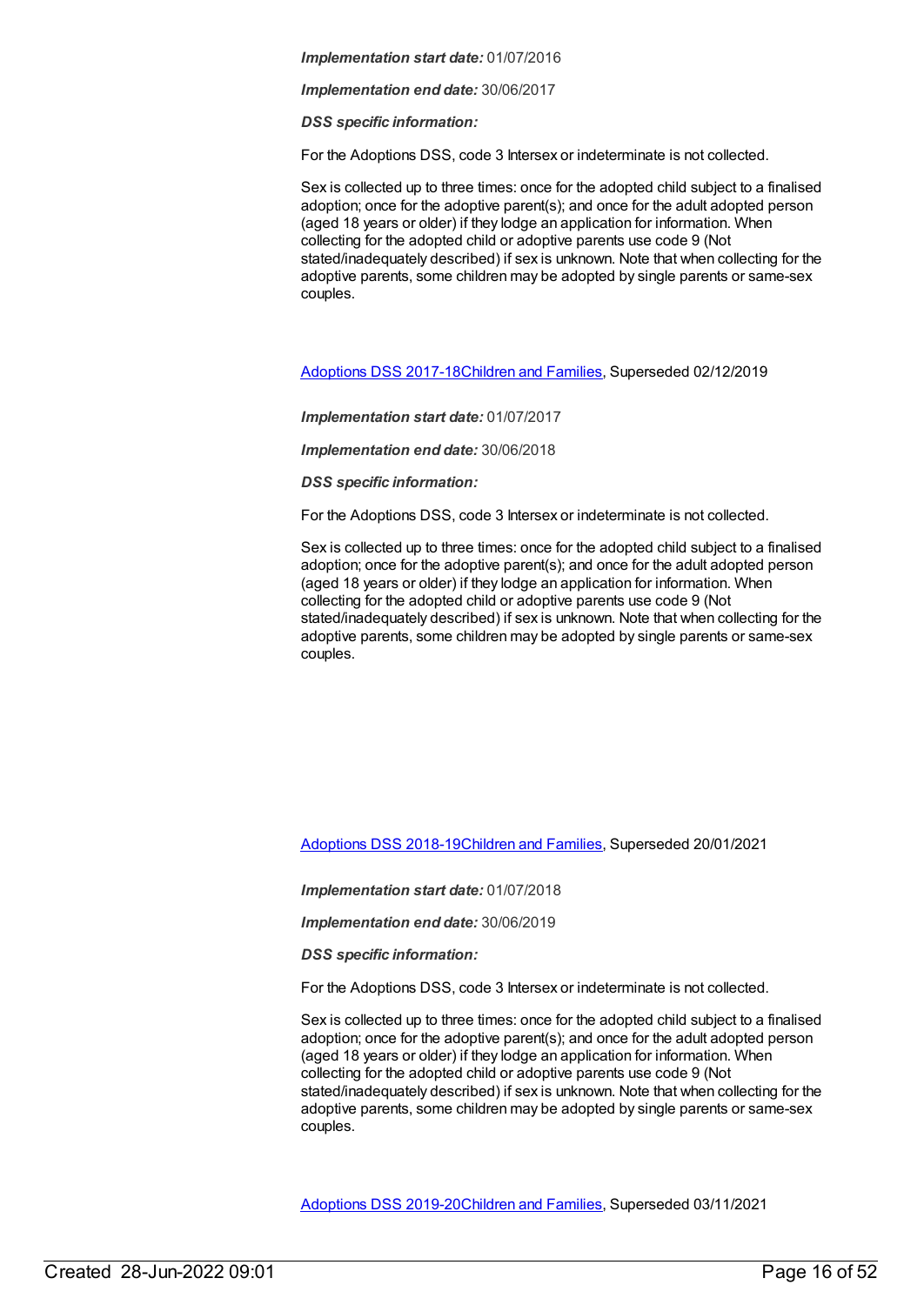*Implementation end date:* 30/06/2020

*DSS specific information:*

For the Adoptions DSS, code 3 Intersex or indeterminate is not collected.

Sex is collected up to three times: once for the adopted child subject to a finalised adoption; once for the adoptive parent(s); and once for the adult adopted person (aged 18 years or older) if they lodge an application for information. When collecting for the adopted child or adoptive parents use code 9 (Not stated/inadequately described) if sex is unknown. Note that when collecting for the adoptive parents, some children may be adopted by single parents or same-sex couples.

[Adoptions](https://meteor.aihw.gov.au/content/749045) DSS 2020-2[1Children](https://meteor.aihw.gov.au/RegistrationAuthority/17) and Families, Standard 03/11/2021

#### *Implementation start date:* 01/07/2020

*Implementation end date:* 30/06/2021

*DSS specific information:*

Intersex or indeterminate, refers to a person, who because of a genetic condition, was born with reproductive organs or sex chromosomes that are not exclusively male or female or whose sex has not yet been determined for whatever reason.

Sex is collected up to three times: once for the adopted child subject to a **finalised [adoption](https://meteor.aihw.gov.au/content/749075)**; once for the **[adoptive](https://meteor.aihw.gov.au/content/749050) parent**(s); and once for the adult adopted person (aged 18 years or older) if they lodge an application for information. When collecting for the adopted child or adoptive parents use code 9 (Not stated/inadequately described) if sex is unknown. Note that when collecting for the adoptive parents, some children may be adopted by single parents or same-sex couples.

For **known child [adoptions](https://meteor.aihw.gov.au/content/749082)**, the sex of an adopted child is their sex at the time the adoption order was granted. For **[local](https://meteor.aihw.gov.au/content/749062)** and **[intercountry](https://meteor.aihw.gov.au/content/749058) adoptions**, it is the sex at the time when the child was **[placed](https://meteor.aihw.gov.au/content/749066)** with the adoptive family.

Alcohol and other drug [treatment](https://meteor.aihw.gov.au/content/273051) services NMD[SHealth](https://meteor.aihw.gov.au/RegistrationAuthority/12), Superseded 21/03/2006

*Implementation start date:* 01/07/2005

*Implementation end date:* 30/06/2006

Alcohol and other drug [treatment](https://meteor.aihw.gov.au/content/334288) services NMD[SHealth](https://meteor.aihw.gov.au/RegistrationAuthority/12), Superseded 23/10/2006

*Implementation start date:* 01/07/2006

*Implementation end date:* 30/06/2007

Alcohol and other drug [treatment](https://meteor.aihw.gov.au/content/345144) services NMDS 2007-0[8Health](https://meteor.aihw.gov.au/RegistrationAuthority/12), Superseded 05/02/2008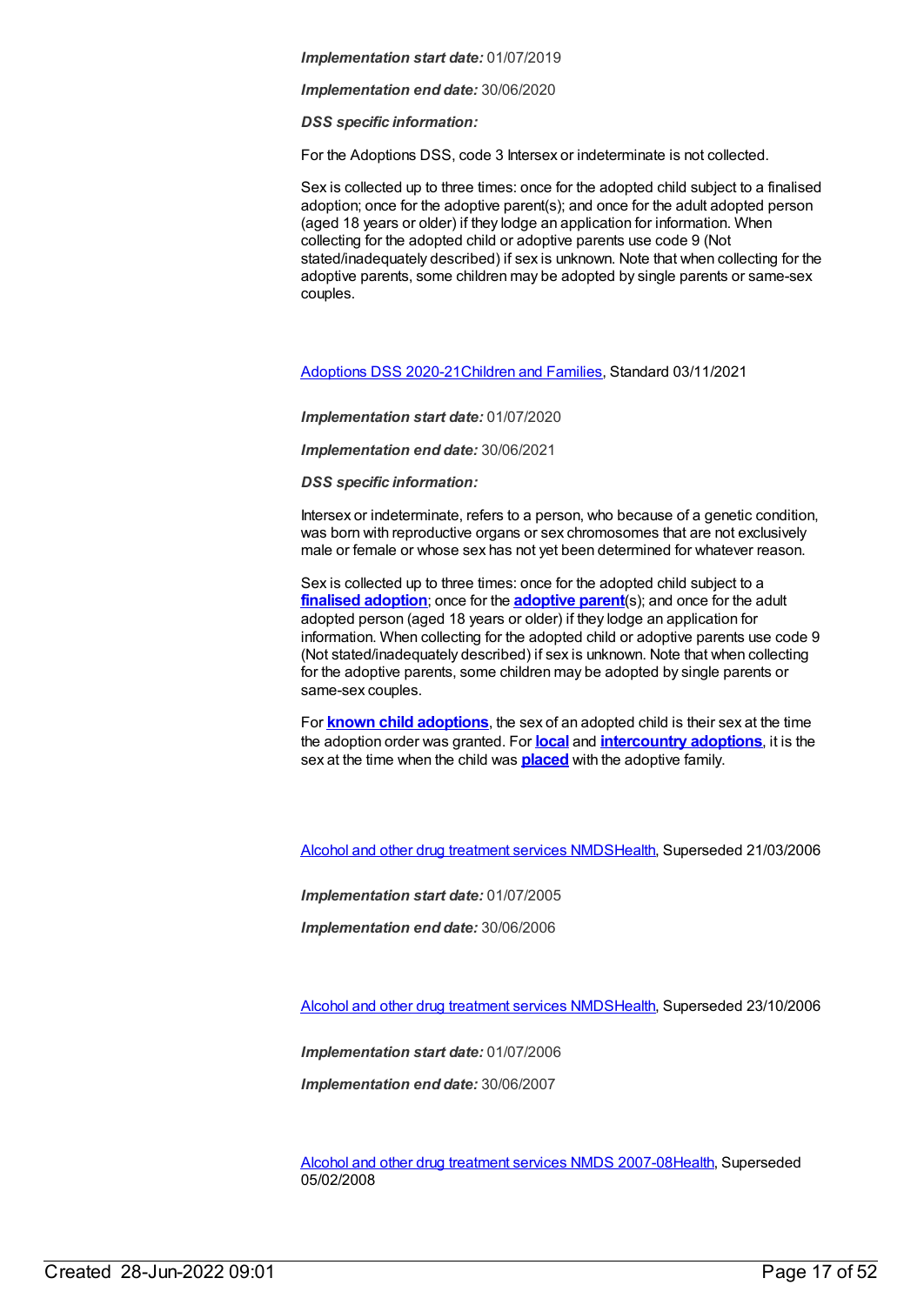*Implementation end date:* 30/06/2008

Alcohol and other drug [treatment](https://meteor.aihw.gov.au/content/362318) services NMDS 2008-1[0Health](https://meteor.aihw.gov.au/RegistrationAuthority/12), Superseded 22/12/2009

*Implementation start date:* 01/07/2008

*Implementation end date:* 30/06/2010

Alcohol and other drug [treatment](https://meteor.aihw.gov.au/content/374211) services NMDS 2010-1[1Health](https://meteor.aihw.gov.au/RegistrationAuthority/12), Superseded 24/12/2010

*Implementation start date:* 01/07/2010

*Implementation end date:* 30/06/2011

Alcohol and other drug [treatment](https://meteor.aihw.gov.au/content/427037) services NMDS 2011-1[2Health](https://meteor.aihw.gov.au/RegistrationAuthority/12), Superseded 07/12/2011

*Implementation start date:* 01/07/2011

*Implementation end date:* 30/06/2012

Alcohol and other drug [treatment](https://meteor.aihw.gov.au/content/466861) services NMDS 2012-1[3Health](https://meteor.aihw.gov.au/RegistrationAuthority/12), Superseded 07/02/2013

*Implementation start date:* 01/07/2012

*Implementation end date:* 30/06/2013

Alcohol and other drug [treatment](https://meteor.aihw.gov.au/content/498901) services NMDS 2013-1[5Health](https://meteor.aihw.gov.au/RegistrationAuthority/12), Superseded 13/11/2014

*Implementation start date:* 01/07/2013

*Implementation end date:* 30/06/2015

Alcohol and other drug [treatment](https://meteor.aihw.gov.au/content/583090) services NMDS 2015-1[8Health](https://meteor.aihw.gov.au/RegistrationAuthority/12), Superseded 06/09/2018

*Implementation start date:* 01/07/2015

*Implementation end date:* 30/06/2018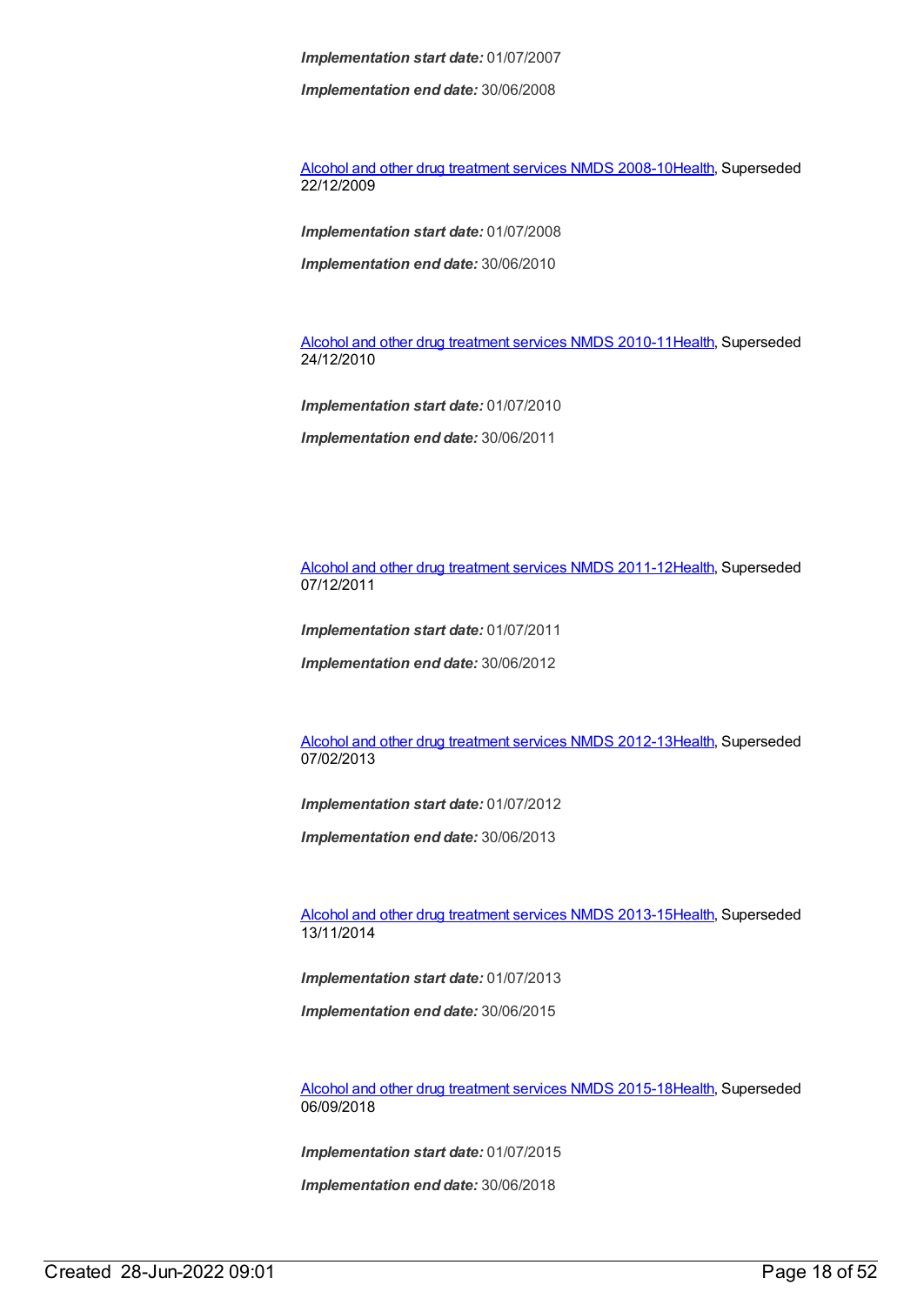#### Audiology [assessment](https://meteor.aihw.gov.au/content/525056) client cluster [Indigenous](https://meteor.aihw.gov.au/RegistrationAuthority/6), Standard 11/08/2014

Bringing Them Home/Link Up [Counselling](https://meteor.aihw.gov.au/content/578637) Program client contacts cluster [Indigenous](https://meteor.aihw.gov.au/RegistrationAuthority/6), Superseded 07/12/2017

#### *DSS specific information:*

This data element is used to determine the sex of the Bringing Them Home/Link Up Counsellors' client.

Bringing Them Home/Link Up [Counselling](https://meteor.aihw.gov.au/content/677196) Program individual client contacts cluster [Indigenous](https://meteor.aihw.gov.au/RegistrationAuthority/6), Standard 07/12/2017

#### *DSS specific information:*

This data element is used to determine the sex of the Bringing Them Home/Link Up Counsellors' client.

Cancer [\(clinical\)](https://meteor.aihw.gov.au/content/289280) DSS[Health](https://meteor.aihw.gov.au/RegistrationAuthority/12), Superseded 07/12/2005

Cancer [\(clinical\)](https://meteor.aihw.gov.au/content/334019) DSS[Health](https://meteor.aihw.gov.au/RegistrationAuthority/12), Superseded 06/03/2009

Cancer [\(clinical\)](https://meteor.aihw.gov.au/content/342187) DSS[Health](https://meteor.aihw.gov.au/RegistrationAuthority/12), Superseded 22/12/2009

Cancer [\(clinical\)](https://meteor.aihw.gov.au/content/342187) DSS[Health](https://meteor.aihw.gov.au/RegistrationAuthority/12), Superseded 22/12/2009

Cancer [\(clinical\)](https://meteor.aihw.gov.au/content/393191) DSS[Health](https://meteor.aihw.gov.au/RegistrationAuthority/12), Superseded 07/12/2011

Cancer [\(clinical\)](https://meteor.aihw.gov.au/content/393191) DSS[Health](https://meteor.aihw.gov.au/RegistrationAuthority/12), Superseded 07/12/2011

Cancer [\(clinical\)](https://meteor.aihw.gov.au/content/394731) DSS[Health](https://meteor.aihw.gov.au/RegistrationAuthority/12), Superseded 08/05/2014

Cancer [\(clinical\)](https://meteor.aihw.gov.au/content/560813) DSS[Health](https://meteor.aihw.gov.au/RegistrationAuthority/12), Superseded 14/05/2015

Cancer [\(clinical\)](https://meteor.aihw.gov.au/content/597861) NBPD[SHealth](https://meteor.aihw.gov.au/RegistrationAuthority/12), Standard 14/05/2015

[Cardiovascular](https://meteor.aihw.gov.au/content/273052) disease (clinical) DS[SHealth,](https://meteor.aihw.gov.au/RegistrationAuthority/12) Superseded 15/02/2006

[Cardiovascular](https://meteor.aihw.gov.au/content/348289) disease (clinical) DS[SHealth,](https://meteor.aihw.gov.au/RegistrationAuthority/12) Superseded 04/07/2007

[Cardiovascular](https://meteor.aihw.gov.au/content/353668) disease (clinical) DS[SHealth,](https://meteor.aihw.gov.au/RegistrationAuthority/12) Superseded 22/12/2009

[Cardiovascular](https://meteor.aihw.gov.au/content/374213) disease (clinical) DS[SHealth,](https://meteor.aihw.gov.au/RegistrationAuthority/12) Superseded 01/09/2012

[Cardiovascular](https://meteor.aihw.gov.au/content/470731) disease (clinical) NBPD[SHealth](https://meteor.aihw.gov.au/RegistrationAuthority/12), Superseded 17/10/2018

Carer [demographics](https://meteor.aihw.gov.au/content/493178) file cluste[rChildren](https://meteor.aihw.gov.au/RegistrationAuthority/17) and Families, Standard 22/11/2016 [Community](https://meteor.aihw.gov.au/RegistrationAuthority/1) Services (retired), Candidate 10/10/2014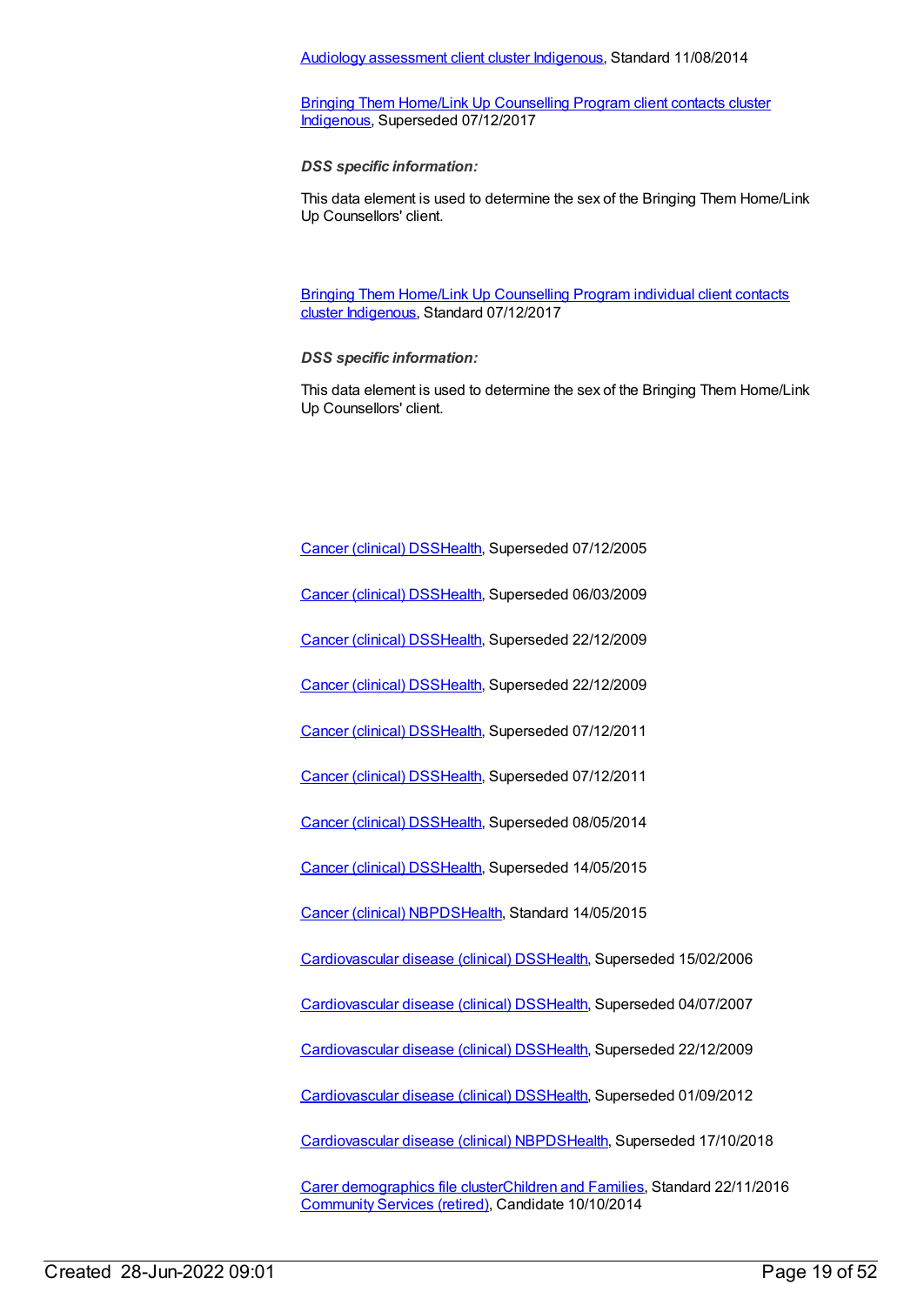*Implementation end date:* 30/06/2013

*DSS specific information:*

The biological sex of the carer.

Code 9 'Not stated/inadequately described' in the data element is equivalent to code 99 in the Child protection national minimum data set collection manual.

Child [protection](https://meteor.aihw.gov.au/content/656475) (CP) client file clusterChildren and [Families](https://meteor.aihw.gov.au/RegistrationAuthority/17), Superseded 22/11/2016

*Implementation start date:* 01/07/2013

*Implementation end date:* 30/06/2015

*DSS specific information:*

For unborn children whose sex is unknown, 97 'Not applicable' should be recorded.

Code 9 'Not stated/inadequately described' in the data element is equivalent to code 99 in the Child protection NMDS collection manual.

Child [protection](https://meteor.aihw.gov.au/content/655203) (CP) client file clusterChildren and [Families](https://meteor.aihw.gov.au/RegistrationAuthority/17), Superseded 22/11/2016

*Implementation start date:* 01/07/2012

*Implementation end date:* 30/06/2014

*DSS specific information:*

For unborn children whose sex is unknown, 97 'Not applicable' should be recorded.

Code 9 'Not stated/inadequately described' in the data element is equivalent to code 99 in the Child protection NMDS collection manual.

Child [protection](https://meteor.aihw.gov.au/content/492589) (CP) client file clusterChildren and [Families](https://meteor.aihw.gov.au/RegistrationAuthority/17), Superseded 22/11/2016 [Community](https://meteor.aihw.gov.au/RegistrationAuthority/1) Services (retired), Candidate 09/10/2014

*Implementation start date:* 01/07/2011

*Implementation end date:* 30/06/2013

*DSS specific information:*

For unborn children whose sex is unknown, 97 'Not applicable' should be recorded.

Code 9 'Not stated/inadequately described' in the data element is equivalent to code 99 in the Child protection NMDS collection manual.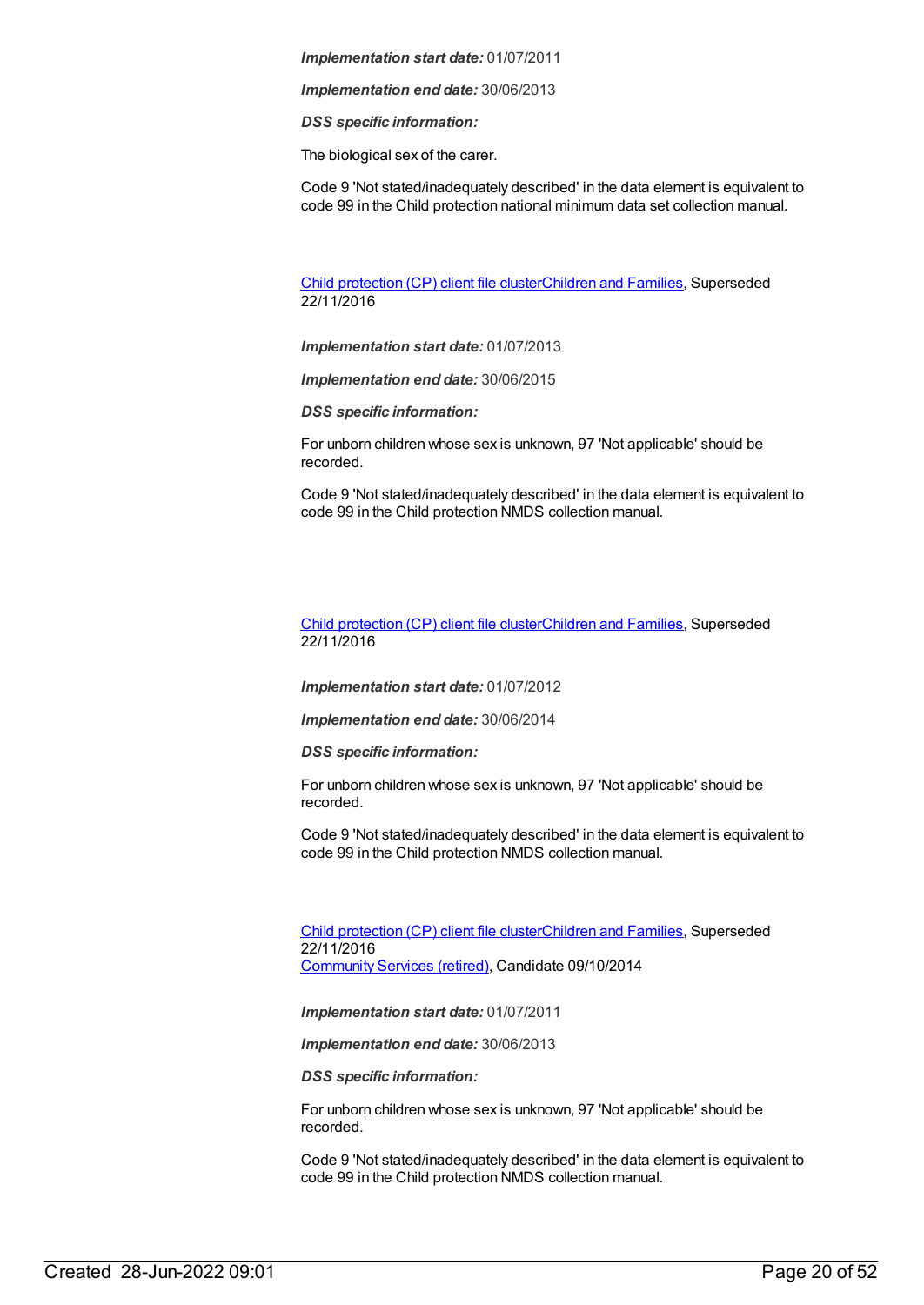#### Child [protection](https://meteor.aihw.gov.au/content/656496) (CP) client file clusterChildren and [Families](https://meteor.aihw.gov.au/RegistrationAuthority/17), Superseded 20/04/2018

*Implementation start date:* 01/07/2014

*Implementation end date:* 30/06/2016

*DSS specific information:*

For unborn children whose sex is unknown, 97 'Not applicable' should be recorded.

Code 9 'Not stated/inadequately described' in the data element is equivalent to code 99 in the Child protection NMDS collection manual.

Child [protection](https://meteor.aihw.gov.au/content/688429) (CP) client file clusterChildren and [Families](https://meteor.aihw.gov.au/RegistrationAuthority/17), Superseded 20/01/2021

*Implementation start date:* 01/07/2015

*Implementation end date:* 30/06/2017

*DSS specific information:*

For unborn children whose sex is unknown, 97 'Not applicable' should be recorded.

Code 9 'Not stated/inadequately described' in the data element is equivalent to code 99 in the Child protection NMDS collection manual.

Child [protection](https://meteor.aihw.gov.au/content/748904) (CP) client file clusterChildren and [Families](https://meteor.aihw.gov.au/RegistrationAuthority/17), Standard 03/11/2021

*DSS specific information:*

For unborn children whose sex is unknown, 97 'Not applicable' should be recorded.

Code 9 'Not stated/inadequately described' in the data element is equivalent to code 99 in the Child protection NMDS collection manual.

Child [protection](https://meteor.aihw.gov.au/content/706958) (CP) client file clusterChildren and [Families](https://meteor.aihw.gov.au/RegistrationAuthority/17), Superseded 03/11/2021

*DSS specific information:*

For unborn children whose sex is unknown, 97 'Not applicable' should be recorded.

Code 9 'Not stated/inadequately described' in the data element is equivalent to code 99 in the Child protection NMDS collection manual.

Child [protection](https://meteor.aihw.gov.au/content/355790) and support services (CPSS) client [clusterCommunity](https://meteor.aihw.gov.au/RegistrationAuthority/1) Services (retired), Standard 30/04/2008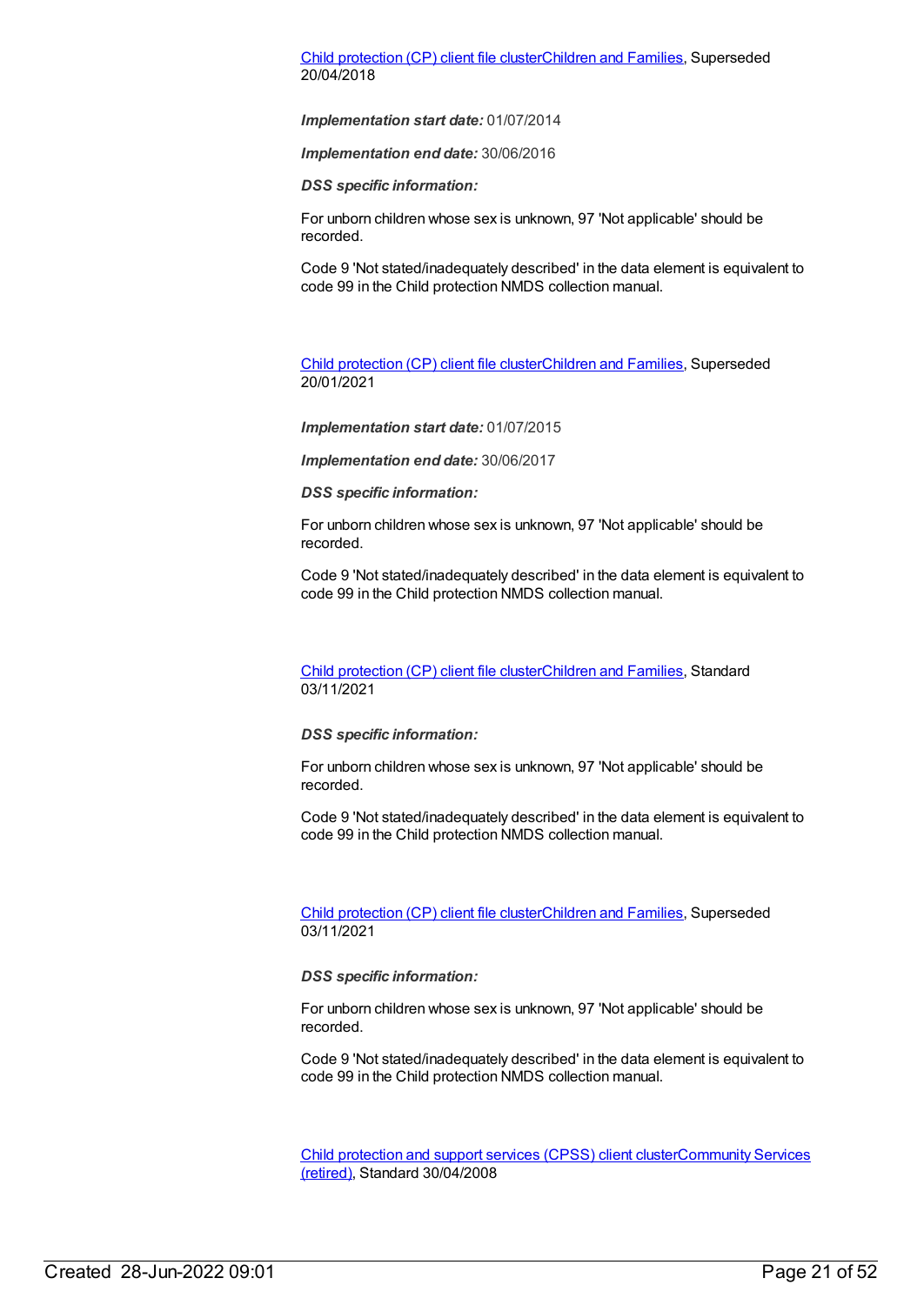Child [protection](https://meteor.aihw.gov.au/content/355795) and support services (CPSS) sibling [clusterCommunity](https://meteor.aihw.gov.au/RegistrationAuthority/1) Services (retired), Standard 30/04/2008

*Implementation start date:* 22/06/2007

*DSS specific information:*

Sex of a person may be implemented more than once within each of the three CPSS data collections and collected for the client as well as siblings.

[Children's](https://meteor.aihw.gov.au/content/308217) Services NMD[SCommunity](https://meteor.aihw.gov.au/RegistrationAuthority/1) Services (retired), Superseded 21/05/2010

*DSS specific information:*

This item is collected for the child attending children's services, for the paid contact worker/caregiver in the children's service, and the parent(s)/guardian(s) who usually reside in the same household where the child is spending most of their time during the collection week.

Closing the Gap in the Northern [Territory:](https://meteor.aihw.gov.au/content/496216) Dental Services DSS, 201[1Indigenous](https://meteor.aihw.gov.au/RegistrationAuthority/6), Standard 08/10/2014

*Implementation start date:* 01/10/2011

*DSS specific information:*

Note that 'Code 3 Intersex or indeterminate' is not used for this collection.

[Commonwealth](https://meteor.aihw.gov.au/content/317350) State/Territory Disability Agreement NMDS - 1 July 200[6Community](https://meteor.aihw.gov.au/RegistrationAuthority/1) Services (retired), Superseded 14/12/2008

*DSS specific information:*

Code 3 Intersex or indeterminate is not used in the CSTDA NMDS collection.

[Commonwealth](https://meteor.aihw.gov.au/content/372123) State/Territory Disability Agreement NMDS (July 2008[\)Community](https://meteor.aihw.gov.au/RegistrationAuthority/1) Services (retired), Superseded 11/11/2009

*DSS specific information:*

Code 3 Intersex or indeterminate is not used in the CSTDA NMDS collection.

[Community](https://meteor.aihw.gov.au/content/710899) Housing DSS 2018-Housing [assistance](https://meteor.aihw.gov.au/RegistrationAuthority/11), Standard 10/05/2019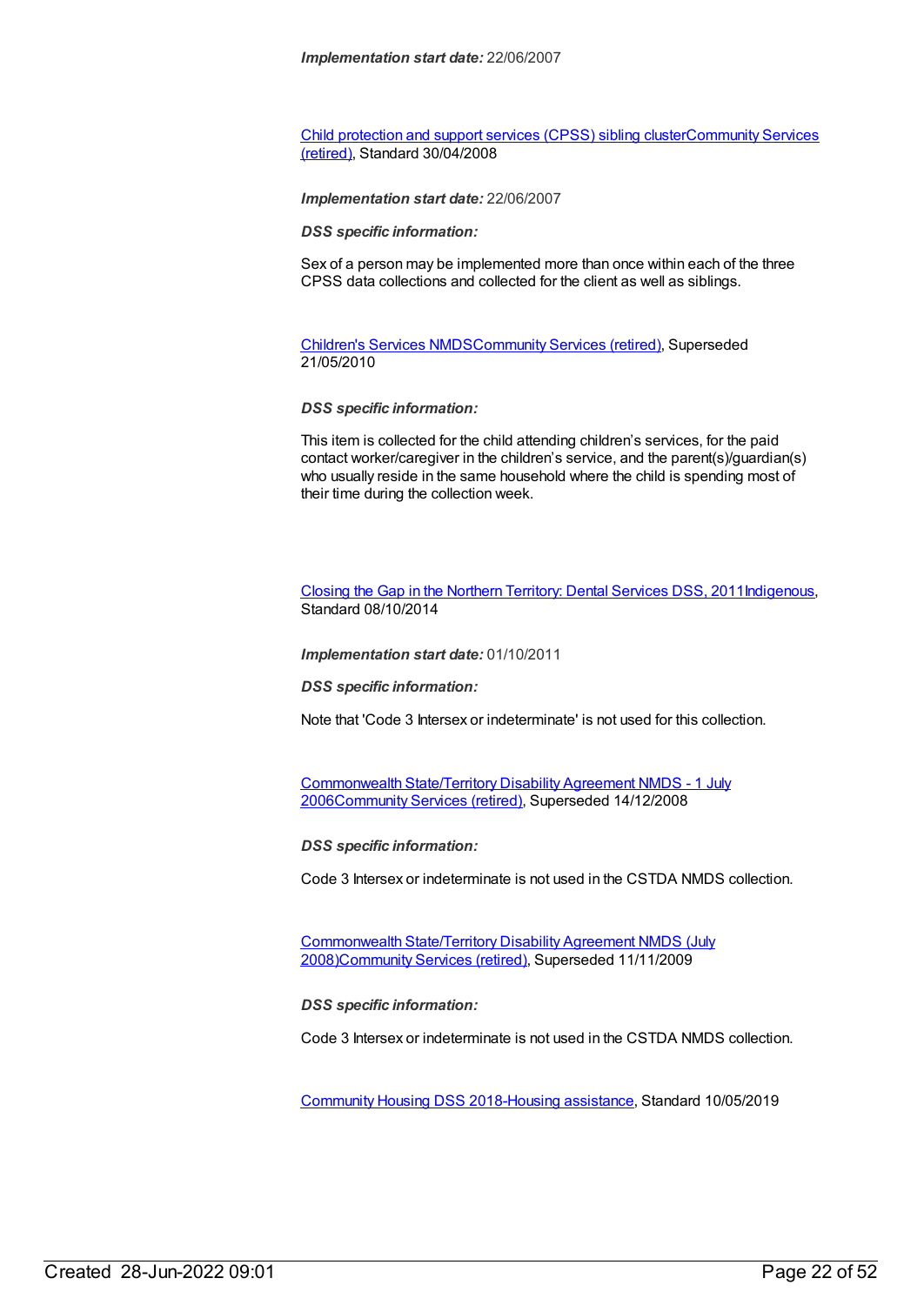#### *DSS specific information:*

This collection uses an alternative code set. These codes should be mapped as follows:

 $M$  (male) = 1 (male)

F (female) = 2 (female)

U (unknown) = 9 (not stated/inadequately described).

Code 3 (intersex or indeterminate) is not used in this collection.

[Community](https://meteor.aihw.gov.au/content/273044) mental health care NMDS 2004-0[5Health](https://meteor.aihw.gov.au/RegistrationAuthority/12), Superseded 08/12/2004

*Implementation start date:* 01/07/2004

*Implementation end date:* 30/06/2005

[Community](https://meteor.aihw.gov.au/content/285489) mental health care NMDS 2005-0[6Health](https://meteor.aihw.gov.au/RegistrationAuthority/12), Superseded 07/12/2005

*Implementation start date:* 01/07/2005 *Implementation end date:* 30/06/2006

[Community](https://meteor.aihw.gov.au/content/334069) mental health care NMDS 2006-0[7Health](https://meteor.aihw.gov.au/RegistrationAuthority/12), Superseded 23/10/2006

*Implementation start date:* 01/07/2006 *Implementation end date:* 30/06/2007

[Community](https://meteor.aihw.gov.au/content/345116) mental health care NMDS 2007-0[8Health](https://meteor.aihw.gov.au/RegistrationAuthority/12), Superseded 05/02/2008

*Implementation start date:* 01/07/2007 *Implementation end date:* 30/06/2008

[Community](https://meteor.aihw.gov.au/content/362308) mental health care NMDS 2008-0[9Health](https://meteor.aihw.gov.au/RegistrationAuthority/12), Superseded 04/02/2009

*Implementation start date:* 01/07/2008 *Implementation end date:* 30/06/2009

[Community](https://meteor.aihw.gov.au/content/374216) mental health care NMDS 2009-1[0Health](https://meteor.aihw.gov.au/RegistrationAuthority/12), Superseded 05/01/2010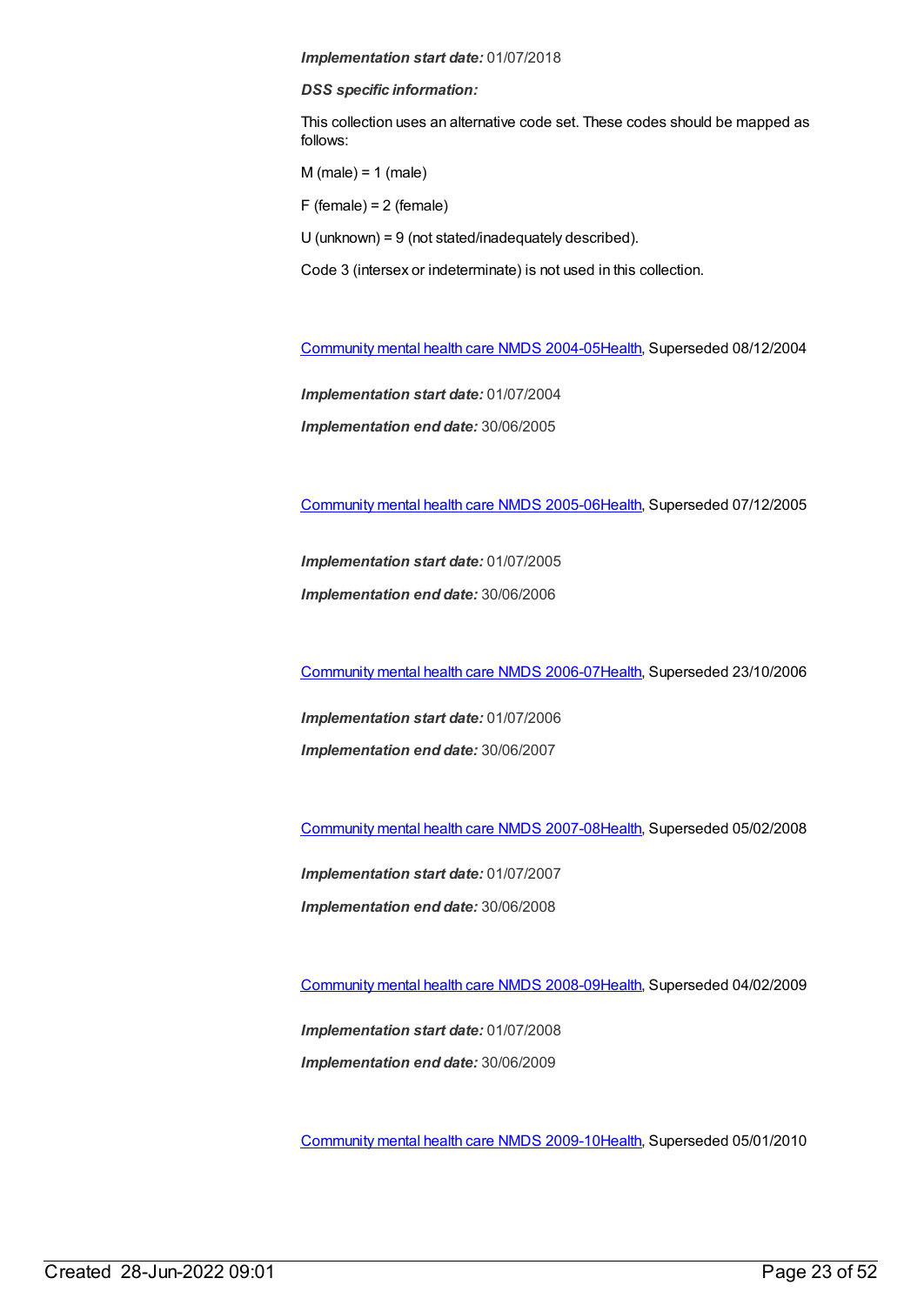*Implementation start date:* 01/07/2009 *Implementation end date:* 30/06/2010

[Community](https://meteor.aihw.gov.au/content/386803) mental health care NMDS 2010-1[1Health](https://meteor.aihw.gov.au/RegistrationAuthority/12), Superseded 01/12/2010

*Implementation start date:* 01/07/2010 *Implementation end date:* 30/06/2011

[Community](https://meteor.aihw.gov.au/content/424727) mental health care NMDS 2011-1[2Health](https://meteor.aihw.gov.au/RegistrationAuthority/12), Superseded 07/03/2012

*Implementation start date:* 01/07/2011 *Implementation end date:* 30/06/2012

[Community](https://meteor.aihw.gov.au/content/468200) mental health care NMDS 2012-1[3Health](https://meteor.aihw.gov.au/RegistrationAuthority/12), Superseded 07/02/2013

*Implementation start date:* 01/07/2012 *Implementation end date:* 30/06/2013

[Community](https://meteor.aihw.gov.au/content/493658) mental health care NMDS 2013-1[4Health](https://meteor.aihw.gov.au/RegistrationAuthority/12), Superseded 07/03/2014

*Implementation start date:* 01/07/2013 *Implementation end date:* 30/06/2014

[Community](https://meteor.aihw.gov.au/content/549878) mental health care NMDS 2014-1[5Health](https://meteor.aihw.gov.au/RegistrationAuthority/12), Superseded 13/11/2014

*Implementation start date:* 01/07/2014 *Implementation end date:* 30/06/2015

[Community](https://meteor.aihw.gov.au/content/565694) mental health care NMDS 2015-1[6Health](https://meteor.aihw.gov.au/RegistrationAuthority/12), Superseded 04/09/2015

*Implementation start date:* 01/07/2015 *Implementation end date:* 30/06/2016

[Community](https://meteor.aihw.gov.au/content/608534) mental health care NMDS 2016-1[7Health](https://meteor.aihw.gov.au/RegistrationAuthority/12), Superseded 17/08/2017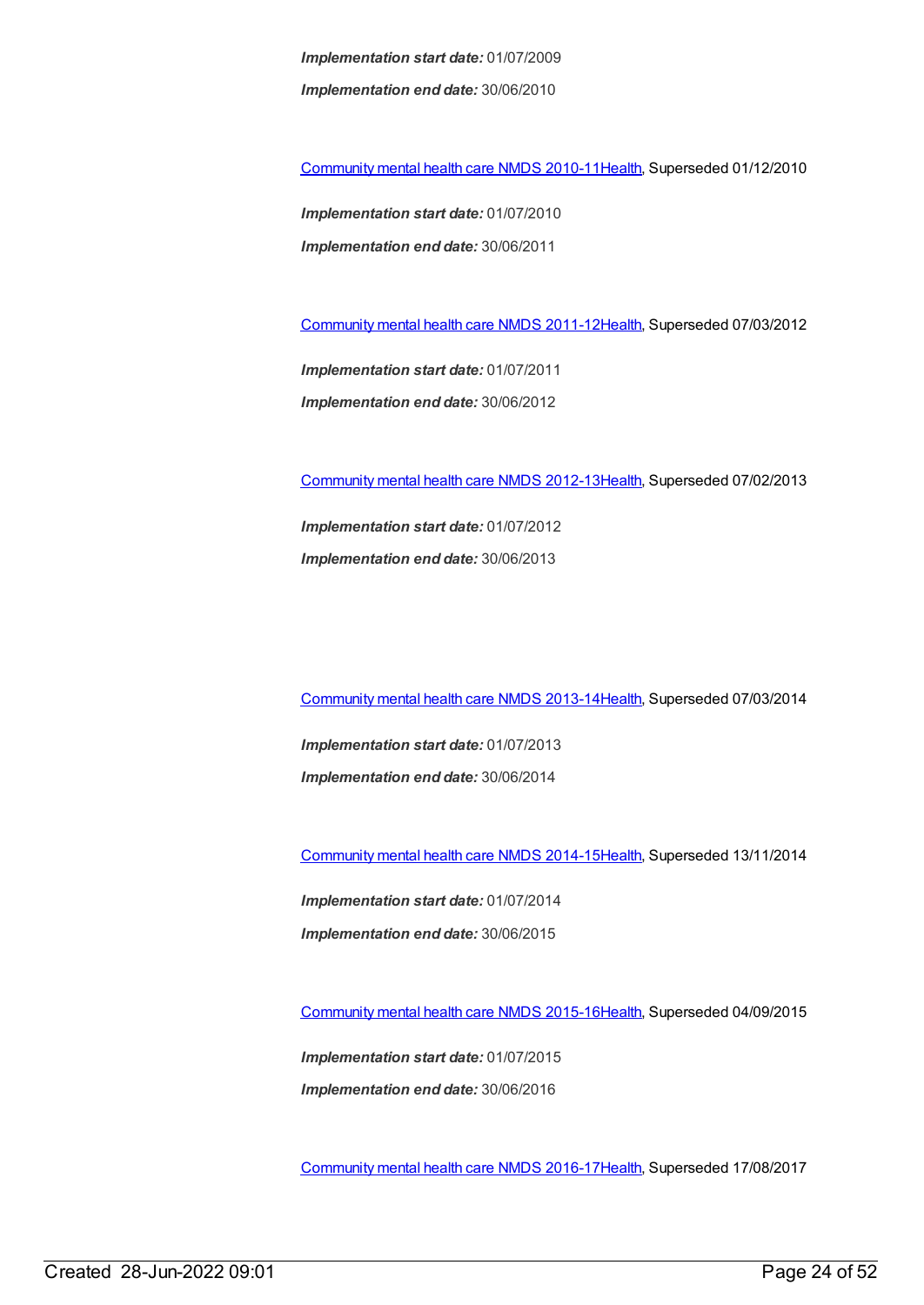*Implementation end date:* 30/06/2017

[Community](https://meteor.aihw.gov.au/content/645692) mental health care NMDS 2017–1[8Health](https://meteor.aihw.gov.au/RegistrationAuthority/12), Superseded 25/01/2018

*Implementation start date:* 01/07/2017

*Implementation end date:* 30/06/2018

Computer Assisted Telephone Interview [demographic](https://meteor.aihw.gov.au/content/291112) module DS[SHealth](https://meteor.aihw.gov.au/RegistrationAuthority/12), Superseded 03/12/2008

*DSS specific information:*

For data collections using the Computer Assisted Telephone Interview demographic module DSS, only Codes 1 and 2 are collected.

For data collection using Computer Assisted Telephone Interviewing (CATI) it is recommended that sex be ascertained by the interviewer on the basis of information already collected or other cues such as voice or name. If the interviewer is unsure of the respondent's sex the following question may be used:

As this interview is being conducted over the phone, I need to ask are you male or female?

Male

Female

(Interviewer note: If respondent provides any response that can't be categorised to male or female, terminate interview.)

Computer Assisted Telephone Interview [demographic](https://meteor.aihw.gov.au/content/374218) module NBPD[SHealth](https://meteor.aihw.gov.au/RegistrationAuthority/12), Standard 03/12/2008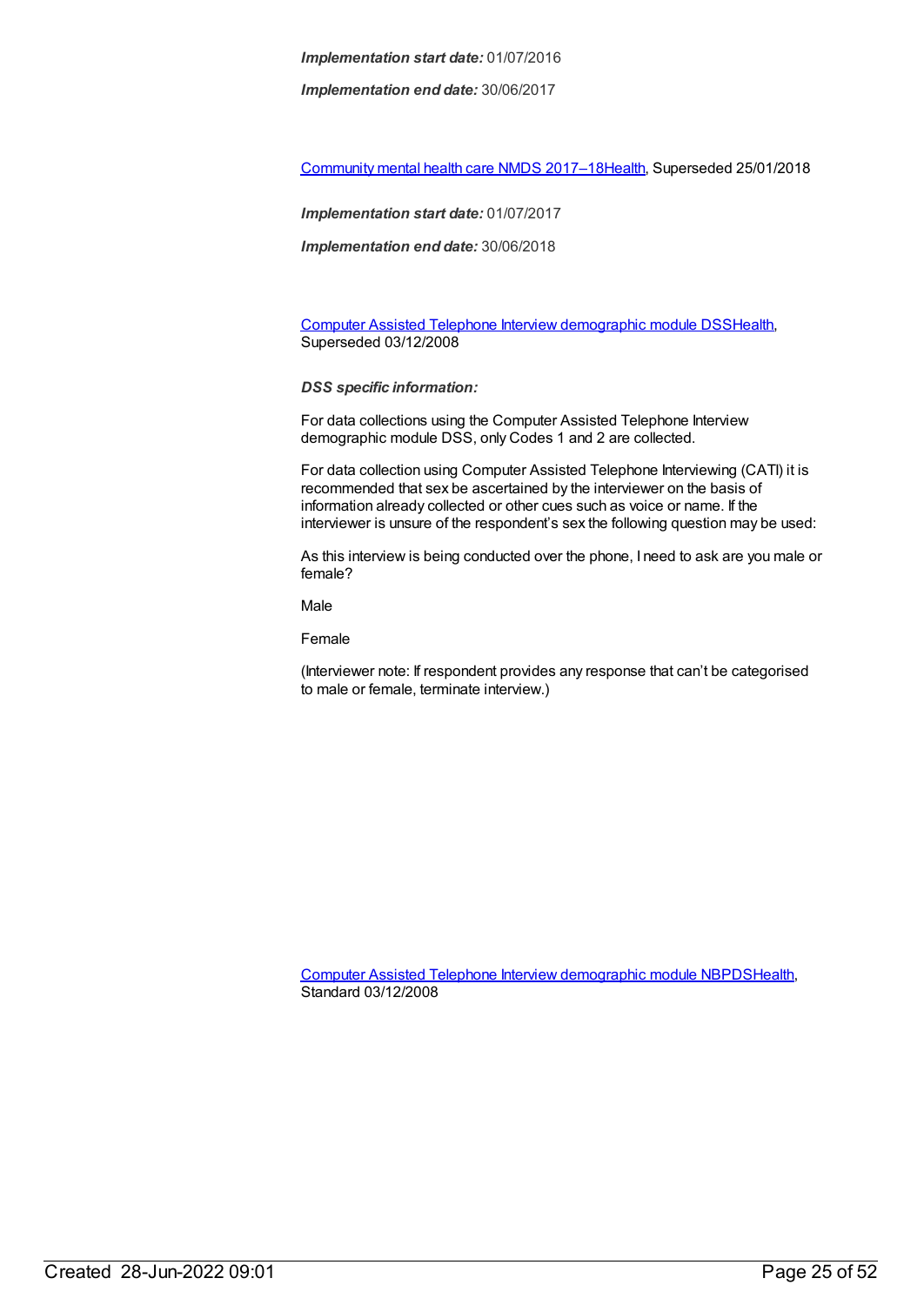#### *DSS specific information:*

For data collections using the Computer Assisted Telephone Interview demographic module National best practice data set, only Codes 1 and 2 are collected.

For data collection using Computer Assisted Telephone Interviewing (CATI) it is recommended that sex be ascertained by the interviewer on the basis of information already collected or other cues such as voice or name. If the interviewer is unsure of the respondent's sex the following question may be used:

As this interview is being conducted over the phone, I need to ask are you male or female?

Male

Female

(Interviewer note: If respondent provides any response that can't be categorised to male or female, terminate interview.)

[Diabetes](https://meteor.aihw.gov.au/content/273054) (clinical) DSS[Health](https://meteor.aihw.gov.au/RegistrationAuthority/12), Superseded 21/09/2005

[Diabetes](https://meteor.aihw.gov.au/content/304865) (clinical) NBPD[SHealth](https://meteor.aihw.gov.au/RegistrationAuthority/12), Standard 21/09/2005

[Diabetes](https://meteor.aihw.gov.au/content/621784) (clinical) NBPD[SHealth](https://meteor.aihw.gov.au/RegistrationAuthority/12), Recorded 15/05/2017

[Disability](https://meteor.aihw.gov.au/content/386485) Services NMDS 2009-10[Community](https://meteor.aihw.gov.au/RegistrationAuthority/1) Services (retired), Superseded 15/12/2011

*Implementation start date:* 01/07/2009

*DSS specific information:*

Code 3 Intersex or indeterminate is not used in the DS NMDS collection.

[Disability](https://meteor.aihw.gov.au/content/428708) Services NMDS 2010-11[Community](https://meteor.aihw.gov.au/RegistrationAuthority/1) Services (retired), Superseded 15/12/2011

*Implementation start date:* 01/07/2010

*DSS specific information:*

Code 3 Intersex or indeterminate is not used in the DS NMDS collection.

[Disability](https://meteor.aihw.gov.au/content/461636) Services NMDS 2011-12[Community](https://meteor.aihw.gov.au/RegistrationAuthority/1) Services (retired), Superseded 13/03/2013

*Implementation start date:* 01/07/2011

*DSS specific information:*

Code 3 Intersex or indeterminate is not used in the DS NMDS collection.

Ear [operation](https://meteor.aihw.gov.au/content/567130) details cluste[rIndigenous,](https://meteor.aihw.gov.au/RegistrationAuthority/6) Standard 05/12/2017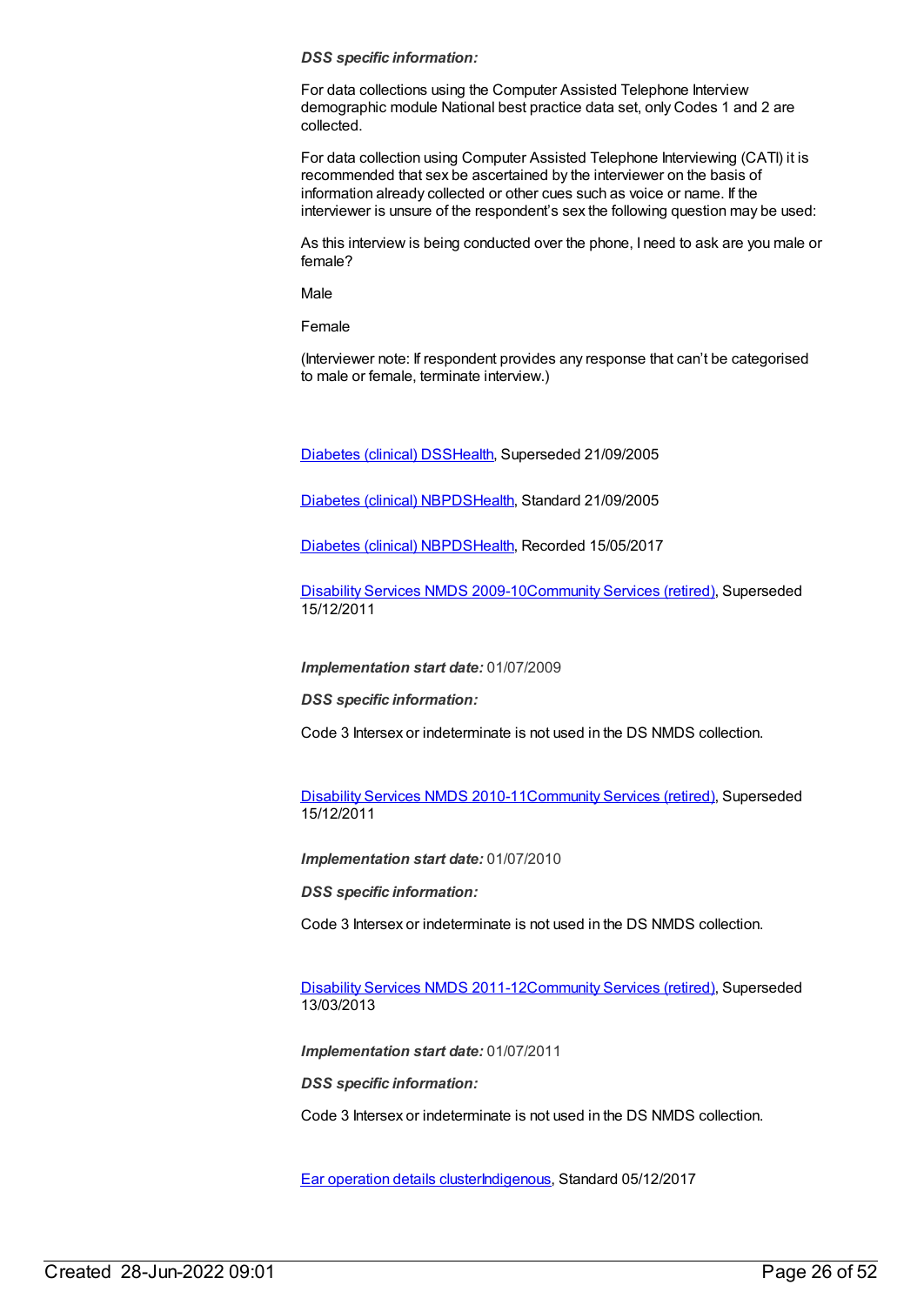*DSS specific information:*

In this data set Code 9 is used to record data that is missing.

Early Childhood [Education](https://meteor.aihw.gov.au/content/438006) and Care: Unit Record Level NMDS 2011Early Childhood, [Superseded](https://meteor.aihw.gov.au/RegistrationAuthority/13) 09/03/2012

*Implementation start date:* 01/07/2011

*DSS specific information:*

Should be reported for the child only, i.e. information not required for teachers.

Early Childhood [Education](https://meteor.aihw.gov.au/content/466523) and Care: Unit Record Level NMDS 2012Early Childhood, [Superseded](https://meteor.aihw.gov.au/RegistrationAuthority/13) 08/04/2013

*Implementation start date:* 01/07/2012

*DSS specific information:*

Should be reported for the child only, i.e. information not required for teachers.

Early Childhood [Education](https://meteor.aihw.gov.au/RegistrationAuthority/13) and Care: Unit Record Level NMDS 2013Early Childhood, Superseded 28/05/2014

*Implementation start date:* 01/07/2013

*DSS specific information:*

Should be reported for the child only, i.e. information not required for teachers.

Early Childhood [Education](https://meteor.aihw.gov.au/content/555380) and Care: Unit Record Level NMDS 2014Early Childhood, [Superseded](https://meteor.aihw.gov.au/RegistrationAuthority/13) 01/06/2015

*Implementation start date:* 01/07/2014

*DSS specific information:*

Should be reported for the child only.

Early Childhood [Education](https://meteor.aihw.gov.au/content/602247) and Care: Unit Record Level NMDS 2015Early Childhood, [Superseded](https://meteor.aihw.gov.au/RegistrationAuthority/13) 24/07/2018

*Implementation start date:* 01/07/2015

*DSS specific information:*

Should be reported for the child only.

Early Childhood [Education](https://meteor.aihw.gov.au/content/686022) and Care: Unit Record Level NMDS 2016Early Childhood, [Superseded](https://meteor.aihw.gov.au/RegistrationAuthority/13) 24/07/2018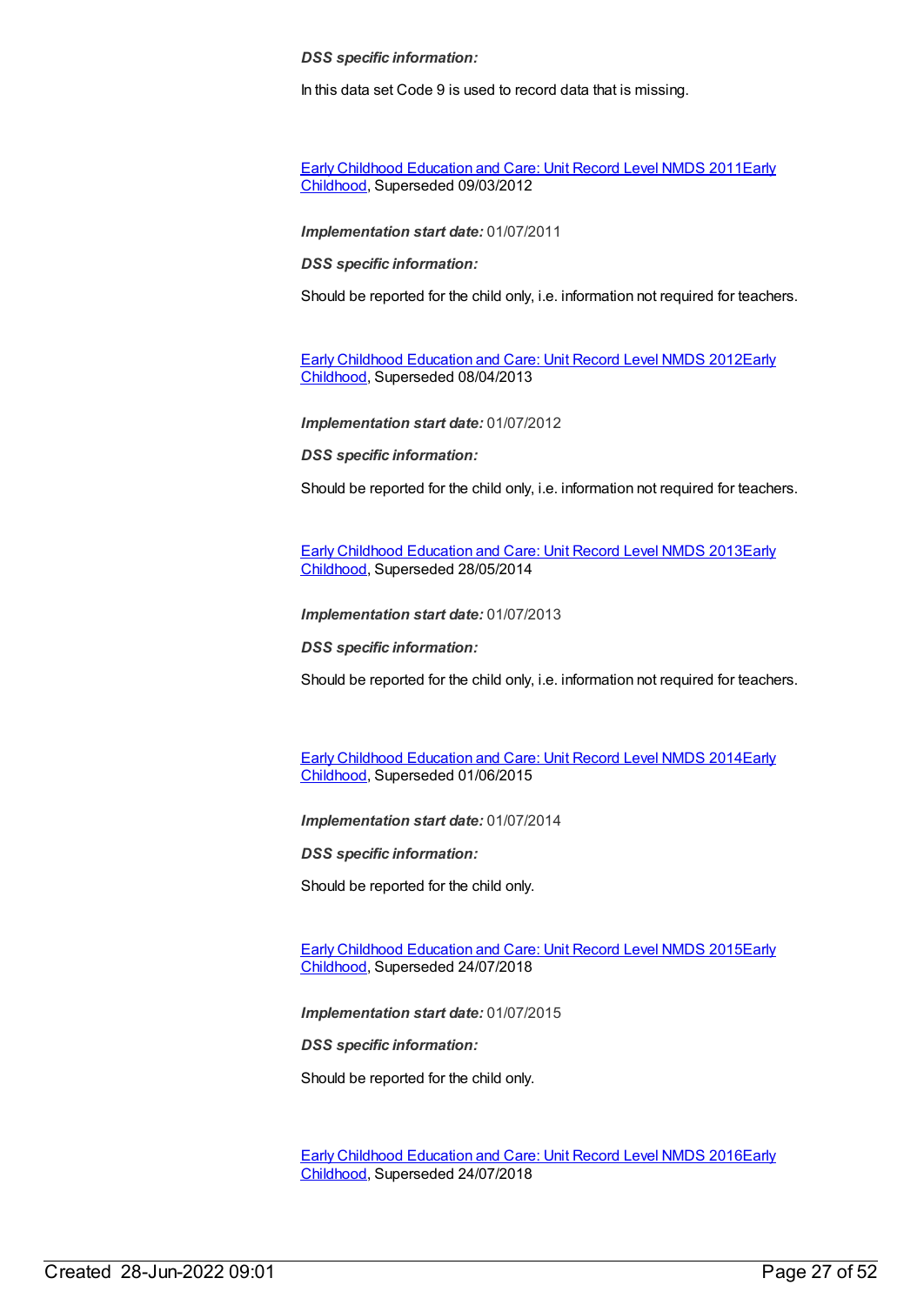*Implementation end date:* 30/06/2017

*DSS specific information:*

Should be reported for the child only.

Early Childhood [Education](https://meteor.aihw.gov.au/content/686135) and Care: Unit Record Level NMDS 2017Early Childhood, [Superseded](https://meteor.aihw.gov.au/RegistrationAuthority/13) 24/07/2018

*Implementation start date:* 01/07/2017

*Implementation end date:* 30/06/2018

*DSS specific information:*

Should be reported for the child only.

[Emergency](https://meteor.aihw.gov.au/content/496522) department care activity based funding DSS [2012-2013Independent](https://meteor.aihw.gov.au/RegistrationAuthority/3) Hospital Pricing Authority, Superseded 31/10/2012

*Implementation start date:* 01/07/2012

*Implementation end date:* 30/06/2013

Health care client [identification](https://meteor.aihw.gov.au/content/288765) DSS[Health,](https://meteor.aihw.gov.au/RegistrationAuthority/12) Superseded 03/12/2008

Health care client [identification](https://meteor.aihw.gov.au/content/374201) DSS[Health,](https://meteor.aihw.gov.au/RegistrationAuthority/12) Retired 20/03/2013

Health care provider [identification](https://meteor.aihw.gov.au/content/289061) DSS[Health](https://meteor.aihw.gov.au/RegistrationAuthority/12), Superseded 04/07/2007

Health care provider [identification](https://meteor.aihw.gov.au/content/356020) DSS[Health](https://meteor.aihw.gov.au/RegistrationAuthority/12), Superseded 03/12/2008

Health care provider [identification](https://meteor.aihw.gov.au/content/374199) DSS[Health](https://meteor.aihw.gov.au/RegistrationAuthority/12), Retired 20/03/2013

Household file cluster [\(Indigenous](https://meteor.aihw.gov.au/content/464709) community housing)Housing [assistance](https://meteor.aihw.gov.au/RegistrationAuthority/11), Superseded 01/05/2013

*DSS specific information:*

In the Community Indigenous Housing 2009-10 collection:

- *C*o*de 3= Intersex* is not collected
- Unknown is recorded as "U", but should be mapped to "9" Not stated/Inadequately described.

Household file cluster [\(Indigenous](https://meteor.aihw.gov.au/content/480535) community housing)Housing [assistance](https://meteor.aihw.gov.au/RegistrationAuthority/11), Superseded 30/08/2017 [Indigenous](https://meteor.aihw.gov.au/RegistrationAuthority/6), Standard 01/05/2013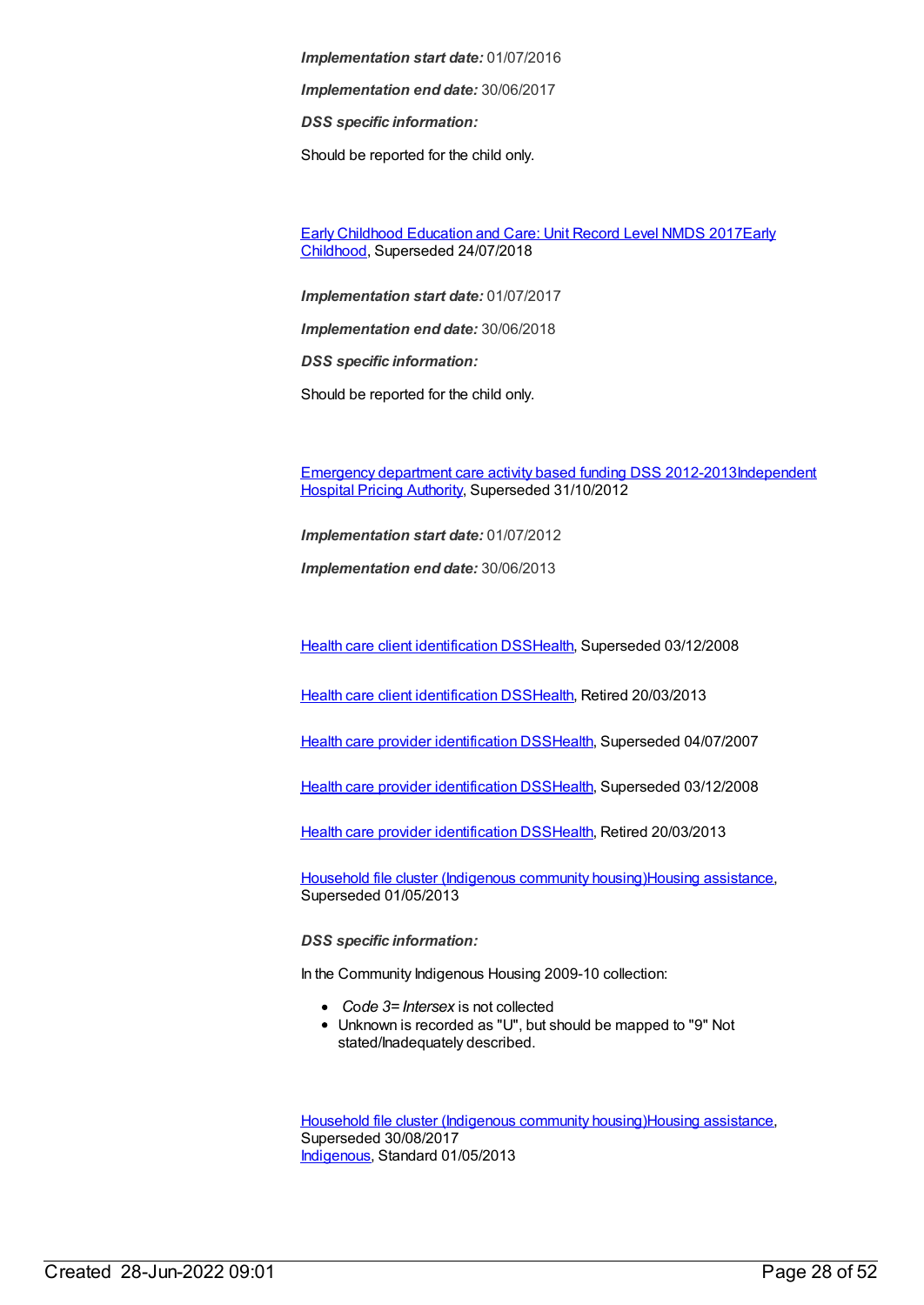#### *DSS specific information:*

Unknown values (code="U") should be mapped to Not stated/Inadequately described (code="9"). Intersex (code="3") is not used for this collection.

Household file cluster [\(Indigenous](https://meteor.aihw.gov.au/content/605356) community housing)Housing [assistance](https://meteor.aihw.gov.au/RegistrationAuthority/11), Standard 30/08/2017

#### *DSS specific information:*

This collection uses the alternate code set "M" = "Male", "F" = "Female" and "U" = "Unknown". These codes should be mapped as follows:

 $M = 1$  ("Male")

 $F = 2$  ("Female")

U = 9 ("Not stated/Inadequately described").

Code 3 ("Intersex") is not used in this collection.

Indigenous [Community](https://meteor.aihw.gov.au/content/711226) Housing DSS 2018-Housing [assistance](https://meteor.aihw.gov.au/RegistrationAuthority/11), Standard 10/05/2019

*Implementation start date:* 01/07/2018

*DSS specific information:*

This collection uses an alternate code set. These codes should be mapped as follows:

 $M$  (male) = 1 (male)

F (female) = 2 (female)

U (unknown) = 9 (not stated/inadequately described).

Code 3 (intersex) is not used in this collection.

[Indigenous](https://meteor.aihw.gov.au/content/430629) primary health care DSS 2012-1[4Health](https://meteor.aihw.gov.au/RegistrationAuthority/12), Superseded 21/11/2013 [Indigenous](https://meteor.aihw.gov.au/RegistrationAuthority/6), Superseded 21/11/2013

*Implementation start date:* 01/07/2012

*Implementation end date:* 30/06/2014

[Indigenous](https://meteor.aihw.gov.au/content/504325) primary health care DSS 2014-1[5Health](https://meteor.aihw.gov.au/RegistrationAuthority/12), Superseded 13/03/2015 [Indigenous](https://meteor.aihw.gov.au/RegistrationAuthority/6), Superseded 13/03/2015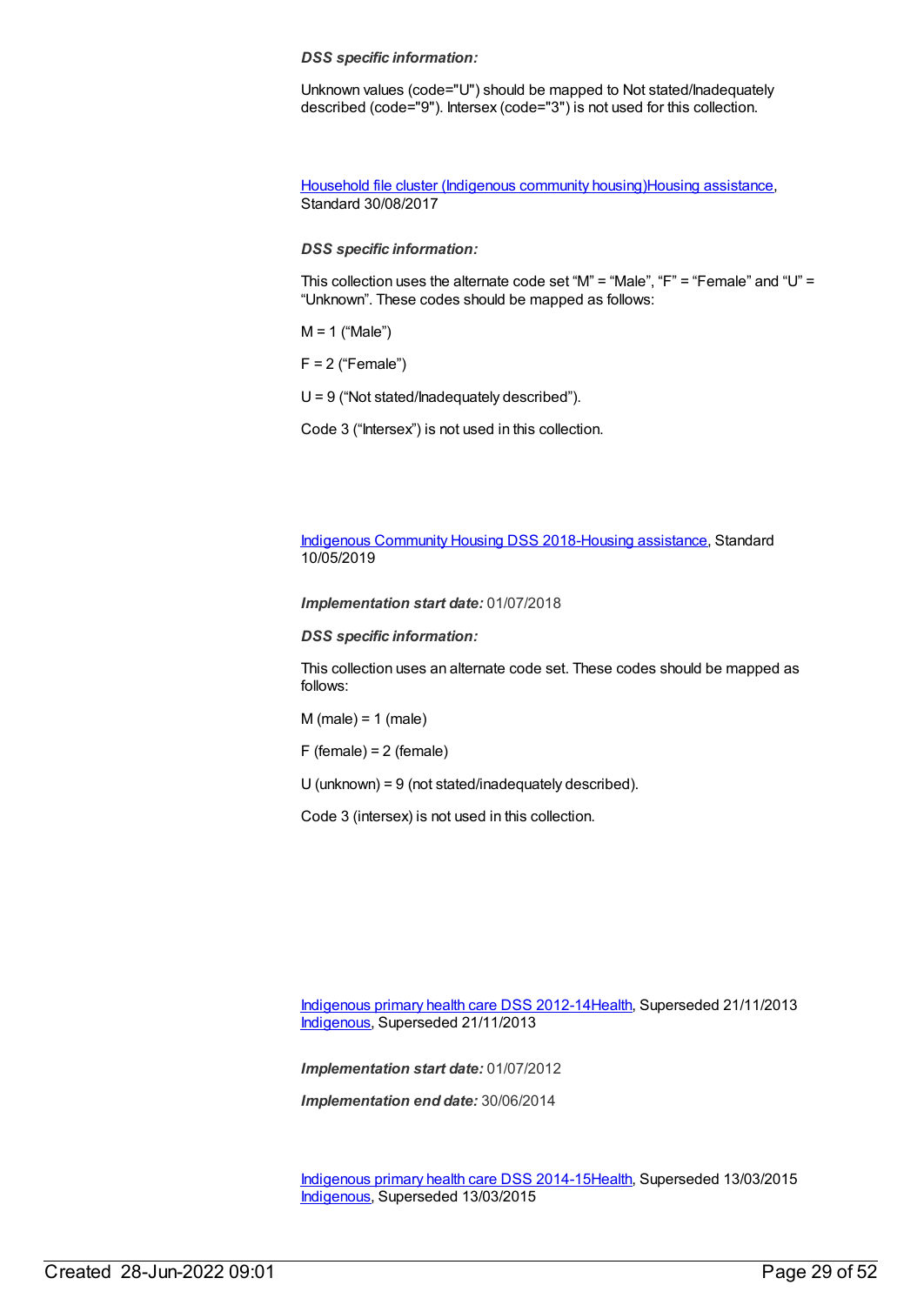*Implementation end date:* 30/06/2015

[Indigenous](https://meteor.aihw.gov.au/content/585036) primary health care DSS 2015-1[7Health](https://meteor.aihw.gov.au/RegistrationAuthority/12), Superseded 25/01/2018 [Indigenous](https://meteor.aihw.gov.au/RegistrationAuthority/6), Superseded 27/02/2018

*Implementation start date:* 01/07/2015

*Implementation end date:* 30/06/2017

Individual [demographic](https://meteor.aihw.gov.au/content/528542) identifiers cluste[rHealth](https://meteor.aihw.gov.au/RegistrationAuthority/12), Standard 05/10/2016

[Juvenile](https://meteor.aihw.gov.au/content/386845) Justice Client file cluste[rCommunity](https://meteor.aihw.gov.au/RegistrationAuthority/1) Services (retired), Standard 14/09/2009 Youth [Justice](https://meteor.aihw.gov.au/RegistrationAuthority/4), Recorded 23/05/2022

*Implementation start date:* 24/09/2009

[Juvenile](https://meteor.aihw.gov.au/content/513199) Justice Client file cluste[rCommunity](https://meteor.aihw.gov.au/RegistrationAuthority/1) Services (retired), Not progressed 23/01/2018 Youth [Justice](https://meteor.aihw.gov.au/RegistrationAuthority/4), Recorded 23/05/2022

[Juvenile](https://meteor.aihw.gov.au/content/314122) Justice NMDS 200[7Community](https://meteor.aihw.gov.au/RegistrationAuthority/1) Services (retired), Superseded 19/05/2010

*Implementation start date:* 01/07/2005

Medical [indemnity](https://meteor.aihw.gov.au/content/329638) DSS 2012-1[4Health](https://meteor.aihw.gov.au/RegistrationAuthority/12), Superseded 21/11/2013

*Implementation start date:* 01/07/2012

*Implementation end date:* 30/06/2014

*DSS specific information:*

In this data set specification, 'Person' refers to the patient.

The patient should be female when the clinical service context is 'Gynaecology' or when the patient is not a baby and the clinical service context is 'Obstetrics'.

Medical [indemnity](https://meteor.aihw.gov.au/content/531844) NBPDS 2014[-Health](https://meteor.aihw.gov.au/RegistrationAuthority/12), Standard 21/11/2013

*Implementation start date:* 01/07/2014

*DSS specific information:*

In this data set, 'Person' refers to the patient.

The patient should be female when the clinical service context is 'Gynaecology' or when the patient is not a baby and the clinical service context is 'Obstetrics'.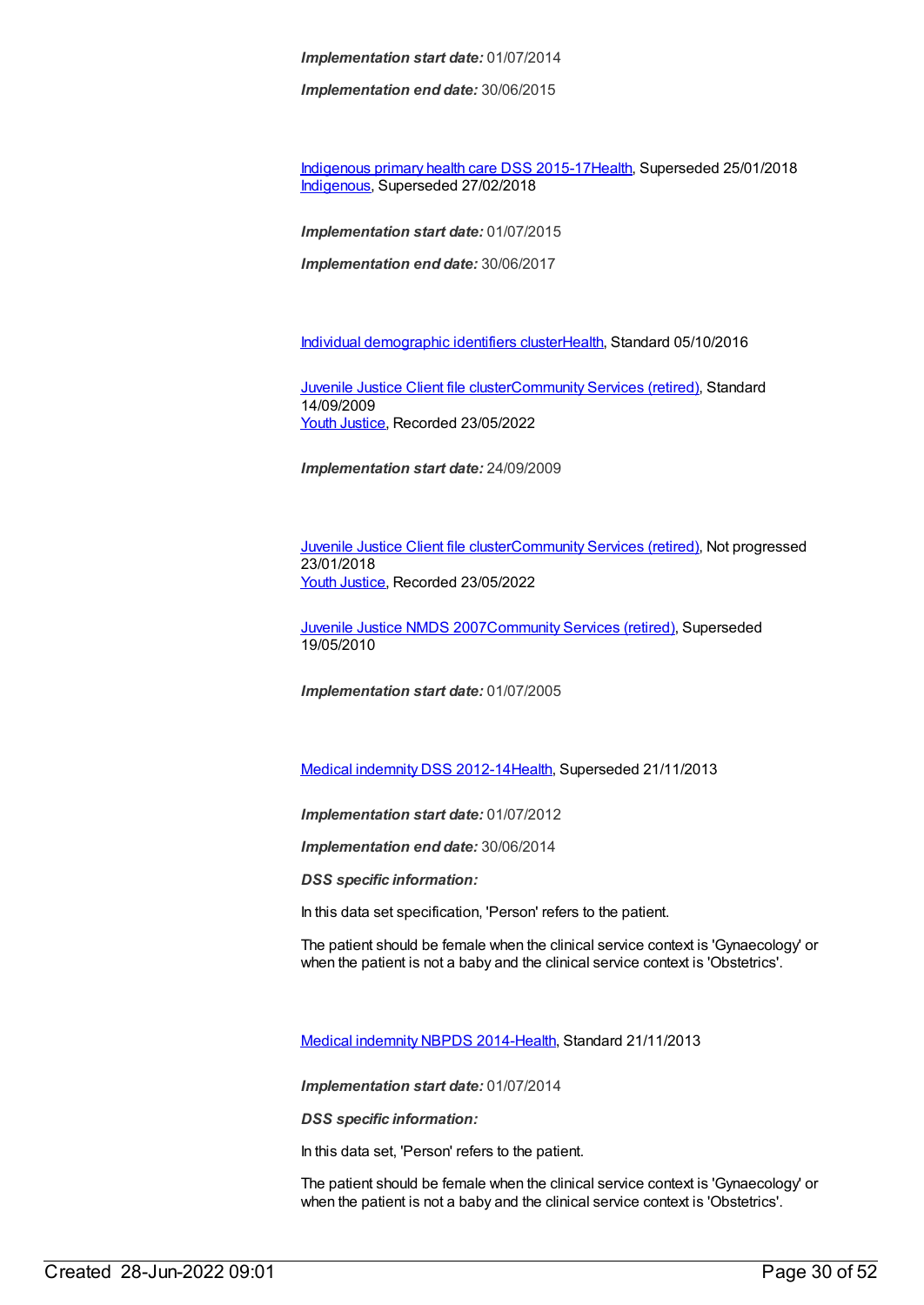#### National Bowel Cancer [Screening](https://meteor.aihw.gov.au/content/529201) Program NBEDS 2014-1[8Health](https://meteor.aihw.gov.au/RegistrationAuthority/12), Superseded 06/09/2018

*Implementation start date:* 01/07/2014

*Implementation end date:* 30/06/2018

[Non-admitted](https://meteor.aihw.gov.au/content/453284) patient activity based funding DSS [2012-2013Independent](https://meteor.aihw.gov.au/RegistrationAuthority/3) Hospital Pricing Authority, Superseded 30/10/2012

*Implementation start date:* 01/07/2012

*Implementation end date:* 30/06/2013

[Non-admitted](https://meteor.aihw.gov.au/content/399390) patient DSS 2011-1[2Health](https://meteor.aihw.gov.au/RegistrationAuthority/12), Superseded 07/12/2011

*Implementation start date:* 01/07/2011 *Implementation end date:* 30/06/2012

[Non-admitted](https://meteor.aihw.gov.au/content/471846) patient DSS 2012-1[3Health](https://meteor.aihw.gov.au/RegistrationAuthority/12), Superseded 02/05/2013

*Implementation start date:* 01/07/2012

*Implementation end date:* 30/06/2013

[Non-admitted](https://meteor.aihw.gov.au/content/509071) patient DSS 2013-1[4Health](https://meteor.aihw.gov.au/RegistrationAuthority/12), Superseded 07/03/2014

*Implementation start date:* 01/07/2013 *Implementation end date:* 30/06/2014

[Non-admitted](https://meteor.aihw.gov.au/content/548176) patient DSS 2014-1[5Health](https://meteor.aihw.gov.au/RegistrationAuthority/12), Superseded 13/11/2014

*Implementation start date:* 01/07/2014 *Implementation end date:* 30/06/2015

[Non-admitted](https://meteor.aihw.gov.au/content/584108) patient DSS 2015-1[6Health](https://meteor.aihw.gov.au/RegistrationAuthority/12), Superseded 19/11/2015

*Implementation start date:* 01/07/2015

*Implementation end date:* 30/06/2016

[Non-admitted](https://meteor.aihw.gov.au/content/471595) patient emergency department care DSS 1 January 2012-30 June 201[2Health](https://meteor.aihw.gov.au/RegistrationAuthority/12), Retired 30/01/2012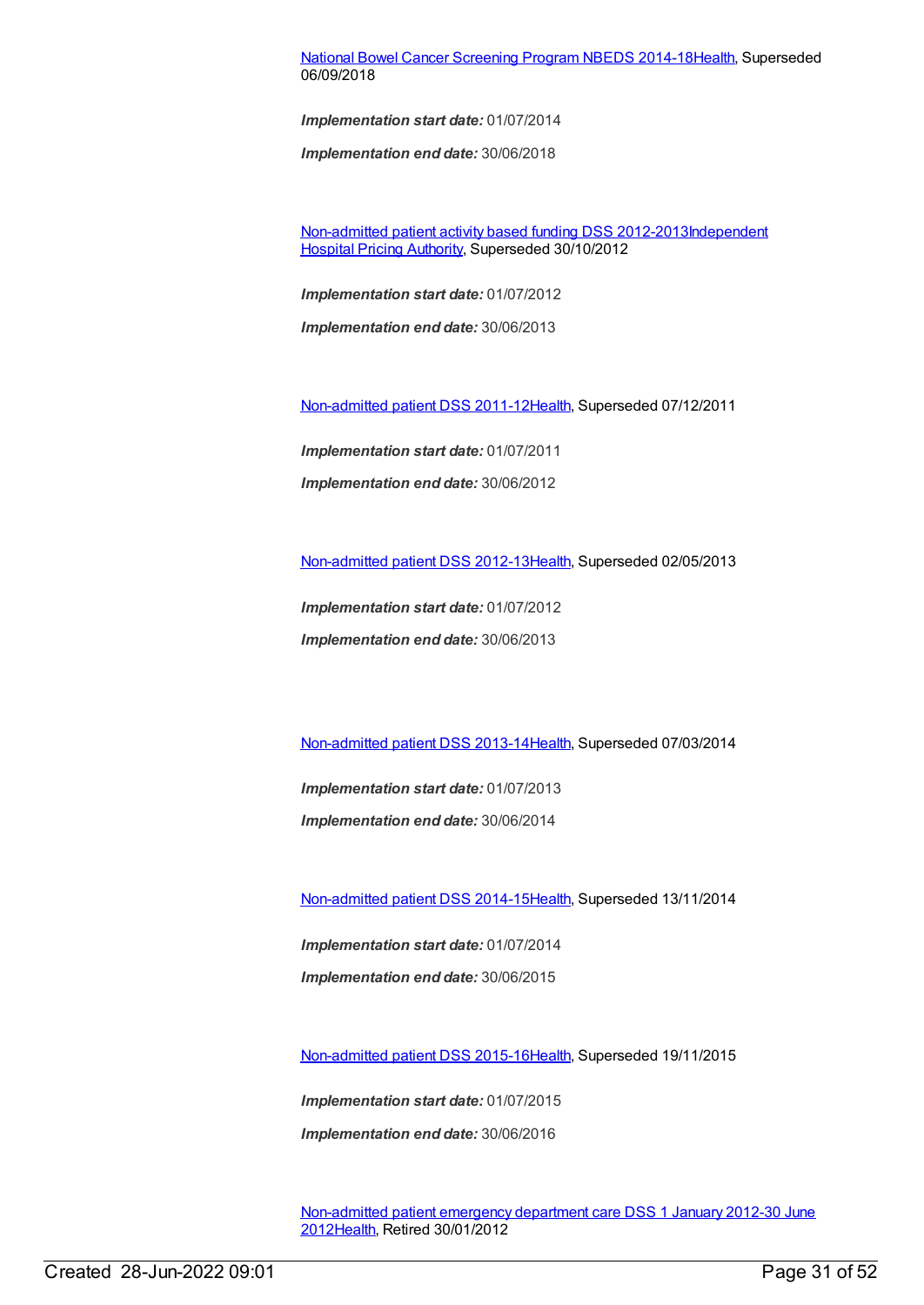*Implementation end date:* 30/06/2012

[Non-admitted](https://meteor.aihw.gov.au/content/567462) patient emergency department care DSS 2014-1[5Health](https://meteor.aihw.gov.au/RegistrationAuthority/12), Superseded 04/02/2015

*Implementation start date:* 01/07/2014

*Implementation end date:* 30/06/2015

[Non-admitted](https://meteor.aihw.gov.au/content/590675) patient emergency department care DSS 2015-1[6Health](https://meteor.aihw.gov.au/RegistrationAuthority/12), Superseded 02/12/2015

*Implementation start date:* 01/07/2015

*Implementation end date:* 30/06/2016

[Non-admitted](https://meteor.aihw.gov.au/content/617933) patient emergency department care NBEDS 2016-1[7Health](https://meteor.aihw.gov.au/RegistrationAuthority/12), Superseded 05/10/2016

*Implementation start date:* 01/07/2016

*Implementation end date:* 30/06/2017

[Non-admitted](https://meteor.aihw.gov.au/content/655704) patient emergency department care NBEDS 2017-1[8Health](https://meteor.aihw.gov.au/RegistrationAuthority/12), Superseded 12/12/2018

*Implementation start date:* 01/07/2017

*Implementation end date:* 30/06/2018

[Non-admitted](https://meteor.aihw.gov.au/content/319769) patient emergency department care NMD[SHealth](https://meteor.aihw.gov.au/RegistrationAuthority/12), Superseded 24/03/2006

*Implementation start date:* 01/07/2005

*Implementation end date:* 30/06/2006

[Non-admitted](https://meteor.aihw.gov.au/content/273053) patient emergency department care NMD[SHealth](https://meteor.aihw.gov.au/RegistrationAuthority/12), Superseded 07/12/2005

[Non-admitted](https://meteor.aihw.gov.au/content/322655) patient emergency department care NMD[SHealth](https://meteor.aihw.gov.au/RegistrationAuthority/12), Superseded 23/10/2006

*Implementation start date:* 01/07/2006

*Implementation end date:* 30/06/2007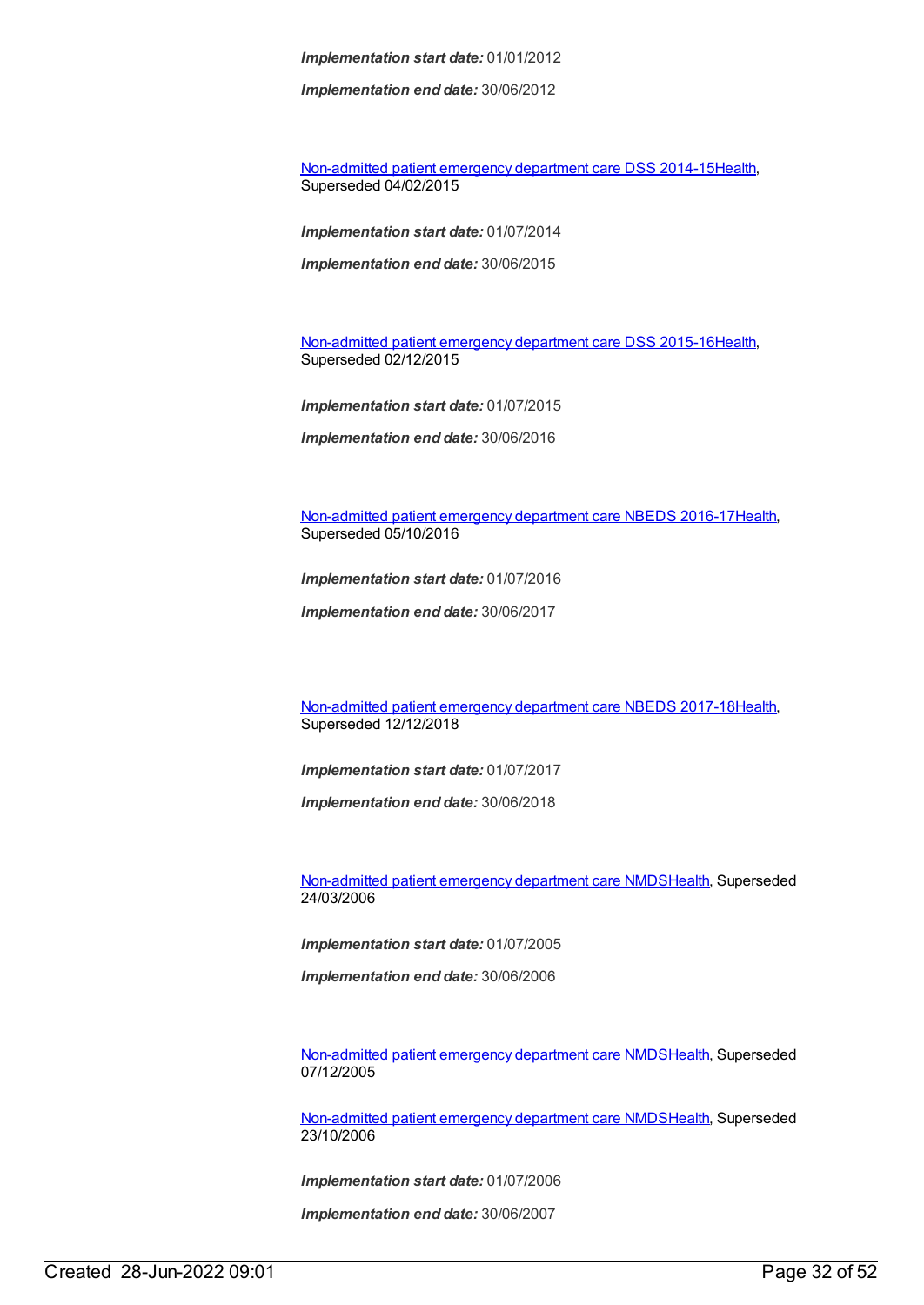[Non-admitted](https://meteor.aihw.gov.au/content/349836) patient emergency department care NMDS 2007-08[Health](https://meteor.aihw.gov.au/RegistrationAuthority/12), Superseded 05/02/2008

*Implementation start date:* 01/07/2007

*Implementation end date:* 30/06/2008

[Non-admitted](https://meteor.aihw.gov.au/content/363530) patient emergency department care NMDS 2008-10[Health](https://meteor.aihw.gov.au/RegistrationAuthority/12), Superseded 22/12/2009

*Implementation start date:* 01/07/2008

*Implementation end date:* 30/06/2010

[Non-admitted](https://meteor.aihw.gov.au/content/374220) patient emergency department care NMDS 2010-11[Health](https://meteor.aihw.gov.au/RegistrationAuthority/12), Superseded 18/01/2011

*Implementation start date:* 01/07/2010

*Implementation end date:* 30/06/2011

Non-admitted patient emergency department care NMDS 2011- [12](https://meteor.aihw.gov.au/content/426881)[Commonwealth](https://meteor.aihw.gov.au/RegistrationAuthority/10) Department of Health, Recorded 16/07/2015 [Health](https://meteor.aihw.gov.au/RegistrationAuthority/12), Superseded 30/01/2012

*Implementation start date:* 01/07/2011

*Implementation end date:* 30/06/2012

[Non-admitted](https://meteor.aihw.gov.au/content/474371) patient emergency department care NMDS 2012-13[Health](https://meteor.aihw.gov.au/RegistrationAuthority/12), Superseded 07/02/2013

*Implementation start date:* 01/07/2012

*Implementation end date:* 30/06/2013

[Non-admitted](https://meteor.aihw.gov.au/content/509116) patient emergency department care NMDS 2013-14[Health](https://meteor.aihw.gov.au/RegistrationAuthority/12), Superseded 11/04/2014

*Implementation start date:* 01/07/2013

*Implementation end date:* 30/06/2014

[Non-admitted](https://meteor.aihw.gov.au/content/566909) patient emergency department care NMDS 2014-15[Health](https://meteor.aihw.gov.au/RegistrationAuthority/12), Superseded 13/11/2014

*Implementation start date:* 01/07/2014

*Implementation end date:* 30/06/2015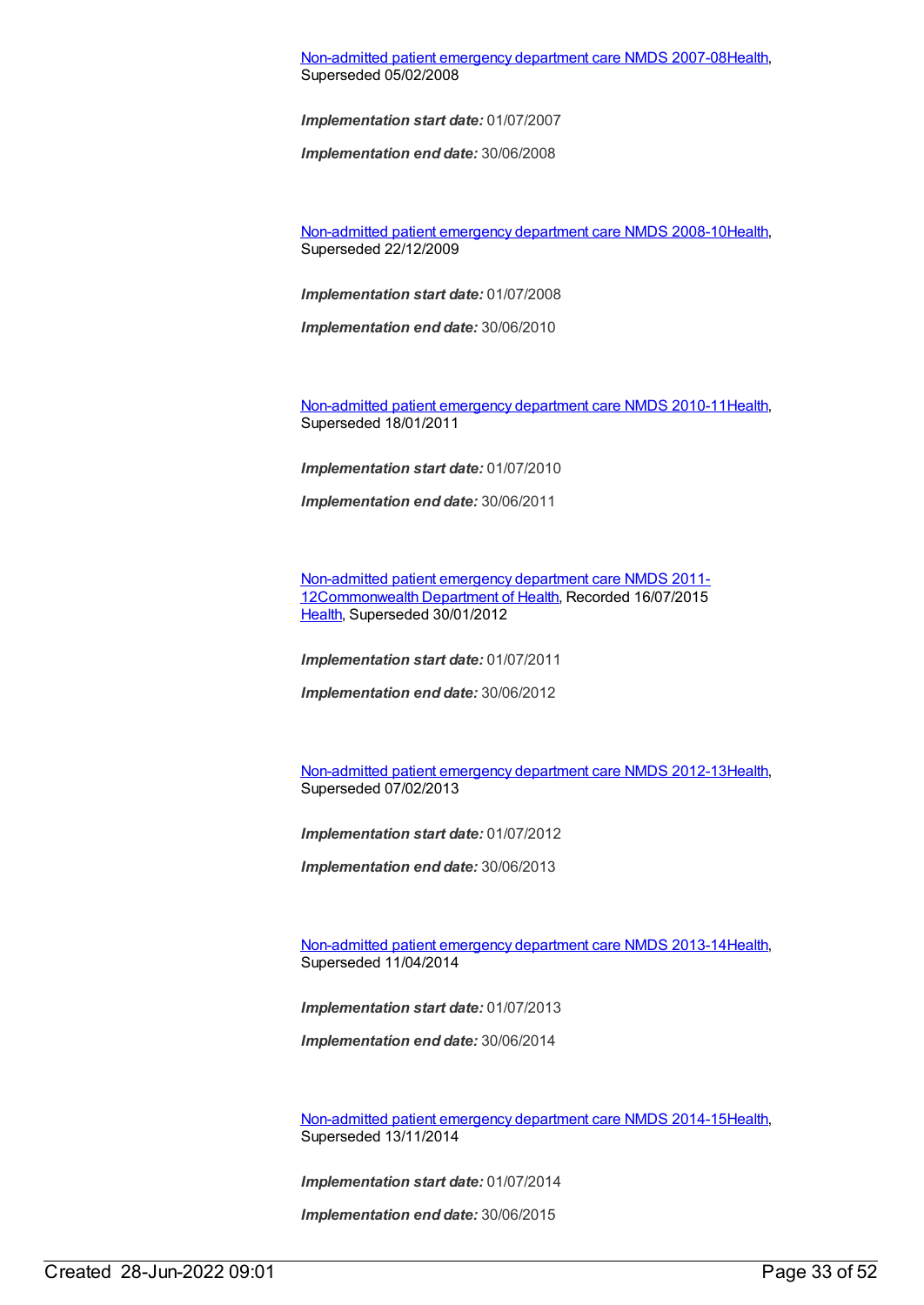[Non-admitted](https://meteor.aihw.gov.au/content/588932) patient emergency department care NMDS 2015-16[Health](https://meteor.aihw.gov.au/RegistrationAuthority/12), Superseded 19/11/2015

*Implementation start date:* 01/07/2015

*Implementation end date:* 30/06/2016

[Non-admitted](https://meteor.aihw.gov.au/content/612346) patient emergency department care NMDS 2016-17[Health](https://meteor.aihw.gov.au/RegistrationAuthority/12), Superseded 05/10/2016

*Implementation start date:* 01/07/2016

*Implementation end date:* 30/06/2017

[Non-admitted](https://meteor.aihw.gov.au/content/651856) patient emergency department care NMDS 2017-18[Health](https://meteor.aihw.gov.au/RegistrationAuthority/12), Superseded 25/01/2018

*Implementation start date:* 01/07/2017

*Implementation end date:* 30/06/2018

[Non-admitted](https://meteor.aihw.gov.au/content/612297) patient NBEDS 2016-17[Health](https://meteor.aihw.gov.au/RegistrationAuthority/12), Superseded 05/10/2016

*Implementation start date:* 01/07/2016

*Implementation end date:* 30/06/2017

[Non-admitted](https://meteor.aihw.gov.au/content/650086) patient NBEDS 2017-18[Health](https://meteor.aihw.gov.au/RegistrationAuthority/12), Superseded 25/01/2018

*Implementation start date:* 01/07/2017 *Implementation end date:* 30/06/2018

[Perinatal](https://meteor.aihw.gov.au/content/290828) NMDS[Health](https://meteor.aihw.gov.au/RegistrationAuthority/12), Superseded 06/09/2006

*Implementation start date:* 01/07/2006 *Implementation end date:* 30/06/2007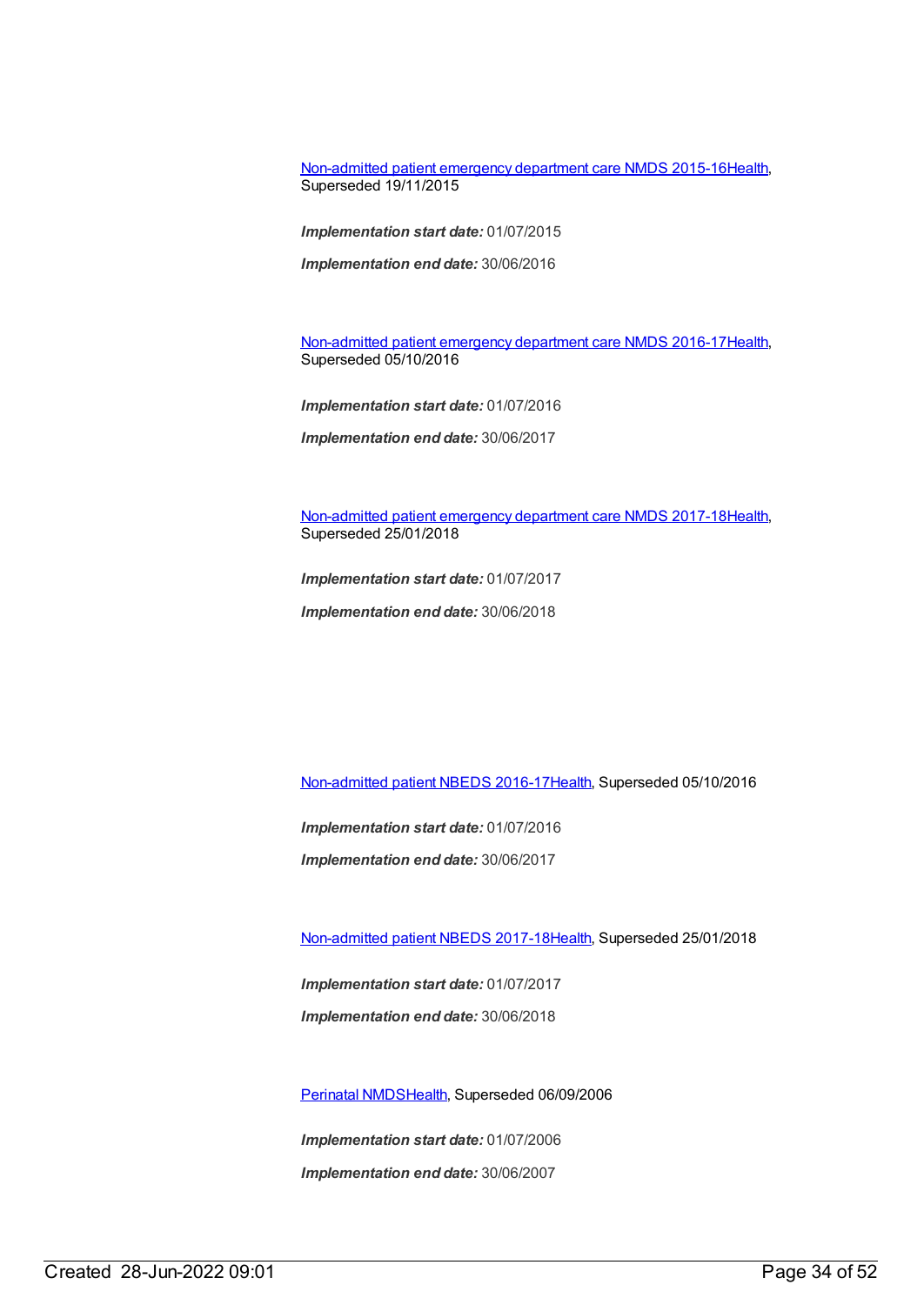#### [Perinatal](https://meteor.aihw.gov.au/content/273043) NMDS[Health](https://meteor.aihw.gov.au/RegistrationAuthority/12), Superseded 07/12/2005

*Implementation start date:* 01/07/2005 *Implementation end date:* 30/06/2006

Perinatal NMDS [2007-2008](https://meteor.aihw.gov.au/content/340684)[Health,](https://meteor.aihw.gov.au/RegistrationAuthority/12) Superseded 05/02/2008

*Implementation start date:* 01/07/2007 *Implementation end date:* 30/06/2008

Perinatal NMDS [2008-2010](https://meteor.aihw.gov.au/content/362313)[Health,](https://meteor.aihw.gov.au/RegistrationAuthority/12) Superseded 02/12/2009

*Implementation start date:* 01/07/2008 *Implementation end date:* 30/06/2010

Perinatal NMDS [2010-2011](https://meteor.aihw.gov.au/content/363256)[Health,](https://meteor.aihw.gov.au/RegistrationAuthority/12) Superseded 21/12/2010

*Implementation start date:* 01/07/2010 *Implementation end date:* 30/06/2011 *DSS specific information:* In the case of multiple births, this item should be recorded for each baby born.

[Perinatal](https://meteor.aihw.gov.au/content/426735) NMDS 2011-1[2Health](https://meteor.aihw.gov.au/RegistrationAuthority/12), Superseded 07/03/2012

*Implementation start date:* 01/07/2011 *Implementation end date:* 30/06/2012 *DSS specific information:* In the case of multiple births, this item should be recorded for each baby born.

[Perinatal](https://meteor.aihw.gov.au/content/461787) NMDS 2012-1[3Health](https://meteor.aihw.gov.au/RegistrationAuthority/12), Superseded 07/02/2013

*Implementation start date:* 01/07/2012 *Implementation end date:* 30/06/2013 *DSS specific information:* In the case of multiple births, this item should be recorded for each baby born.

[Perinatal](https://meteor.aihw.gov.au/content/489433) NMDS 2013-1[4Health](https://meteor.aihw.gov.au/RegistrationAuthority/12), Superseded 07/03/2014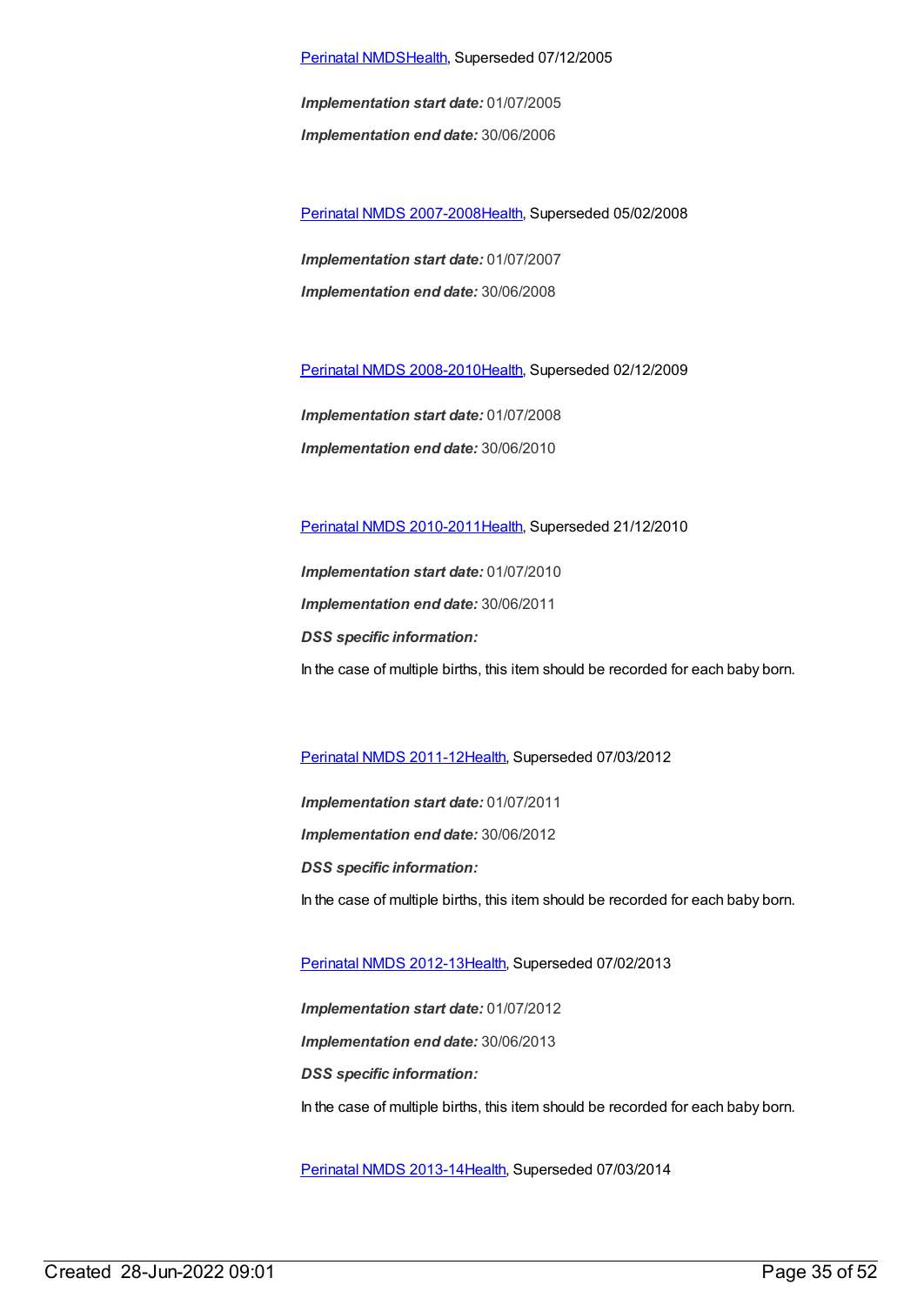*Implementation start date:* 01/07/2013 *Implementation end date:* 30/06/2014 *DSS specific information:* In the case of multiple births, this item should be recorded for each baby born.

[Perinatal](https://meteor.aihw.gov.au/content/517456) NMDS 2014-1[8Health](https://meteor.aihw.gov.au/RegistrationAuthority/12), Superseded 02/08/2017

*Implementation start date:* 01/07/2014

*Implementation end date:* 30/06/2018

*DSS specific information:*

In the case of multiple births, this item should be recorded for each baby born.

Person (housing [assistance\)](https://meteor.aihw.gov.au/content/459133) clusterHousing [assistance](https://meteor.aihw.gov.au/RegistrationAuthority/11), Superseded 30/08/2017

Person (housing [assistance\)](https://meteor.aihw.gov.au/content/605260) clusterHousing [assistance](https://meteor.aihw.gov.au/RegistrationAuthority/11), Superseded 30/08/2017

Person (housing [assistance\)](https://meteor.aihw.gov.au/content/635954) clusterHousing [assistance](https://meteor.aihw.gov.au/RegistrationAuthority/11), Superseded 19/12/2017

Person details data [dictionary](https://meteor.aihw.gov.au/content/430772)[Community](https://meteor.aihw.gov.au/RegistrationAuthority/1) Services (retired), Standard 06/02/2012 [Disability](https://meteor.aihw.gov.au/RegistrationAuthority/16), Standard 13/08/2015

Person file cluster [\(Mainstream](https://meteor.aihw.gov.au/content/463082) community housing)Housing [assistance](https://meteor.aihw.gov.au/RegistrationAuthority/11), Superseded 01/05/2013

#### *DSS specific information:*

The Community Housing 2009-10 collection does not use the value '3 = Intersex'. Unknown values should be mapped to '9 = Not stated/inadequately described'.

Person file cluster [\(Mainstream](https://meteor.aihw.gov.au/content/480125) community housing)Housing [assistance](https://meteor.aihw.gov.au/RegistrationAuthority/11), Superseded 30/08/2017

*DSS specific information:*

The Community Housing collection does not record the value "3" = Intersex. Unknown values are recorded as "U" and should be mapped to "9 = Not stated/inadequately described".

Person file cluster [\(Mainstream](https://meteor.aihw.gov.au/content/605348) community housing)Housing [assistance](https://meteor.aihw.gov.au/RegistrationAuthority/11), Standard 30/08/2017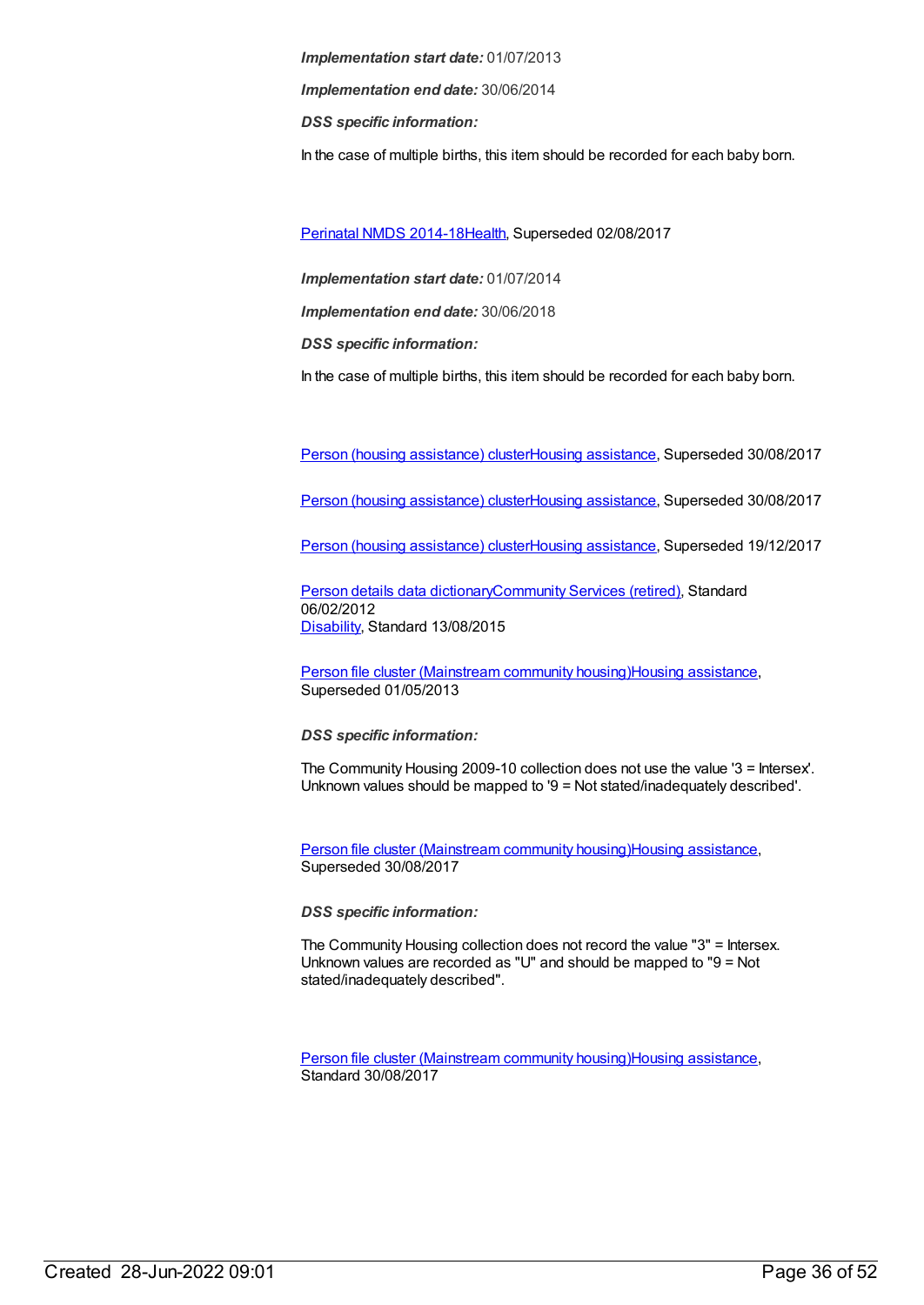#### *DSS specific information:*

This collection uses the alternate code set "M" = "Male", "F" = "Female" and "U" = "Unknown". These codes should be mapped as follows:

 $M = 1$  ("Male")

 $F = 2$  ("Female")

 $U = 9$  ("Not stated/lnadequately described").

Code 3 ("Intersex") is not used in this collection.

Prison clinic [contact](https://meteor.aihw.gov.au/content/396072) DS[SHealth](https://meteor.aihw.gov.au/RegistrationAuthority/12), Superseded 28/04/2016

Prison clinic contact [NBEDS](https://meteor.aihw.gov.au/content/482314)[Health](https://meteor.aihw.gov.au/RegistrationAuthority/12), Standard 28/04/2016

Prison [dischargee](https://meteor.aihw.gov.au/content/482303) DS[SHealth](https://meteor.aihw.gov.au/RegistrationAuthority/12), Superseded 28/04/2016

Prison [dischargee](https://meteor.aihw.gov.au/content/624543) NBED[SHealth](https://meteor.aihw.gov.au/RegistrationAuthority/12), Standard 28/04/2016

*DSS specific information:*

In the Prison dischargee data collection, Sex will be mapped to:

Code 1 Male

Code 2 Female

Code 9 Unknown

Prison [entrants](https://meteor.aihw.gov.au/content/395955) DS[SHealth](https://meteor.aihw.gov.au/RegistrationAuthority/12), Superseded 28/04/2016

Prison entrants [NBEDS](https://meteor.aihw.gov.au/content/482353)[Health,](https://meteor.aihw.gov.au/RegistrationAuthority/12) Standard 28/04/2016

*DSS specific information:*

The codes for Sex will be mapped to:

Code 1 Male

Code 2 Female

Code 9 Unknown

Prisoners in custody prescription [medications](https://meteor.aihw.gov.au/content/618258) NBED[SHealth](https://meteor.aihw.gov.au/RegistrationAuthority/12), Standard 28/04/2016

Prisoners in custody repeat [medications](https://meteor.aihw.gov.au/content/396074) DS[SHealth](https://meteor.aihw.gov.au/RegistrationAuthority/12), Superseded 28/04/2016

Private rent [assistance](https://meteor.aihw.gov.au/content/385238) DSS 2009-10Housing [assistance](https://meteor.aihw.gov.au/RegistrationAuthority/11), Superseded 01/05/2013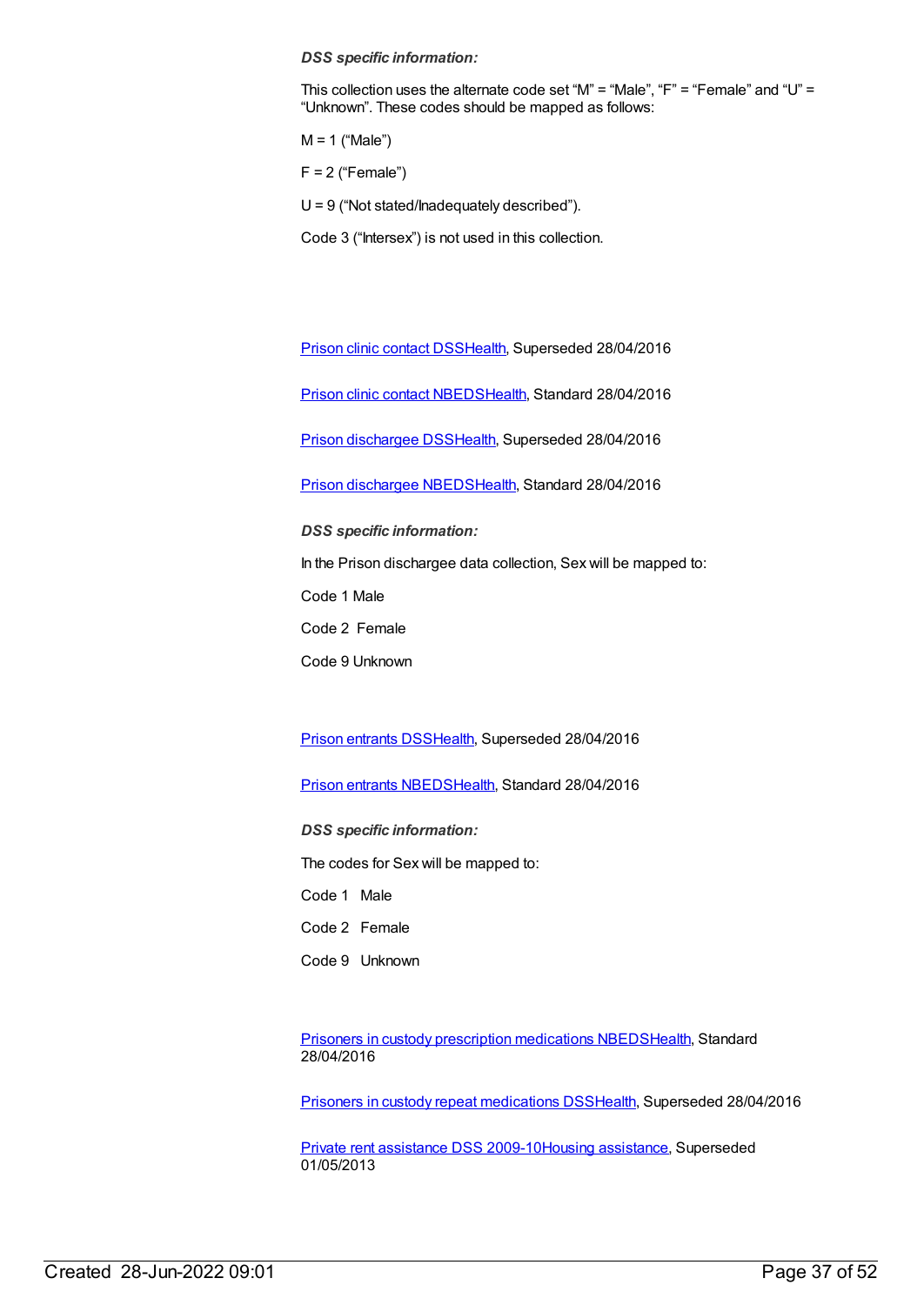*Implementation end date:* 30/06/2010

Private rent [assistance](https://meteor.aihw.gov.au/content/478801) DSS 2010-11Housing [assistance](https://meteor.aihw.gov.au/RegistrationAuthority/11), Superseded 01/05/2013

*Implementation start date:* 01/07/2010

*Implementation end date:* 30/06/2011

*DSS specific information:*

In the Private Rental Assistance collection, this item refers to the sex of the main applicant.

Private rent [assistance](https://meteor.aihw.gov.au/content/480492) DSS 2011-12Housing [assistance](https://meteor.aihw.gov.au/RegistrationAuthority/11), Superseded 26/08/2014

*Implementation start date:* 01/07/2011

*Implementation end date:* 30/06/2012

*DSS specific information:*

In the Private Rental Assistance collection, this item refers to the sex of the main applicant.

Private rent [assistance](https://meteor.aihw.gov.au/content/565255) DSS 2012-13Housing [assistance](https://meteor.aihw.gov.au/RegistrationAuthority/11), Superseded 30/08/2017

*Implementation start date:* 01/07/2012

*Implementation end date:* 30/06/2013

*DSS specific information:*

In the Private Rental Assistance collection, this item refers to the sex of the main applicant.

Private rent [assistance](https://meteor.aihw.gov.au/content/596529) DSS 2013-Housing [assistance](https://meteor.aihw.gov.au/RegistrationAuthority/11), Standard 30/08/2017

*Implementation start date:* 01/07/2013

*DSS specific information:*

In the Private Rental Assistance collection, this item refers to the sex of the main applicant.

Public dental waiting times DSS [2012-13](https://meteor.aihw.gov.au/content/424019)[Health](https://meteor.aihw.gov.au/RegistrationAuthority/12), Superseded 09/11/2012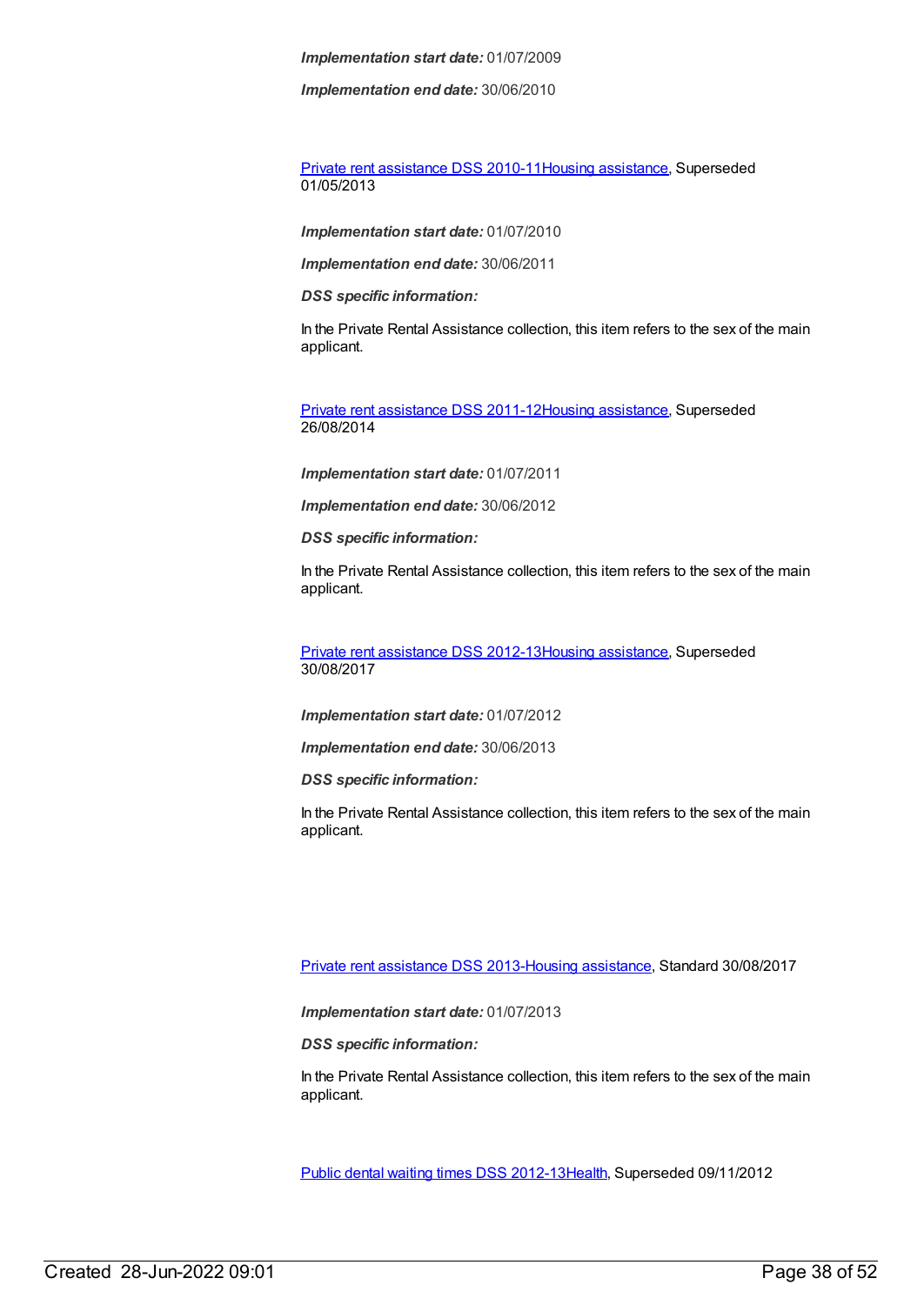*Implementation end date:* 30/06/2013

Public dental waiting times NMDS [2013-2018](https://meteor.aihw.gov.au/content/494562)[Health](https://meteor.aihw.gov.au/RegistrationAuthority/12), Superseded 25/01/2018

*Implementation start date:* 01/07/2013

*Implementation end date:* 30/06/2018

Public Housing and State Owned and Managed Indigenous housing (PH & SOMIH) DSS [2018-Housing](https://meteor.aihw.gov.au/content/711016) [assistance](https://meteor.aihw.gov.au/RegistrationAuthority/11), Standard 10/05/2019

*Implementation start date:* 01/07/2018

*DSS specific information:*

Code 3 (intersex or indeterminate) is not used in this collection.

[Radiotherapy](https://meteor.aihw.gov.au/content/447921) waiting times DSS 2012-13[Health](https://meteor.aihw.gov.au/RegistrationAuthority/12), Superseded 13/11/2013

*Implementation start date:* 01/07/2012

*Implementation end date:* 30/06/2013

[Radiotherapy](https://meteor.aihw.gov.au/content/517220) waiting times DSS 2013-15[Health](https://meteor.aihw.gov.au/RegistrationAuthority/12), Superseded 13/11/2013

*Implementation start date:* 01/07/2013

*Implementation end date:* 30/06/2015

[Radiotherapy](https://meteor.aihw.gov.au/content/579304) waiting times NMDS 2015-201[8Health](https://meteor.aihw.gov.au/RegistrationAuthority/12), Superseded 25/01/2018

*Implementation start date:* 01/07/2015

*Implementation end date:* 30/06/2018

Registered [chiropractic](https://meteor.aihw.gov.au/content/384097) labour force DS[SHealth](https://meteor.aihw.gov.au/RegistrationAuthority/12), Standard 10/12/2009

Registered dental and allied dental health [professional](https://meteor.aihw.gov.au/content/384102) labour force DSS[Health](https://meteor.aihw.gov.au/RegistrationAuthority/12), Standard 10/12/2009

Registered medical [professional](https://meteor.aihw.gov.au/content/375422) labour force DSS[Health](https://meteor.aihw.gov.au/RegistrationAuthority/12), Standard 10/12/2009

[Registered](https://meteor.aihw.gov.au/content/384118) midwifery labour force DS[SHealth](https://meteor.aihw.gov.au/RegistrationAuthority/12), Standard 10/12/2009

Registered nursing [professional](https://meteor.aihw.gov.au/content/384109) labour force DS[SHealth](https://meteor.aihw.gov.au/RegistrationAuthority/12), Standard 10/12/2009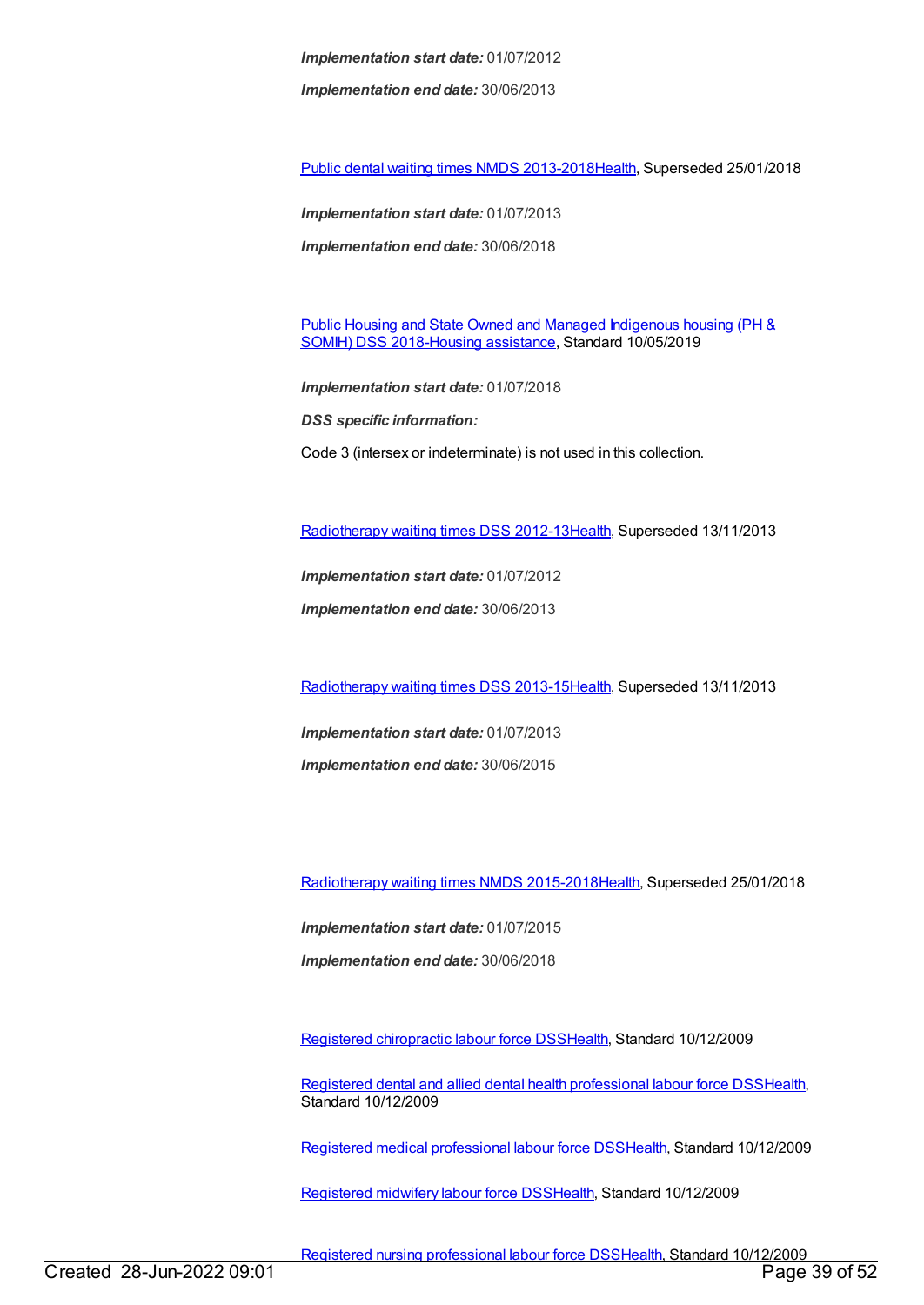[Registered](https://meteor.aihw.gov.au/content/384124) optometry labour force DS[SHealth,](https://meteor.aihw.gov.au/RegistrationAuthority/12) Standard 10/12/2009 Registered [osteopathy](https://meteor.aihw.gov.au/content/384128) labour force DS[SHealth](https://meteor.aihw.gov.au/RegistrationAuthority/12), Standard 10/12/2009 [Registered](https://meteor.aihw.gov.au/content/384152) pharmacy labour force DSS[Health](https://meteor.aihw.gov.au/RegistrationAuthority/12), Standard 10/12/2009 Registered [physiotherapy](https://meteor.aihw.gov.au/content/384162) labour force DS[SHealth](https://meteor.aihw.gov.au/RegistrationAuthority/12), Standard 10/12/2009 [Registered](https://meteor.aihw.gov.au/content/384166) podiatry labour force DS[SHealth](https://meteor.aihw.gov.au/RegistrationAuthority/12), Standard 10/12/2009 Registered [psychology](https://meteor.aihw.gov.au/content/384170) labour force DS[SHealth](https://meteor.aihw.gov.au/RegistrationAuthority/12), Standard 10/12/2009 [Residential](https://meteor.aihw.gov.au/content/273056) mental health care NMDS 2005-0[6Health](https://meteor.aihw.gov.au/RegistrationAuthority/12), Superseded 07/12/2005 *Implementation start date:* 01/07/2005 *Implementation end date:* 30/06/2006

[Residential](https://meteor.aihw.gov.au/content/334067) mental health care NMDS 2006-0[7Health](https://meteor.aihw.gov.au/RegistrationAuthority/12), Superseded 23/10/2006 *Implementation start date:* 01/07/2006 *Implementation end date:* 30/06/2007

[Residential](https://meteor.aihw.gov.au/content/345122) mental health care NMDS 2007-0[8Health](https://meteor.aihw.gov.au/RegistrationAuthority/12), Superseded 05/02/2008

*Implementation start date:* 01/07/2007 *Implementation end date:* 30/06/2008

[Residential](https://meteor.aihw.gov.au/content/362316) mental health care NMDS 2008-0[9Health](https://meteor.aihw.gov.au/RegistrationAuthority/12), Superseded 04/02/2009

*Implementation start date:* 01/07/2008 *Implementation end date:* 30/06/2009

[Residential](https://meteor.aihw.gov.au/content/374223) mental health care NMDS 2009-1[0Health](https://meteor.aihw.gov.au/RegistrationAuthority/12), Superseded 05/01/2010

*Implementation start date:* 01/07/2009 *Implementation end date:* 30/06/2010

[Residential](https://meteor.aihw.gov.au/content/386809) mental health care NMDS 2010-1[1Health](https://meteor.aihw.gov.au/RegistrationAuthority/12), Superseded 21/12/2010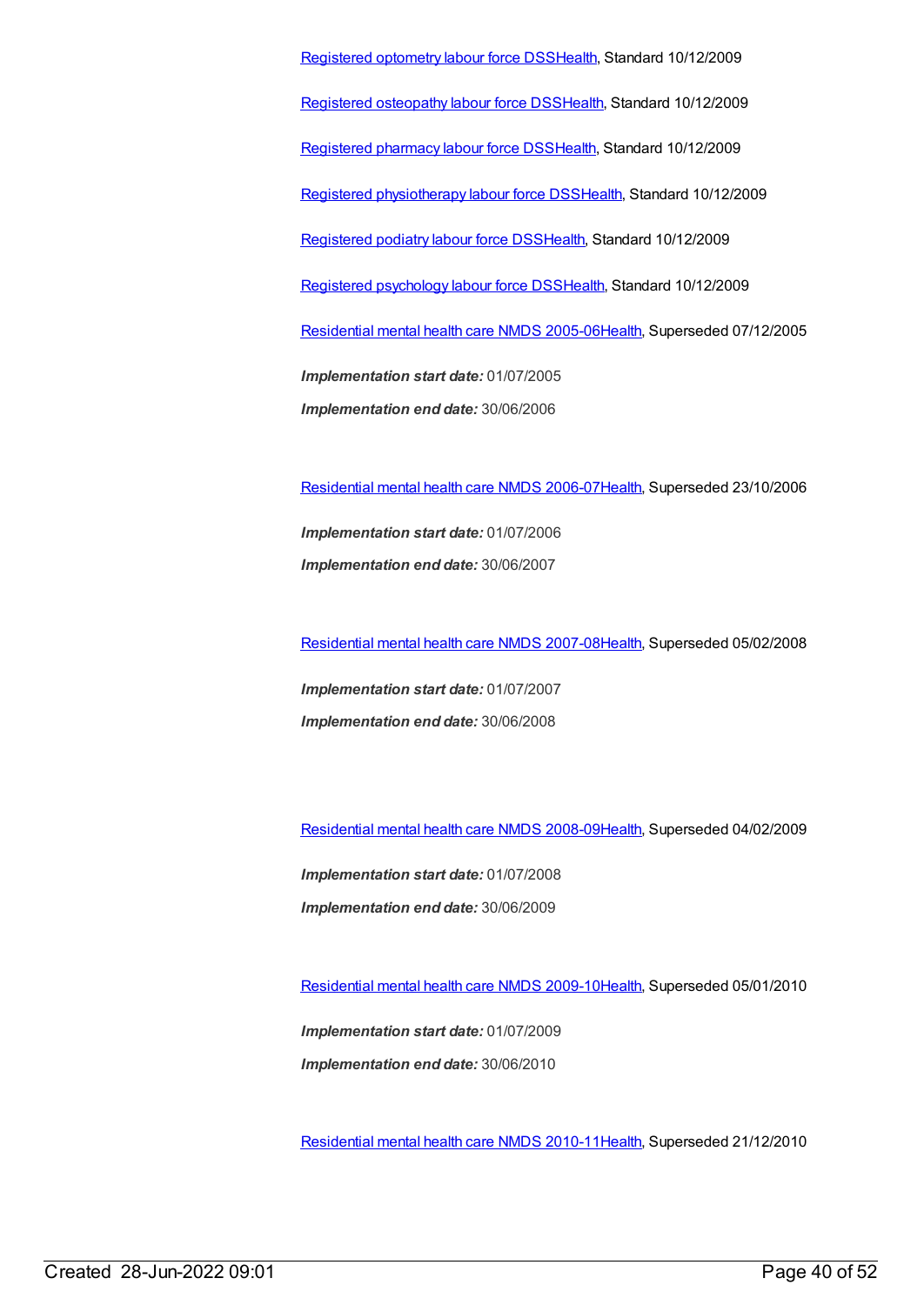*Implementation start date:* 01/07/2010 *Implementation end date:* 30/06/2011

[Residential](https://meteor.aihw.gov.au/content/426754) mental health care NMDS 2011-1[2Health](https://meteor.aihw.gov.au/RegistrationAuthority/12), Superseded 07/03/2012

*Implementation start date:* 01/07/2011 *Implementation end date:* 30/06/2012

[Residential](https://meteor.aihw.gov.au/content/468206) mental health care NMDS 2012-1[3Health](https://meteor.aihw.gov.au/RegistrationAuthority/12), Superseded 06/09/2013

*Implementation start date:* 01/07/2012 *Implementation end date:* 30/06/2013

[Residential](https://meteor.aihw.gov.au/content/539453) mental health care NMDS 2013-1[4Health](https://meteor.aihw.gov.au/RegistrationAuthority/12), Superseded 07/03/2014

*Implementation start date:* 01/07/2013 *Implementation end date:* 30/06/2014

[Residential](https://meteor.aihw.gov.au/content/525052) mental health care NMDS 2014-1[5Health](https://meteor.aihw.gov.au/RegistrationAuthority/12), Superseded 13/11/2014

*Implementation start date:* 01/07/2014 *Implementation end date:* 30/06/2015

[Residential](https://meteor.aihw.gov.au/content/565678) mental health care NMDS 2015-1[6Health](https://meteor.aihw.gov.au/RegistrationAuthority/12), Superseded 04/09/2015

*Implementation start date:* 01/07/2015 *Implementation end date:* 30/06/2016

[Residential](https://meteor.aihw.gov.au/content/608539) mental health care NMDS 2016-1[7Health](https://meteor.aihw.gov.au/RegistrationAuthority/12), Superseded 17/08/2017

*Implementation start date:* 01/07/2016 *Implementation end date:* 30/06/2017

[Residential](https://meteor.aihw.gov.au/content/645718) mental health care NMDS 2017–1[8Health](https://meteor.aihw.gov.au/RegistrationAuthority/12), Superseded 25/01/2018

*Implementation start date:* 01/07/2017 *Implementation end date:* 30/06/2018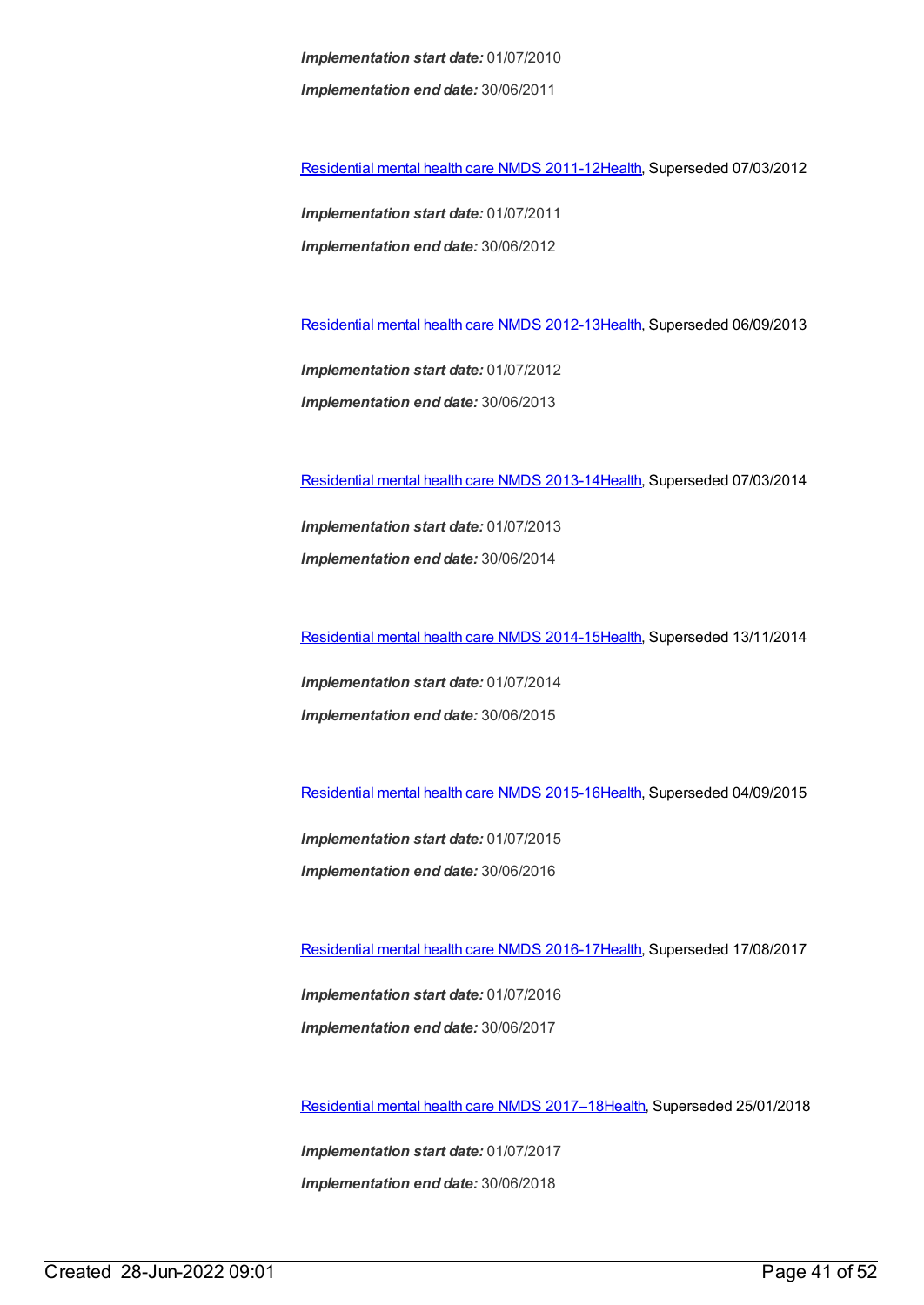#### SAAP Client [Collection](https://meteor.aihw.gov.au/content/339019) National Minimum Data Se[tCommunity](https://meteor.aihw.gov.au/RegistrationAuthority/1) Services (retired), Retired 01/07/2011

*DSS specific information:*

Note: The SAAP collection implements this item as M for Male and F for Female as part of the SAAP Alpha code, and as 1 for Female and 2 for Male for the sex of the client and any accompanying children.

SAAP Demand for [Accommodation](https://meteor.aihw.gov.au/RegistrationAuthority/1) National Minimum Data SetCommunity Services (retired), Retired 01/07/2011

*Implementation start date:* 21/04/2006

*Implementation end date:* 01/08/2006

*DSS specific information:*

Used to record the number of adults and accompanying children seeking accommodation by age range and sex.

[Safety](https://meteor.aihw.gov.au/content/748884) in care (SC) file cluste[rChildren](https://meteor.aihw.gov.au/RegistrationAuthority/17) and Families, Standard 03/11/2021

*DSS specific information:*

For unborn children whose sex is unknown, 97 'Not applicable' should be recorded.

Code 9 'Not stated/inadequately described' in the data element is equivalent to code 99 in the Child protection NMDS collection manual.

[Safety](https://meteor.aihw.gov.au/content/740182) in care (SC) file cluste[rChildren](https://meteor.aihw.gov.au/RegistrationAuthority/17) and Families, Superseded 03/11/2021

*DSS specific information:*

For unborn children whose sex is unknown, 97 'Not applicable' should be recorded.

Code 9 'Not stated/inadequately described' in the data element is equivalent to code 99 in the Child protection NMDS collection manual.

Sex of prison [entrants](https://meteor.aihw.gov.au/content/412252) cluster[Health,](https://meteor.aihw.gov.au/RegistrationAuthority/12) Superseded 28/04/2016

Sex of prison [entrants](https://meteor.aihw.gov.au/content/624298) cluster[Health,](https://meteor.aihw.gov.au/RegistrationAuthority/12) Standard 28/04/2016

[Statistical](https://meteor.aihw.gov.au/content/349510) linkage key 581 cluste[rCommunity](https://meteor.aihw.gov.au/RegistrationAuthority/1) Services (retired), Standard 21/05/2010 [Disability](https://meteor.aihw.gov.au/RegistrationAuthority/16), Standard 07/10/2014 Early [Childhood](https://meteor.aihw.gov.au/RegistrationAuthority/13), Standard 21/05/2010 [Health](https://meteor.aihw.gov.au/RegistrationAuthority/12), Superseded 25/01/2018 **Indicators: Used assignerators Exercises** Housing [assistance](https://meteor.aihw.gov.au/RegistrationAuthority/11), Standard 23/08/2010 diagnosed with cancer, 2019Health, Standard 09/04/2020<br>Surveillance of healthcare associated infection: [Staphylococcus](https://meteor.aihw.gov.au/content/391133) aureus bacteraemia NBPDS[Health](https://meteor.aihw.gov.au/RegistrationAuthority/12), Standard 15/11/2012 Australian Health Performance Framework: PI [2.1.5–Survival](https://meteor.aihw.gov.au/content/715188) of people

**Implementation in**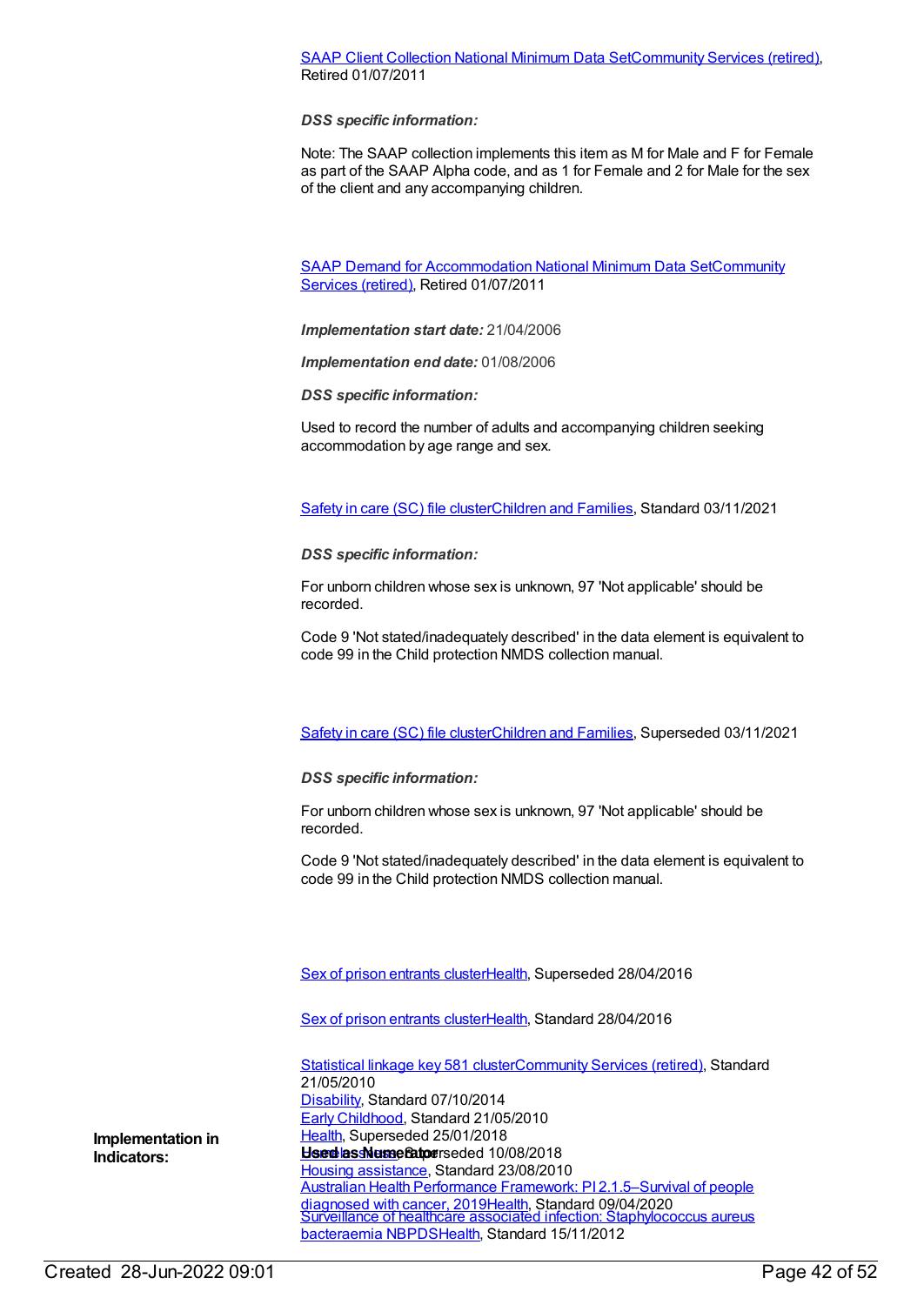Indigenous primary health care: [PI19a-Number](https://meteor.aihw.gov.au/content/594135) of regular clients with a selected chronic disease who have had a kidney function test with results within specified levels, 2015[Health](https://meteor.aihw.gov.au/RegistrationAuthority/12), Superseded 05/10/2016 [Indigenous](https://meteor.aihw.gov.au/RegistrationAuthority/6), Superseded 20/01/2017

Indigenous primary health care: PI19a-Number of regular clients with a selected chronic disease who have had a kidney function test with results within specified levels, [2015-2017Health,](https://meteor.aihw.gov.au/content/663973) Superseded 25/01/2018 [Indigenous](https://meteor.aihw.gov.au/RegistrationAuthority/6), Superseded 27/02/2018

Indigenous primary health care: [PI19b-Proportion](https://meteor.aihw.gov.au/content/594108) of regular clients with a selected chronic disease who have had a kidney function test with results within specified levels, 2015[Health](https://meteor.aihw.gov.au/RegistrationAuthority/12), Superseded 05/10/2016 [Indigenous](https://meteor.aihw.gov.au/RegistrationAuthority/6), Superseded 20/01/2017

Indigenous primary health care: [PI19b-Proportion](https://meteor.aihw.gov.au/content/663976) of regular clients with a selected chronic disease who have had a kidney function test with results within specified levels, 2015-201[7Health,](https://meteor.aihw.gov.au/RegistrationAuthority/12) Superseded 25/01/2018 [Indigenous](https://meteor.aihw.gov.au/RegistrationAuthority/6), Superseded 27/02/2018

Indigenous primary health care: [PI20a-Number](https://meteor.aihw.gov.au/content/591955) of regular clients who have had the necessary risk factors assessed to enable CVD assessment, 201[5Health](https://meteor.aihw.gov.au/RegistrationAuthority/12), Superseded 05/10/2016 [Indigenous](https://meteor.aihw.gov.au/RegistrationAuthority/6), Superseded 20/01/2017

Indigenous primary health care: PI20a-Number of regular clients who have had the necessary risk factors assessed to enable CVD assessment, [2015-2017Health,](https://meteor.aihw.gov.au/content/663882) Superseded 25/01/2018 [Indigenous](https://meteor.aihw.gov.au/RegistrationAuthority/6), Superseded 27/02/2018

Indigenous primary health care: [PI20b-Proportion](https://meteor.aihw.gov.au/content/588801) of regular clients who have had the necessary risk factors assessed to enable CVD assessment, 201[5Health](https://meteor.aihw.gov.au/RegistrationAuthority/12), Superseded 05/10/2016 [Indigenous](https://meteor.aihw.gov.au/RegistrationAuthority/6), Superseded 20/01/2017

Indigenous primary health care: [PI20b-Proportion](https://meteor.aihw.gov.au/content/663884) of regular clients who have had the necessary risk factors assessed to enable CVD assessment, 2015- 201[7Health](https://meteor.aihw.gov.au/RegistrationAuthority/12), Superseded 25/01/2018 [Indigenous](https://meteor.aihw.gov.au/RegistrationAuthority/6), Superseded 27/02/2018

Indigenous primary health care: [PI22a-Number](https://meteor.aihw.gov.au/content/438211) of female regular clients who have had a cervical screening, 201[3Health](https://meteor.aihw.gov.au/RegistrationAuthority/12), Superseded 21/11/2013 [Indigenous](https://meteor.aihw.gov.au/RegistrationAuthority/6), Superseded 21/11/2013

Indigenous primary health care: [PI22a-Number](https://meteor.aihw.gov.au/content/504790) of regular clients who have had a cervical screening, 2014[Health,](https://meteor.aihw.gov.au/RegistrationAuthority/12) Superseded 13/03/2015 [Indigenous](https://meteor.aihw.gov.au/RegistrationAuthority/6), Superseded 13/03/2015

Indigenous primary health care: [PI22a-Number](https://meteor.aihw.gov.au/content/589075) of regular clients who have had a cervical screening, 2015[Health,](https://meteor.aihw.gov.au/RegistrationAuthority/12) Superseded 05/10/2016 [Indigenous](https://meteor.aihw.gov.au/RegistrationAuthority/6), Superseded 20/01/2017

Indigenous primary health care: PI22a-Number of regular clients who have had a cervical screening, [2015-2017Health,](https://meteor.aihw.gov.au/content/663982) Superseded 25/01/2018 [Indigenous](https://meteor.aihw.gov.au/RegistrationAuthority/6), Superseded 27/02/2018

Indigenous primary health care: [PI22b-Proportion](https://meteor.aihw.gov.au/content/438215) of female regular clients who have had a cervical screening, 2013[Health,](https://meteor.aihw.gov.au/RegistrationAuthority/12) Superseded 21/11/2013 [Indigenous](https://meteor.aihw.gov.au/RegistrationAuthority/6), Superseded 21/11/2013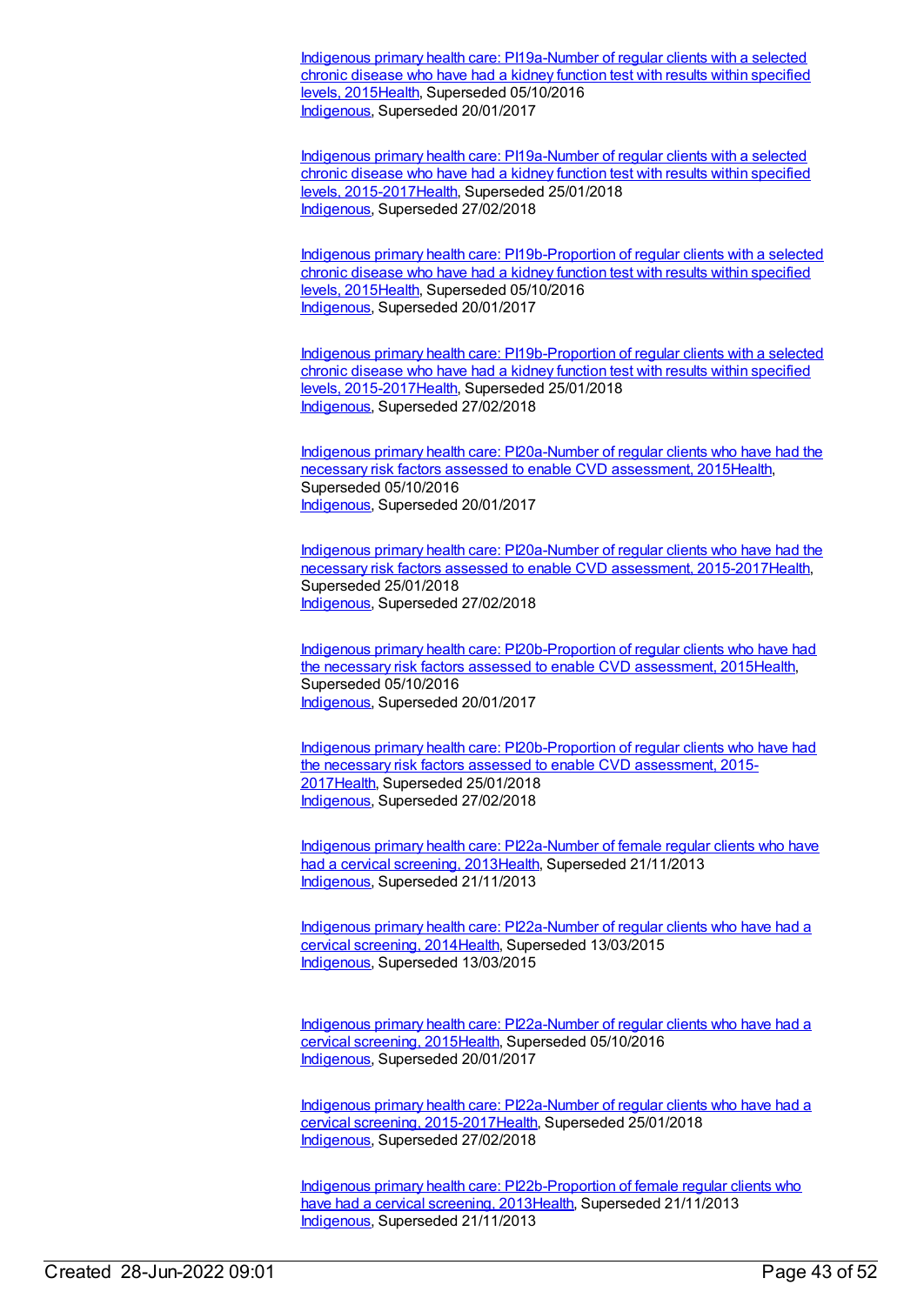Indigenous primary health care: [PI22b-Proportion](https://meteor.aihw.gov.au/content/504793) of regular clients who have had a cervical screening, 201[4Health](https://meteor.aihw.gov.au/RegistrationAuthority/12), Superseded 13/03/2015 [Indigenous](https://meteor.aihw.gov.au/RegistrationAuthority/6), Superseded 13/03/2015

Indigenous primary health care: [PI22b-Proportion](https://meteor.aihw.gov.au/content/589077) of regular clients who have had a cervical screening, 201[5Health](https://meteor.aihw.gov.au/RegistrationAuthority/12), Superseded 05/10/2016 [Indigenous](https://meteor.aihw.gov.au/RegistrationAuthority/6), Superseded 20/01/2017

Indigenous primary health care: [PI22b-Proportion](https://meteor.aihw.gov.au/content/663984) of regular clients who have had a cervical screening, 2015-2017[Health](https://meteor.aihw.gov.au/RegistrationAuthority/12), Superseded 25/01/2018 [Indigenous](https://meteor.aihw.gov.au/RegistrationAuthority/6), Superseded 27/02/2018

National Health Performance Authority, Healthy [Communities:](https://meteor.aihw.gov.au/content/564385) Human [papillomavirus](https://meteor.aihw.gov.au/RegistrationAuthority/8) (HPV) vaccination rates for girls turning 15 years in 2012 National Health Performance Authority (retired), Retired 01/07/2016

National Health Performance Authority, Healthy [Communities:](https://meteor.aihw.gov.au/content/611806) Human [papillomavirus](https://meteor.aihw.gov.au/RegistrationAuthority/8) (HPV) vaccination rates for girls turning 15 years in 2013 National Health Performance Authority (retired), Retired 01/07/2016

National Healthcare Agreement: [P44-Survival](https://meteor.aihw.gov.au/content/395085) of people diagnosed with cancer, 201[0Health](https://meteor.aihw.gov.au/RegistrationAuthority/12), Superseded 08/06/2011

National Healthcare Agreement: P48-Rates of services: Hospital [procedures,](https://meteor.aihw.gov.au/content/395095) 201[0Health](https://meteor.aihw.gov.au/RegistrationAuthority/12), Superseded 08/06/2011

National Healthcare [Agreement:](https://meteor.aihw.gov.au/content/497121) PI 24-Survival of people diagnosed with notifiable cancers, 201[3Health](https://meteor.aihw.gov.au/RegistrationAuthority/12), Superseded 30/04/2014

National Healthcare [Agreement:](https://meteor.aihw.gov.au/content/517632) PI 24-Survival of people diagnosed with notifiable cancers, 201[4Health](https://meteor.aihw.gov.au/RegistrationAuthority/12), Superseded 14/01/2015

National Healthcare [Agreement:](https://meteor.aihw.gov.au/content/559018) PI 24-Survival of people diagnosed with notifiable cancers, 201[5Health](https://meteor.aihw.gov.au/RegistrationAuthority/12), Superseded 08/07/2016

National Healthcare Agreement: PI [24–Survival](https://meteor.aihw.gov.au/content/598730) of people diagnosed with notifiable cancers, 201[6Health](https://meteor.aihw.gov.au/RegistrationAuthority/12), Superseded 31/01/2017

National Healthcare Agreement: PI [24–Survival](https://meteor.aihw.gov.au/content/630051) of people diagnosed with notifiable cancers, 201[7Health](https://meteor.aihw.gov.au/RegistrationAuthority/12), Superseded 30/01/2018

National Healthcare Agreement: PI [24–Survival](https://meteor.aihw.gov.au/content/658483) of people diagnosed with notifiable cancers, 201[8Health](https://meteor.aihw.gov.au/RegistrationAuthority/12), Superseded 19/06/2019

National Healthcare Agreement: PI [24–Survival](https://meteor.aihw.gov.au/content/698888) of people diagnosed with notifiable cancers, 201[9Health](https://meteor.aihw.gov.au/RegistrationAuthority/12), Superseded 13/03/2020

National Healthcare [Agreement:](https://meteor.aihw.gov.au/content/421604) PI 44-Survival of people diagnosed with cancer, 201[1Health](https://meteor.aihw.gov.au/RegistrationAuthority/12), Superseded 31/10/2011

National Healthcare [Agreement:](https://meteor.aihw.gov.au/content/435870) PI 44-Survival of people diagnosed with cancer, 201[2Health](https://meteor.aihw.gov.au/RegistrationAuthority/12), Superseded 25/06/2013

National Healthcare [Agreement:](https://meteor.aihw.gov.au/content/421596) PI 48-Rates of services: Hospital procedures, 201[1Health](https://meteor.aihw.gov.au/RegistrationAuthority/12), Superseded 31/10/2011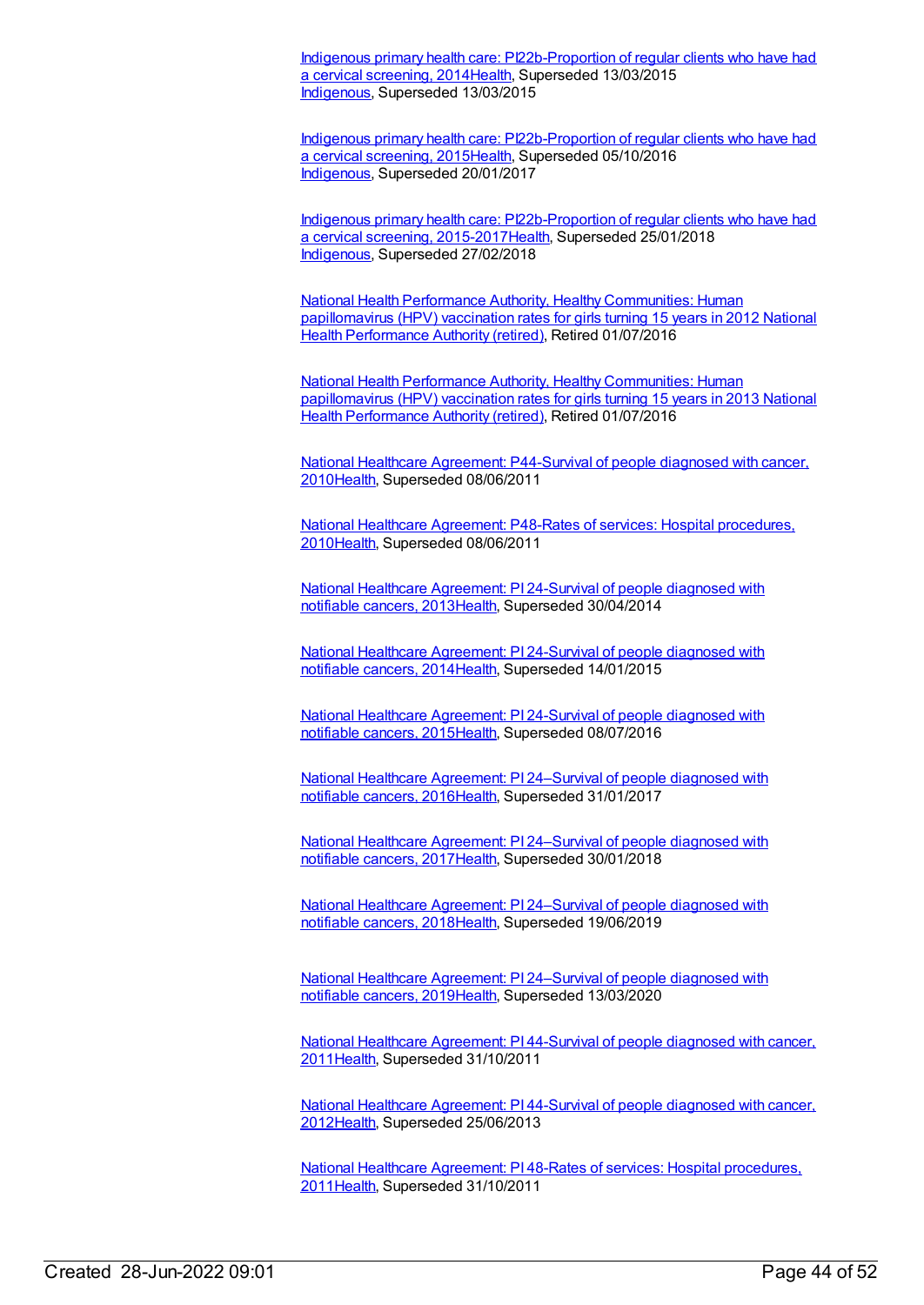#### National Healthcare [Agreement:](https://meteor.aihw.gov.au/content/444872) PI 48-Rates of services: Hospital procedures, 201[2Health](https://meteor.aihw.gov.au/RegistrationAuthority/12), Retired 25/06/2013

#### **Used as Denominator**

Australian Health Performance Framework: PI [2.1.3b–Cancer](https://meteor.aihw.gov.au/content/723531) screening rates, BreastScreen Australia participation rate, 201[9Health](https://meteor.aihw.gov.au/RegistrationAuthority/12), Standard 09/04/2020

Australian Health Performance Framework: PI [2.1.3b–Cancer](https://meteor.aihw.gov.au/content/723531) screening rates, BreastScreen Australia participation rate, 201[9Health](https://meteor.aihw.gov.au/RegistrationAuthority/12), Standard 09/04/2020

Australian Health Performance Framework: PI [2.1.3b–Cancer](https://meteor.aihw.gov.au/content/728329) screening rates, BreastScreen Australia participation rate, 202[0Health](https://meteor.aihw.gov.au/RegistrationAuthority/12), Standard 01/12/2020

Australian Health Performance Framework: PI [2.1.3b–Cancer](https://meteor.aihw.gov.au/content/728329) screening rates, BreastScreen Australia participation rate, 202[0Health](https://meteor.aihw.gov.au/RegistrationAuthority/12), Standard 01/12/2020

Indigenous primary health care: [PI13b-Proportion](https://meteor.aihw.gov.au/content/438089) of regular clients who had their first antenatal care visit within specified periods, 201[3Health](https://meteor.aihw.gov.au/RegistrationAuthority/12), Superseded 21/11/2013 [Indigenous](https://meteor.aihw.gov.au/RegistrationAuthority/6), Superseded 21/11/2013

Indigenous primary health care: [PI13b-Proportion](https://meteor.aihw.gov.au/content/504733) of regular clients who had their first antenatal care visit within specified periods, 201[4Health](https://meteor.aihw.gov.au/RegistrationAuthority/12), Superseded 13/03/2015 [Indigenous](https://meteor.aihw.gov.au/RegistrationAuthority/6), Superseded 13/03/2015

Indigenous primary health care: [PI13b-Proportion](https://meteor.aihw.gov.au/content/589049) of regular clients who had their first antenatal care visit within specified periods, 201[5Health](https://meteor.aihw.gov.au/RegistrationAuthority/12), Superseded 05/10/2016 [Indigenous](https://meteor.aihw.gov.au/RegistrationAuthority/6), Superseded 20/01/2017

Indigenous primary health care: [PI13b-Proportion](https://meteor.aihw.gov.au/content/663951) of regular clients who had their first antenatal care visit within specified periods, 2015-201[7Health](https://meteor.aihw.gov.au/RegistrationAuthority/12), Superseded 25/01/2018 [Indigenous](https://meteor.aihw.gov.au/RegistrationAuthority/6), Superseded 27/02/2018

Indigenous primary health care: [PI19b-Proportion](https://meteor.aihw.gov.au/content/594108) of regular clients with a selected chronic disease who have had a kidney function test with results within specified levels, 2015[Health](https://meteor.aihw.gov.au/RegistrationAuthority/12), Superseded 05/10/2016 [Indigenous](https://meteor.aihw.gov.au/RegistrationAuthority/6), Superseded 20/01/2017

Indigenous primary health care: [PI19b-Proportion](https://meteor.aihw.gov.au/content/663976) of regular clients with a selected chronic disease who have had a kidney function test with results within specified levels, 2015-201[7Health,](https://meteor.aihw.gov.au/RegistrationAuthority/12) Superseded 25/01/2018 [Indigenous](https://meteor.aihw.gov.au/RegistrationAuthority/6), Superseded 27/02/2018

Indigenous primary health care: [PI20b-Proportion](https://meteor.aihw.gov.au/content/588801) of regular clients who have had the necessary risk factors assessed to enable CVD assessment, 201[5Health](https://meteor.aihw.gov.au/RegistrationAuthority/12), Superseded 05/10/2016 [Indigenous](https://meteor.aihw.gov.au/RegistrationAuthority/6), Superseded 20/01/2017

Indigenous primary health care: [PI20b-Proportion](https://meteor.aihw.gov.au/content/663884) of regular clients who have had the necessary risk factors assessed to enable CVD assessment, 2015- 201[7Health](https://meteor.aihw.gov.au/RegistrationAuthority/12), Superseded 25/01/2018 [Indigenous](https://meteor.aihw.gov.au/RegistrationAuthority/6), Superseded 27/02/2018

Indigenous primary health care: [PI22b-Proportion](https://meteor.aihw.gov.au/content/438215) of female regular clients who have had a cervical screening, 2013[Health,](https://meteor.aihw.gov.au/RegistrationAuthority/12) Superseded 21/11/2013 [Indigenous](https://meteor.aihw.gov.au/RegistrationAuthority/6), Superseded 21/11/2013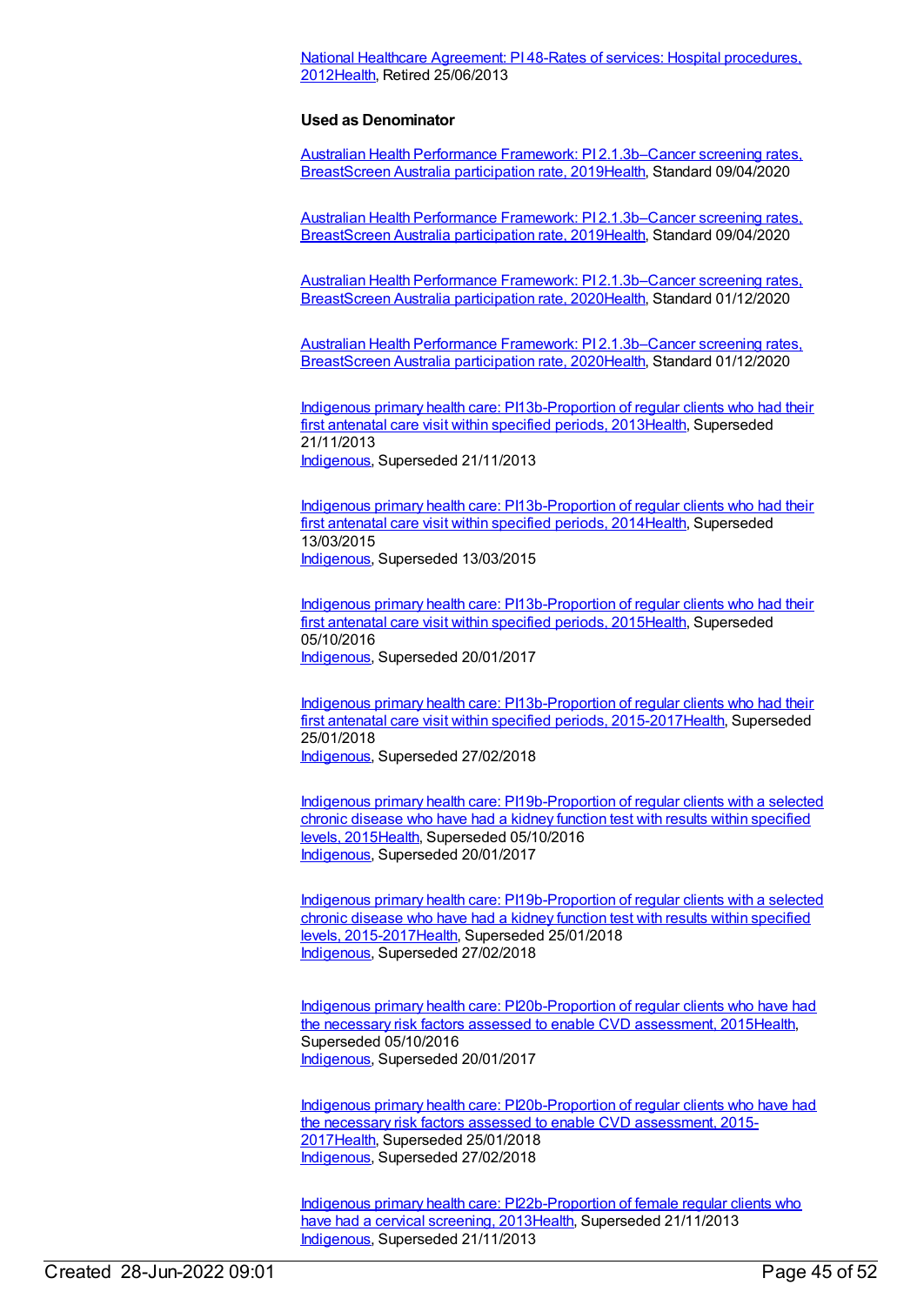Indigenous primary health care: [PI22b-Proportion](https://meteor.aihw.gov.au/content/504793) of regular clients who have had a cervical screening, 201[4Health](https://meteor.aihw.gov.au/RegistrationAuthority/12), Superseded 13/03/2015 [Indigenous](https://meteor.aihw.gov.au/RegistrationAuthority/6), Superseded 13/03/2015

Indigenous primary health care: [PI22b-Proportion](https://meteor.aihw.gov.au/content/589077) of regular clients who have had a cervical screening, 201[5Health](https://meteor.aihw.gov.au/RegistrationAuthority/12), Superseded 05/10/2016 [Indigenous](https://meteor.aihw.gov.au/RegistrationAuthority/6), Superseded 20/01/2017

Indigenous primary health care: [PI22b-Proportion](https://meteor.aihw.gov.au/content/663984) of regular clients who have had a cervical screening, 2015-2017[Health](https://meteor.aihw.gov.au/RegistrationAuthority/12), Superseded 25/01/2018 [Indigenous](https://meteor.aihw.gov.au/RegistrationAuthority/6), Superseded 27/02/2018

National Disability Agreement: [c\(1\)-Proportion](https://meteor.aihw.gov.au/content/428740) of the potential population accessing disability services, 201[1Community](https://meteor.aihw.gov.au/RegistrationAuthority/1) Services (retired), Superseded 05/03/2012

National Disability Agreement: [c\(1\)-Proportion](https://meteor.aihw.gov.au/content/428740) of the potential population accessing disability services, 201[1Community](https://meteor.aihw.gov.au/RegistrationAuthority/1) Services (retired), Superseded 05/03/2012

National Disability Agreement: [c\(1\)-Proportion](https://meteor.aihw.gov.au/content/428740) of the potential population accessing disability services, 201[1Community](https://meteor.aihw.gov.au/RegistrationAuthority/1) Services (retired), Superseded 05/03/2012

National Disability Agreement: [c\(1\)-Proportion](https://meteor.aihw.gov.au/content/467916) of the potential population accessing disability services, 201[2Community](https://meteor.aihw.gov.au/RegistrationAuthority/1) Services (retired), Superseded 23/05/2013

National Disability Agreement: [c\(1\)-Proportion](https://meteor.aihw.gov.au/content/467916) of the potential population accessing disability services, 201[2Community](https://meteor.aihw.gov.au/RegistrationAuthority/1) Services (retired), Superseded 23/05/2013

National Disability Agreement: [c\(1\)-Proportion](https://meteor.aihw.gov.au/content/467916) of the potential population accessing disability services, 201[2Community](https://meteor.aihw.gov.au/RegistrationAuthority/1) Services (retired), Superseded 23/05/2013

National Disability Agreement: [c\(2\)-Proportion](https://meteor.aihw.gov.au/content/446909) of the potential population accessing disability services, 201[1Community](https://meteor.aihw.gov.au/RegistrationAuthority/1) Services (retired), Superseded 05/03/2012

National Disability Agreement: [c\(2\)-Proportion](https://meteor.aihw.gov.au/content/446909) of the potential population accessing disability services, 201[1Community](https://meteor.aihw.gov.au/RegistrationAuthority/1) Services (retired), Superseded 05/03/2012

National Disability Agreement: [c\(2\)-Proportion](https://meteor.aihw.gov.au/content/446909) of the potential population accessing disability services, 201[1Community](https://meteor.aihw.gov.au/RegistrationAuthority/1) Services (retired), Superseded 05/03/2012

National Disability Agreement: [c\(2\)-Proportion](https://meteor.aihw.gov.au/content/467932) of the potential population accessing disability services, 201[2Community](https://meteor.aihw.gov.au/RegistrationAuthority/1) Services (retired), Superseded 23/05/2013

National Disability Agreement: [c\(2\)-Proportion](https://meteor.aihw.gov.au/content/467932) of the potential population accessing disability services, 201[2Community](https://meteor.aihw.gov.au/RegistrationAuthority/1) Services (retired), Superseded 23/05/2013

National Disability Agreement: [c\(2\)-Proportion](https://meteor.aihw.gov.au/content/467932) of the potential population accessing disability services, 201[2Community](https://meteor.aihw.gov.au/RegistrationAuthority/1) Services (retired), Superseded 23/05/2013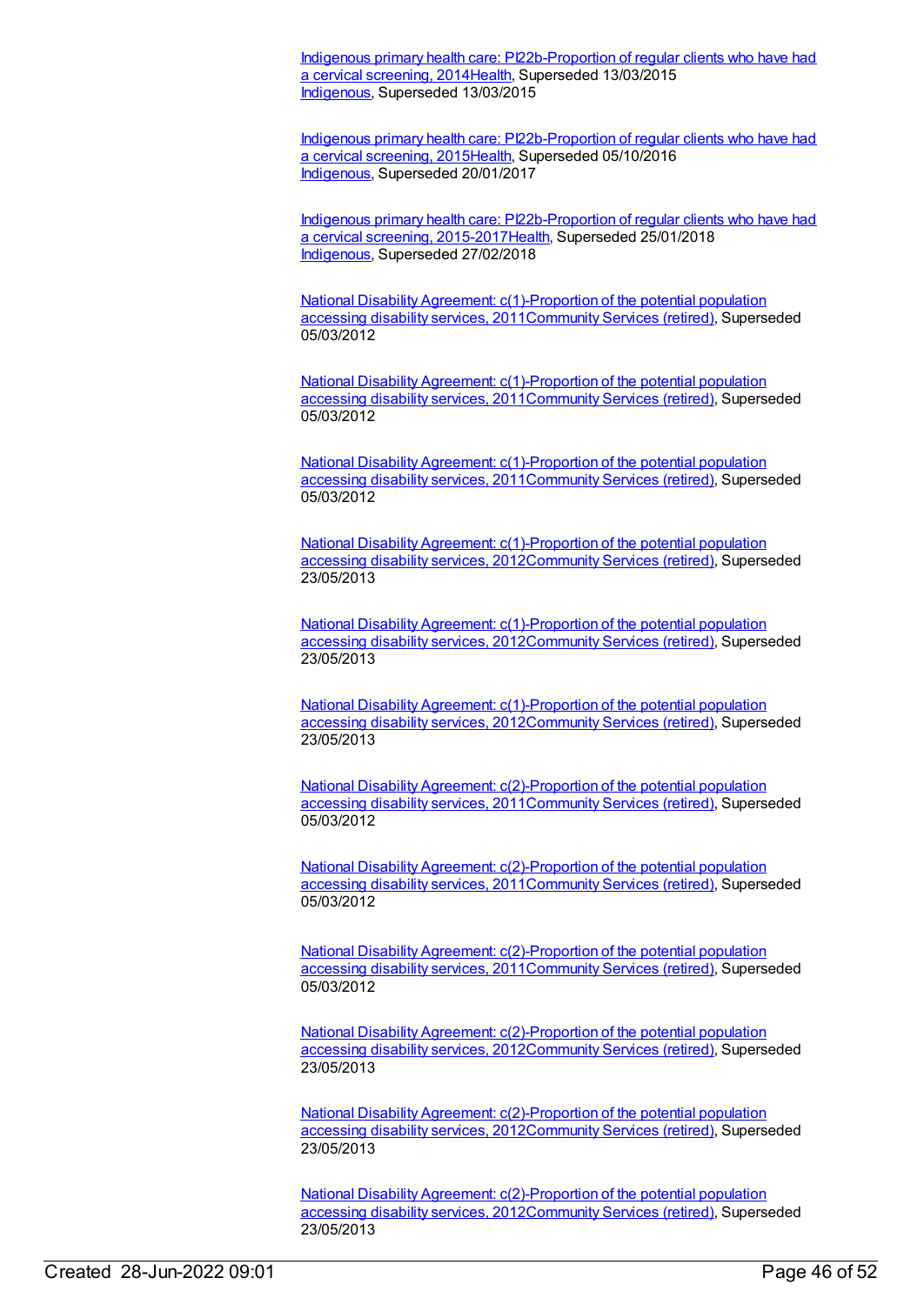National Disability Agreement: c-Proportion of the potential population accessing disability services, [2010Community](https://meteor.aihw.gov.au/content/393880) Services (retired), Superseded 15/12/2011

National Disability Agreement: c-Proportion of the potential population accessing disability services, [2010Community](https://meteor.aihw.gov.au/content/393880) Services (retired), Superseded 15/12/2011

National Disability Agreement: c-Proportion of the potential population accessing disability services, [2010](https://meteor.aihw.gov.au/content/393880)[Community](https://meteor.aihw.gov.au/RegistrationAuthority/1) Services (retired), Superseded 15/12/2011

National Disability Agreement: d(1)-Proportion of the potential population who used State/Territory delivered disability support services, [2013Communit](https://meteor.aihw.gov.au/RegistrationAuthority/1)[y](https://meteor.aihw.gov.au/content/491941) Services (retired), Standard 23/05/2013 [Disability](https://meteor.aihw.gov.au/RegistrationAuthority/16), Standard 13/08/2015

National Disability Agreement: [d\(1\)-Proportion](https://meteor.aihw.gov.au/content/491941) of the potential population who used State/Territory delivered disability support services, [2013Community](https://meteor.aihw.gov.au/RegistrationAuthority/1) Services (retired), Standard 23/05/2013 [Disability](https://meteor.aihw.gov.au/RegistrationAuthority/16), Standard 13/08/2015

National Disability Agreement: [d\(1\)-Proportion](https://meteor.aihw.gov.au/content/491941) of the potential population who used State/Territory delivered disability support services, [2013Community](https://meteor.aihw.gov.au/RegistrationAuthority/1) Services (retired), Standard 23/05/2013 [Disability](https://meteor.aihw.gov.au/RegistrationAuthority/16), Standard 13/08/2015

National Disability Agreement: [d\(2\)-Proportion](https://meteor.aihw.gov.au/content/515199) of people with a disability with an employment restriction who used Disability Employment Services (Open Employment), 201[3Community](https://meteor.aihw.gov.au/RegistrationAuthority/1) Services (retired), Standard 23/05/2013 [Disability](https://meteor.aihw.gov.au/RegistrationAuthority/16), Standard 13/08/2015

National Disability Agreement: [d\(2\)-Proportion](https://meteor.aihw.gov.au/content/515199) of people with a disability with an employment restriction who used Disability Employment Services (Open Employment), 201[3Community](https://meteor.aihw.gov.au/RegistrationAuthority/1) Services (retired), Standard 23/05/2013 [Disability](https://meteor.aihw.gov.au/RegistrationAuthority/16), Standard 13/08/2015

National Disability Agreement: [d\(2\)-Proportion](https://meteor.aihw.gov.au/content/515199) of people with a disability with an employment restriction who used Disability Employment Services (Open Employment), 201[3Community](https://meteor.aihw.gov.au/RegistrationAuthority/1) Services (retired), Standard 23/05/2013 [Disability](https://meteor.aihw.gov.au/RegistrationAuthority/16), Standard 13/08/2015

National Disability Agreement: [d\(3\)-Proportion](https://meteor.aihw.gov.au/content/517326) of the potential population who used Australian Disability Enterprises (Supported Employment), [2013Community](https://meteor.aihw.gov.au/RegistrationAuthority/1) Services (retired), Standard 23/05/2013 [Disability](https://meteor.aihw.gov.au/RegistrationAuthority/16), Standard 13/08/2015

National Disability Agreement: [d\(3\)-Proportion](https://meteor.aihw.gov.au/content/517326) of the potential population who used Australian Disability Enterprises (Supported Employment), [2013Community](https://meteor.aihw.gov.au/RegistrationAuthority/1) Services (retired), Standard 23/05/2013 [Disability](https://meteor.aihw.gov.au/RegistrationAuthority/16), Standard 13/08/2015

National Disability Agreement: [d\(3\)-Proportion](https://meteor.aihw.gov.au/content/517326) of the potential population who used Australian Disability Enterprises (Supported Employment), [2013Community](https://meteor.aihw.gov.au/RegistrationAuthority/1) Services (retired), Standard 23/05/2013 [Disability](https://meteor.aihw.gov.au/RegistrationAuthority/16), Standard 13/08/2015

National Disability Agreement: f(1)-Number of Indigenous people with disability receiving disability services as a proportion of the Indigenous potential population requiring services, [2011Community](https://meteor.aihw.gov.au/content/428753) Services (retired), Superseded 05/03/2012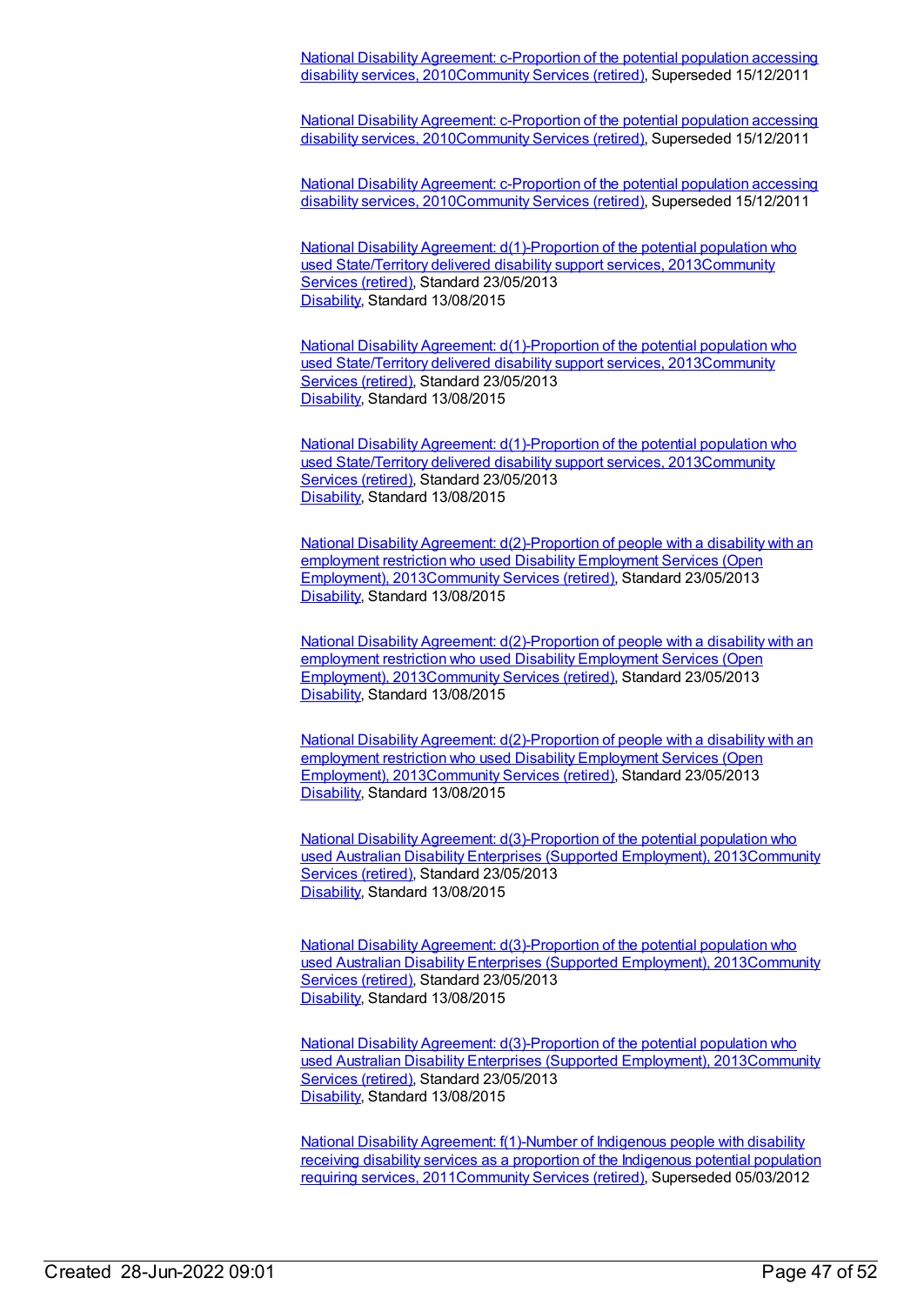National Disability Agreement: f(1)-Number of Indigenous people with disability receiving disability services as a proportion of the Indigenous potential population requiring services, [2011Community](https://meteor.aihw.gov.au/content/428753) Services (retired), Superseded 05/03/2012

National Disability Agreement: f(1)-Number of Indigenous people with disability receiving disability services as a proportion of the Indigenous potential population requiring services, [2011](https://meteor.aihw.gov.au/content/428753)[Community](https://meteor.aihw.gov.au/RegistrationAuthority/1) Services (retired), Superseded 05/03/2012

National Disability Agreement: f(1)-Number of Indigenous people with disability receiving disability services as a proportion of the Indigenous potential population requiring services, [2012Community](https://meteor.aihw.gov.au/content/467943) Services (retired), Superseded 23/05/2013 [Indigenous](https://meteor.aihw.gov.au/RegistrationAuthority/6), Standard 11/09/2012

National Disability Agreement: f(1)-Number of Indigenous people with disability receiving disability services as a proportion of the Indigenous potential population requiring services, [2012Community](https://meteor.aihw.gov.au/content/467943) Services (retired), Superseded 23/05/2013 [Indigenous](https://meteor.aihw.gov.au/RegistrationAuthority/6), Standard 11/09/2012

National Disability Agreement: f(1)-Number of Indigenous people with disability receiving disability services as a proportion of the Indigenous potential population requiring services, [2012Community](https://meteor.aihw.gov.au/content/467943) Services (retired), Superseded 23/05/2013 [Indigenous](https://meteor.aihw.gov.au/RegistrationAuthority/6), Standard 11/09/2012

National Disability Agreement: f(1)-Rate of [non-Indigenous](https://meteor.aihw.gov.au/content/491949) persons and Indigenous persons admitted to permanent residential aged care, 201[3Community](https://meteor.aihw.gov.au/RegistrationAuthority/1) Services (retired), Standard 23/05/2013 [Disability](https://meteor.aihw.gov.au/RegistrationAuthority/16), Standard 13/08/2015

National Disability Agreement: f(1)-Rate of [non-Indigenous](https://meteor.aihw.gov.au/content/491949) persons and Indigenous persons admitted to permanent residential aged care, 201[3Community](https://meteor.aihw.gov.au/RegistrationAuthority/1) Services (retired), Standard 23/05/2013 [Disability](https://meteor.aihw.gov.au/RegistrationAuthority/16), Standard 13/08/2015

National Disability Agreement: f(1)-Rate of [non-Indigenous](https://meteor.aihw.gov.au/content/491949) persons and Indigenous persons admitted to permanent residential aged care, 201[3Community](https://meteor.aihw.gov.au/RegistrationAuthority/1) Services (retired), Standard 23/05/2013 [Disability](https://meteor.aihw.gov.au/RegistrationAuthority/16), Standard 13/08/2015

National Disability Agreement: f(1)-Rate of [non-Indigenous](https://meteor.aihw.gov.au/content/491949) persons and Indigenous persons admitted to permanent residential aged care, 201[3Community](https://meteor.aihw.gov.au/RegistrationAuthority/1) Services (retired), Standard 23/05/2013 [Disability](https://meteor.aihw.gov.au/RegistrationAuthority/16), Standard 13/08/2015

National Disability Agreement: f(2)-Number of Indigenous people with disability receiving disability services as a proportion of the Indigenous potential population requiring services, [2011Community](https://meteor.aihw.gov.au/content/447040) Services (retired), Superseded 05/03/2012

National Disability Agreement: f(2)-Number of Indigenous people with disability receiving disability services as a proportion of the Indigenous potential population requiring services, [2011](https://meteor.aihw.gov.au/content/447040)[Community](https://meteor.aihw.gov.au/RegistrationAuthority/1) Services (retired), Superseded 05/03/2012

National Disability Agreement: f(2)-Number of Indigenous people with disability receiving disability services as a proportion of the Indigenous potential population requiring services, [2011Community](https://meteor.aihw.gov.au/content/447040) Services (retired), Superseded 05/03/2012

National Disability Agreement: f(2)-Number of Indigenous people with disability receiving disability services as a proportion of the Indigenous potential population requiring services, [2012](https://meteor.aihw.gov.au/content/467946)[Community](https://meteor.aihw.gov.au/RegistrationAuthority/1) Services (retired), Superseded 23/05/2013 [Indigenous](https://meteor.aihw.gov.au/RegistrationAuthority/6), Standard 11/09/2012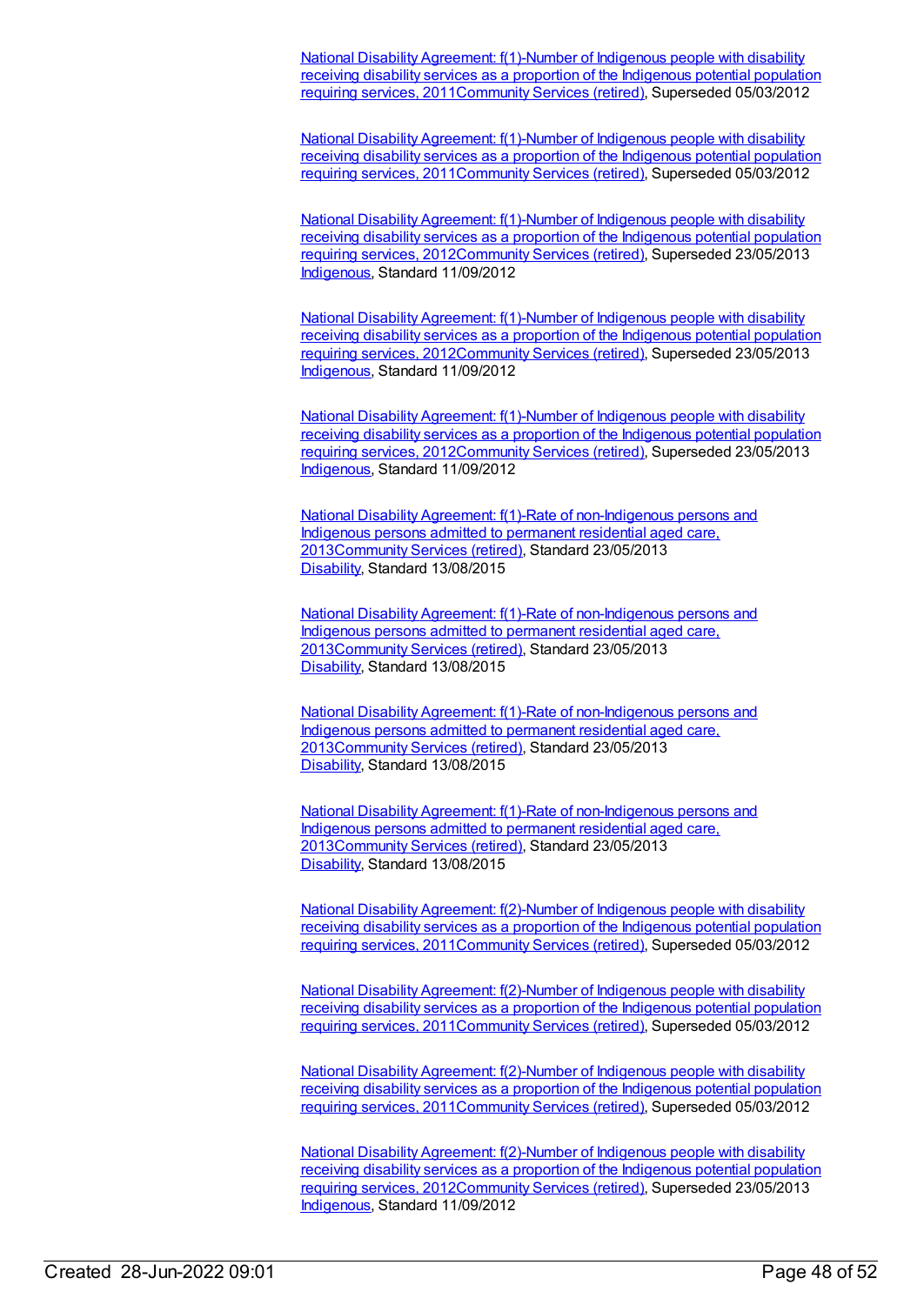National Disability Agreement: f(2)-Number of Indigenous people with disability receiving disability services as a proportion of the Indigenous potential population requiring services, [2012Community](https://meteor.aihw.gov.au/content/467946) Services (retired), Superseded 23/05/2013 [Indigenous](https://meteor.aihw.gov.au/RegistrationAuthority/6), Standard 11/09/2012

National Disability Agreement: f(2)-Number of Indigenous people with disability receiving disability services as a proportion of the Indigenous potential population requiring services, [2012Community](https://meteor.aihw.gov.au/content/467946) Services (retired), Superseded 23/05/2013 [Indigenous](https://meteor.aihw.gov.au/RegistrationAuthority/6), Standard 11/09/2012

National Disability Agreement: f-Number of Indigenous people with disability receiving disability services as a proportion of the Indigenous potential population requiring services, [2010](https://meteor.aihw.gov.au/content/393990)[Community](https://meteor.aihw.gov.au/RegistrationAuthority/1) Services (retired), Superseded 15/12/2011

National Disability Agreement: f-Number of Indigenous people with disability receiving disability services as a proportion of the Indigenous potential population requiring services, [2010Community](https://meteor.aihw.gov.au/content/393990) Services (retired), Superseded 15/12/2011

National Disability Agreement: f-Number of Indigenous people with disability receiving disability services as a proportion of the Indigenous potential population requiring services, [2010Community](https://meteor.aihw.gov.au/content/393990) Services (retired), Superseded 15/12/2011

National Disability Agreement: j-Proportion of people with disability receiving income support, [2010Community](https://meteor.aihw.gov.au/content/394078) Services (retired), Superseded 15/12/2011

National Disability Agreement: j-Proportion of people with disability receiving income support, [2011](https://meteor.aihw.gov.au/content/428761)[Community](https://meteor.aihw.gov.au/RegistrationAuthority/1) Services (retired), Superseded 05/03/2012

National Disability Agreement: j-Proportion of people with disability receiving income support, [2012Community](https://meteor.aihw.gov.au/content/467954) Services (retired), Superseded 23/05/2013

National Health Performance Authority, Healthy [Communities:](https://meteor.aihw.gov.au/content/564385) Human [papillomavirus](https://meteor.aihw.gov.au/RegistrationAuthority/8) (HPV) vaccination rates for girls turning 15 years in 2012 National Health Performance Authority (retired), Retired 01/07/2016

National Health Performance Authority, Healthy [Communities:](https://meteor.aihw.gov.au/content/611806) Human [papillomavirus](https://meteor.aihw.gov.au/RegistrationAuthority/8) (HPV) vaccination rates for girls turning 15 years in 2013 National Health Performance Authority (retired), Retired 01/07/2016

National Healthcare Agreement: [P04-Incidence](https://meteor.aihw.gov.au/content/393532) of selected cancers, 2010[Health](https://meteor.aihw.gov.au/RegistrationAuthority/12), Superseded 08/06/2011

National Healthcare Agreement: [P04-Incidence](https://meteor.aihw.gov.au/content/393532) of selected cancers, 2010[Health](https://meteor.aihw.gov.au/RegistrationAuthority/12), Superseded 08/06/2011

National Healthcare [Agreement:](https://meteor.aihw.gov.au/content/394267) P10-Breast cancer screening rates, 201[0Health](https://meteor.aihw.gov.au/RegistrationAuthority/12), Superseded 08/06/2011

National Healthcare [Agreement:](https://meteor.aihw.gov.au/content/394267) P10-Breast cancer screening rates, 201[0Health](https://meteor.aihw.gov.au/RegistrationAuthority/12), Superseded 08/06/2011

National Healthcare Agreement: [P32-Proportion](https://meteor.aihw.gov.au/content/394996) of people with mental illness with GP care plans, 2010[Health](https://meteor.aihw.gov.au/RegistrationAuthority/12), Superseded 08/06/2011

National Healthcare Agreement: [P44-Survival](https://meteor.aihw.gov.au/content/395085) of people diagnosed with cancer, 201[0Health](https://meteor.aihw.gov.au/RegistrationAuthority/12), Superseded 08/06/2011

National Healthcare Agreement: [P44-Survival](https://meteor.aihw.gov.au/content/395085) of people diagnosed with cancer, 201[0Health](https://meteor.aihw.gov.au/RegistrationAuthority/12), Superseded 08/06/2011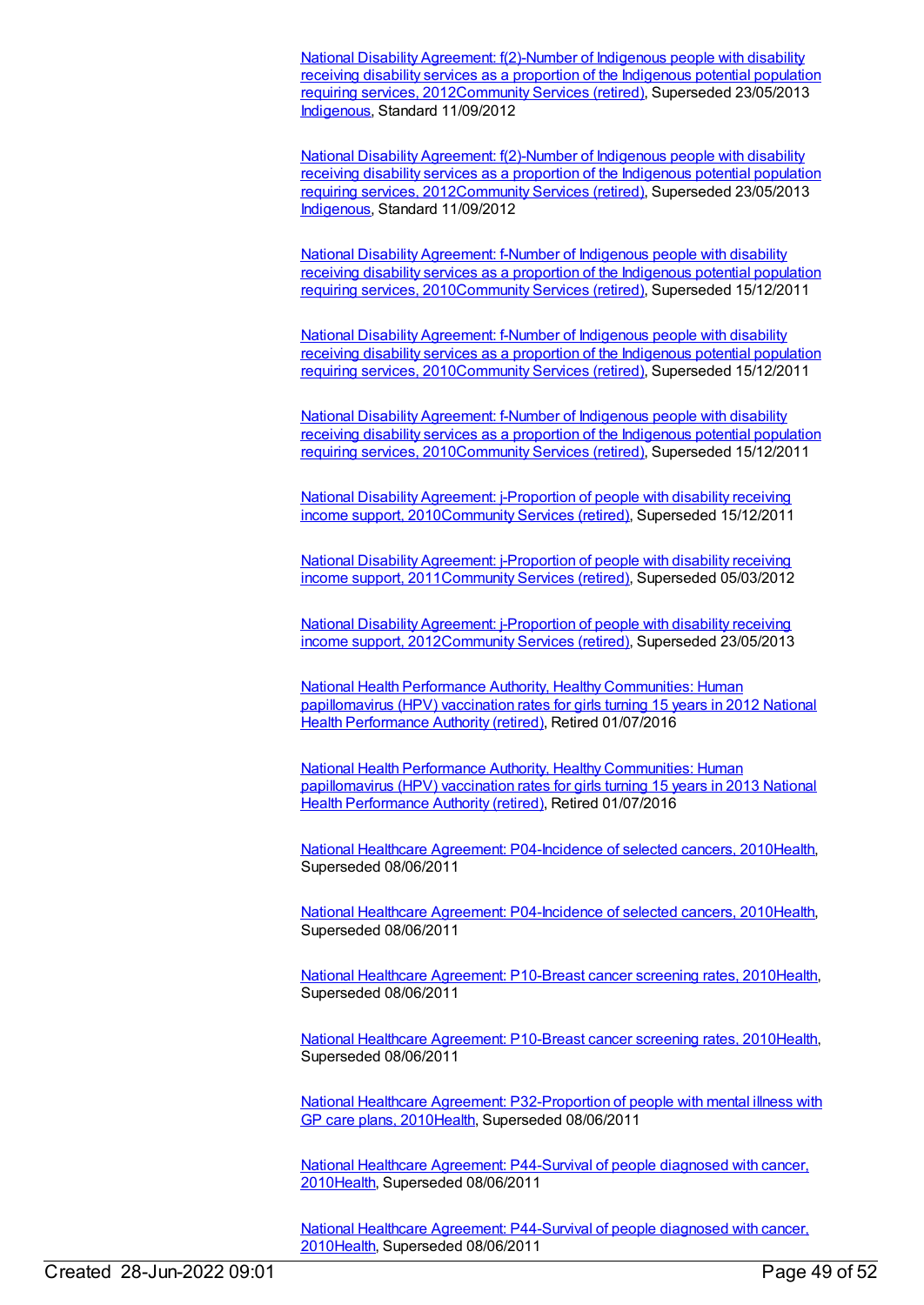National Healthcare Agreement: P48-Rates of services: Hospital [procedures,](https://meteor.aihw.gov.au/content/395095) 201[0Health](https://meteor.aihw.gov.au/RegistrationAuthority/12), Superseded 08/06/2011

National Healthcare Agreement: P48-Rates of services: Hospital [procedures,](https://meteor.aihw.gov.au/content/395095) 201[0Health](https://meteor.aihw.gov.au/RegistrationAuthority/12), Superseded 08/06/2011

National Healthcare Agreement: [P61-Teenage](https://meteor.aihw.gov.au/content/395103) birth rate, 201[0Health](https://meteor.aihw.gov.au/RegistrationAuthority/12), Superseded 08/06/2011

National Healthcare Agreement: [P61-Teenage](https://meteor.aihw.gov.au/content/395103) birth rate, 201[0Health](https://meteor.aihw.gov.au/RegistrationAuthority/12), Superseded 08/06/2011

National Healthcare Agreement: PI [02-Incidence](https://meteor.aihw.gov.au/content/498207) of selected cancers, 201[3Health](https://meteor.aihw.gov.au/RegistrationAuthority/12), Superseded 30/04/2014

National Healthcare Agreement: PI [02-Incidence](https://meteor.aihw.gov.au/content/498207) of selected cancers, 201[3Health](https://meteor.aihw.gov.au/RegistrationAuthority/12), Superseded 30/04/2014

National Healthcare Agreement: PI [02-Incidence](https://meteor.aihw.gov.au/content/517686) of selected cancers, 201[4Health](https://meteor.aihw.gov.au/RegistrationAuthority/12), Superseded 14/01/2015

National Healthcare Agreement: PI [02-Incidence](https://meteor.aihw.gov.au/content/517686) of selected cancers, 201[4Health](https://meteor.aihw.gov.au/RegistrationAuthority/12), Superseded 14/01/2015

National Healthcare Agreement: PI [02-Incidence](https://meteor.aihw.gov.au/content/559064) of selected cancers, 201[5Health](https://meteor.aihw.gov.au/RegistrationAuthority/12), Superseded 08/07/2016

National Healthcare Agreement: PI [02-Incidence](https://meteor.aihw.gov.au/content/559064) of selected cancers, 201[5Health](https://meteor.aihw.gov.au/RegistrationAuthority/12), Superseded 08/07/2016

National Healthcare Agreement: PI [02–Incidence](https://meteor.aihw.gov.au/content/598845) of selected cancers, 201[6Health](https://meteor.aihw.gov.au/RegistrationAuthority/12), Superseded 31/01/2017

National Healthcare Agreement: PI [02–Incidence](https://meteor.aihw.gov.au/content/598845) of selected cancers, 201[6Health](https://meteor.aihw.gov.au/RegistrationAuthority/12), Superseded 31/01/2017

National Healthcare Agreement: PI [02–Incidence](https://meteor.aihw.gov.au/content/630224) of selected cancers, 201[7Health](https://meteor.aihw.gov.au/RegistrationAuthority/12), Superseded 30/01/2018

National Healthcare Agreement: PI [02–Incidence](https://meteor.aihw.gov.au/content/630224) of selected cancers, 201[7Health](https://meteor.aihw.gov.au/RegistrationAuthority/12), Superseded 30/01/2018

National Healthcare Agreement: PI [02–Incidence](https://meteor.aihw.gov.au/content/658532) of selected cancers, 201[8Health](https://meteor.aihw.gov.au/RegistrationAuthority/12), Superseded 19/06/2019

National Healthcare Agreement: PI [02–Incidence](https://meteor.aihw.gov.au/content/658532) of selected cancers, 201[8Health](https://meteor.aihw.gov.au/RegistrationAuthority/12), Superseded 19/06/2019

National Healthcare Agreement: PI [02–Incidence](https://meteor.aihw.gov.au/content/698936) of selected cancers, 201[9Health](https://meteor.aihw.gov.au/RegistrationAuthority/12), Superseded 13/03/2020

National Healthcare Agreement: PI [02–Incidence](https://meteor.aihw.gov.au/content/698936) of selected cancers, 201[9Health](https://meteor.aihw.gov.au/RegistrationAuthority/12), Superseded 13/03/2020

National Healthcare Agreement: PI [04-Incidence](https://meteor.aihw.gov.au/content/421693) of selected cancers, 201[1Health](https://meteor.aihw.gov.au/RegistrationAuthority/12), Superseded 30/10/2011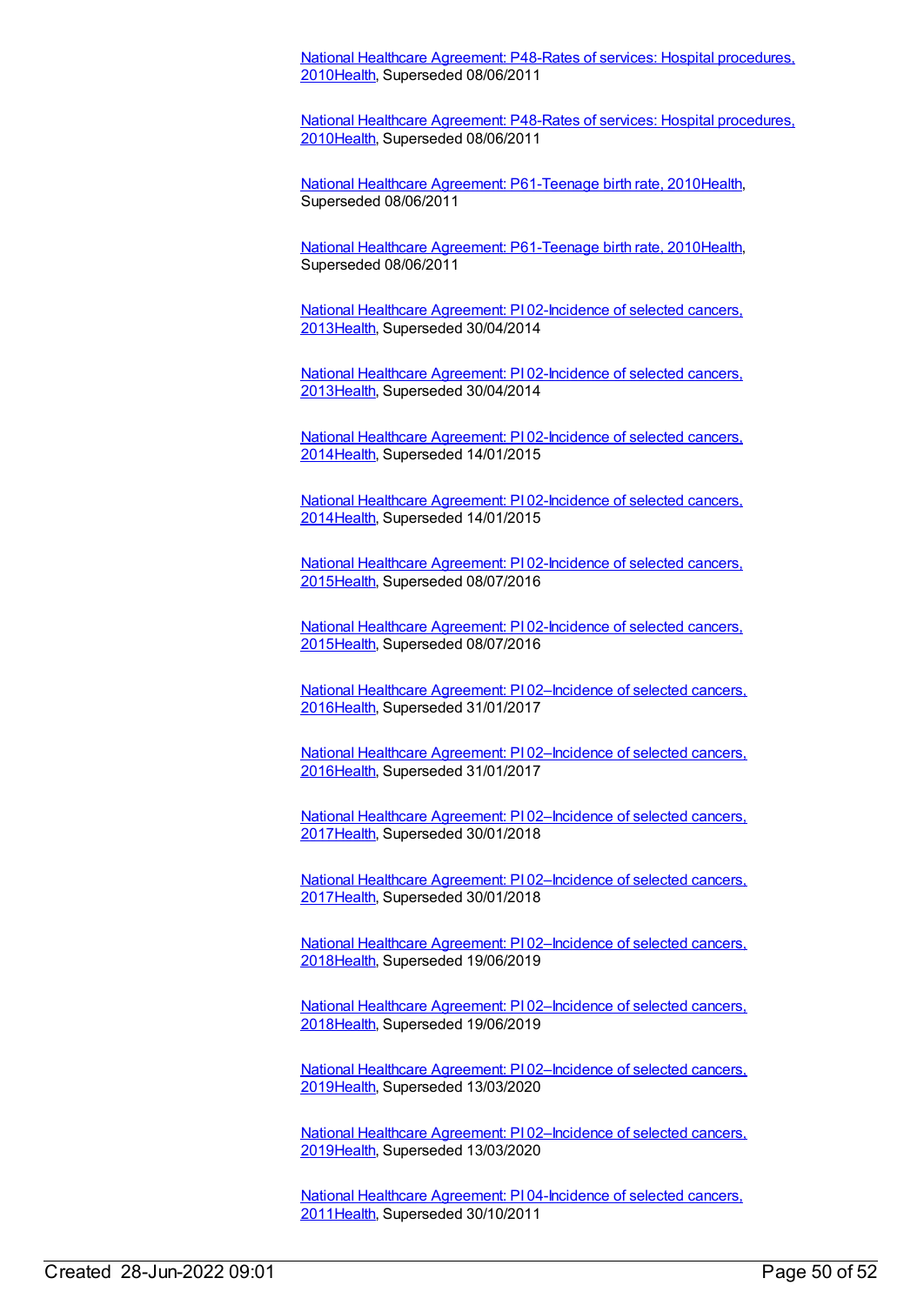National Healthcare Agreement: PI [04-Incidence](https://meteor.aihw.gov.au/content/421693) of selected cancers, 201[1Health](https://meteor.aihw.gov.au/RegistrationAuthority/12), Superseded 30/10/2011

National Healthcare Agreement: PI [04-Incidence](https://meteor.aihw.gov.au/content/435839) of selected cancers, 201[2Health](https://meteor.aihw.gov.au/RegistrationAuthority/12), Superseded 25/06/2013

National Healthcare Agreement: PI [04-Incidence](https://meteor.aihw.gov.au/content/435839) of selected cancers, 201[2Health](https://meteor.aihw.gov.au/RegistrationAuthority/12), Superseded 25/06/2013

National Healthcare [Agreement:](https://meteor.aihw.gov.au/content/421676) PI 10-Breast cancer screening rates, 201[1Health](https://meteor.aihw.gov.au/RegistrationAuthority/12), Superseded 30/10/2011

National Healthcare [Agreement:](https://meteor.aihw.gov.au/content/421676) PI 10-Breast cancer screening rates, 201[1Health](https://meteor.aihw.gov.au/RegistrationAuthority/12), Superseded 30/10/2011

National Healthcare [Agreement:](https://meteor.aihw.gov.au/content/435843) PI 10-Breast cancer screening rates, 201[2Health](https://meteor.aihw.gov.au/RegistrationAuthority/12), Retired 25/06/2013

National Healthcare [Agreement:](https://meteor.aihw.gov.au/content/435843) PI 10-Breast cancer screening rates, 201[2Health](https://meteor.aihw.gov.au/RegistrationAuthority/12), Retired 25/06/2013

National Healthcare [Agreement:](https://meteor.aihw.gov.au/content/497121) PI 24-Survival of people diagnosed with notifiable cancers, 201[3Health](https://meteor.aihw.gov.au/RegistrationAuthority/12), Superseded 30/04/2014

National Healthcare [Agreement:](https://meteor.aihw.gov.au/content/497121) PI 24-Survival of people diagnosed with notifiable cancers, 201[3Health](https://meteor.aihw.gov.au/RegistrationAuthority/12), Superseded 30/04/2014

National Healthcare [Agreement:](https://meteor.aihw.gov.au/content/517632) PI 24-Survival of people diagnosed with notifiable cancers, 201[4Health](https://meteor.aihw.gov.au/RegistrationAuthority/12), Superseded 14/01/2015

National Healthcare [Agreement:](https://meteor.aihw.gov.au/content/517632) PI 24-Survival of people diagnosed with notifiable cancers, 201[4Health](https://meteor.aihw.gov.au/RegistrationAuthority/12), Superseded 14/01/2015

National Healthcare [Agreement:](https://meteor.aihw.gov.au/content/559018) PI 24-Survival of people diagnosed with notifiable cancers, 201[5Health](https://meteor.aihw.gov.au/RegistrationAuthority/12), Superseded 08/07/2016

National Healthcare [Agreement:](https://meteor.aihw.gov.au/content/559018) PI 24-Survival of people diagnosed with notifiable cancers, 201[5Health](https://meteor.aihw.gov.au/RegistrationAuthority/12), Superseded 08/07/2016

National Healthcare Agreement: PI [24–Survival](https://meteor.aihw.gov.au/content/598730) of people diagnosed with notifiable cancers, 201[6Health](https://meteor.aihw.gov.au/RegistrationAuthority/12), Superseded 31/01/2017

National Healthcare Agreement: PI [24–Survival](https://meteor.aihw.gov.au/content/598730) of people diagnosed with notifiable cancers, 201[6Health](https://meteor.aihw.gov.au/RegistrationAuthority/12), Superseded 31/01/2017

National Healthcare Agreement: PI [24–Survival](https://meteor.aihw.gov.au/content/630051) of people diagnosed with notifiable cancers, 201[7Health](https://meteor.aihw.gov.au/RegistrationAuthority/12), Superseded 30/01/2018

National Healthcare Agreement: PI [24–Survival](https://meteor.aihw.gov.au/content/630051) of people diagnosed with notifiable cancers, 201[7Health](https://meteor.aihw.gov.au/RegistrationAuthority/12), Superseded 30/01/2018

National Healthcare Agreement: PI [24–Survival](https://meteor.aihw.gov.au/content/658483) of people diagnosed with notifiable cancers, 201[8Health](https://meteor.aihw.gov.au/RegistrationAuthority/12), Superseded 19/06/2019

National Healthcare Agreement: PI [24–Survival](https://meteor.aihw.gov.au/content/658483) of people diagnosed with notifiable cancers, 201[8Health](https://meteor.aihw.gov.au/RegistrationAuthority/12), Superseded 19/06/2019